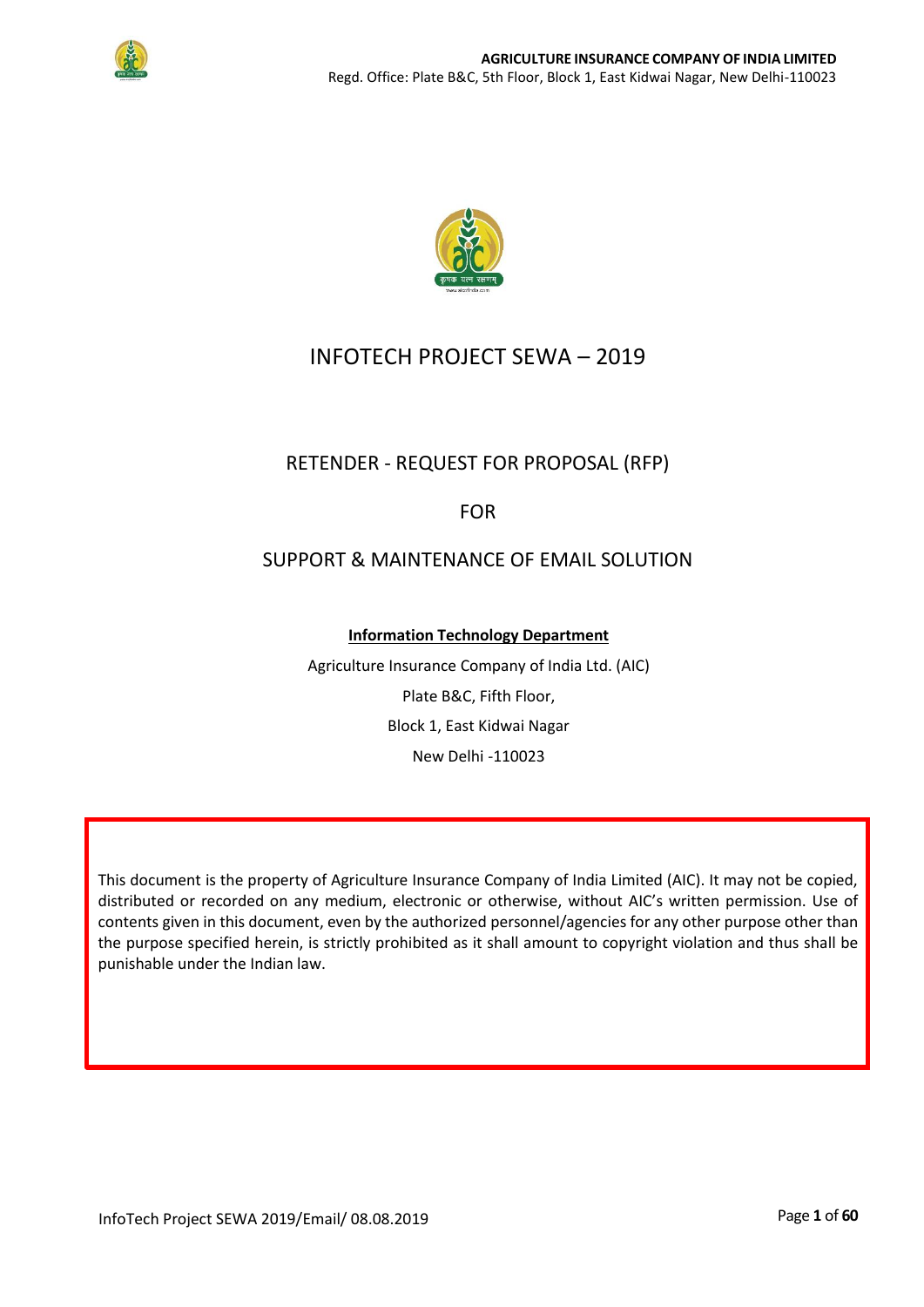

#### **THIS RFP DOCUMENT IS NOT TRANSFERABLE**

Bidders are advised to study the RFP document carefully. Submission of Bid shall be deemed to have been done after careful study and examination of the RFP document with full understanding of its implications.

The response to this RFP should be full and complete in all respects. Incomplete or partial Bids shall be rejected. The Bidder must quote for all the items asked for in this RFP.

The Bidder shall bear all costs associated with the preparation and submission of the Bid, including cost of presentation and demonstration for the purposes of clarification of the Bid, if so desired by AIC. AIC will in no case be responsible or liable for those costs, regardless of the conduct or outcome of the bidding process.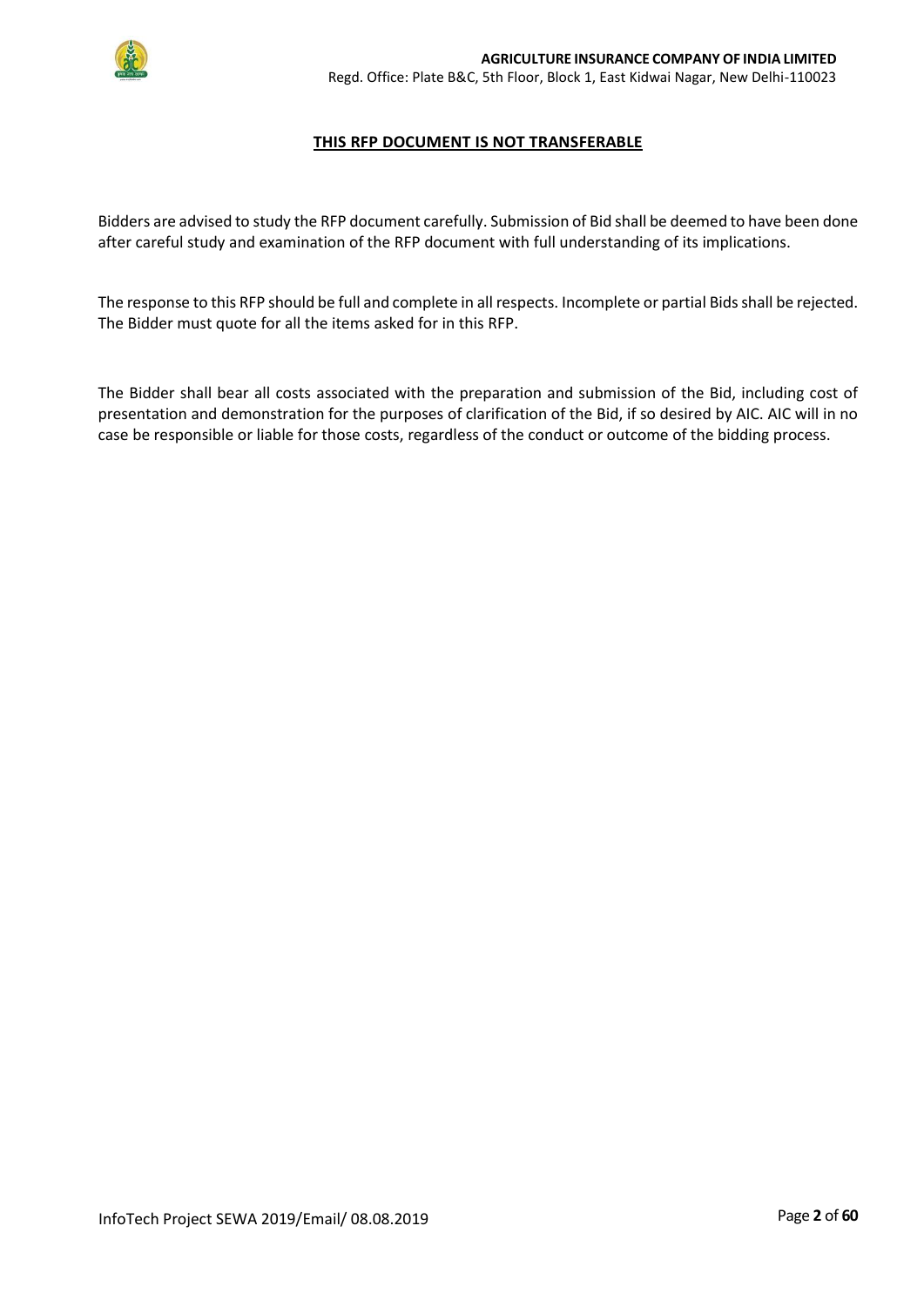

#### AGRICULTURE INSURANCE COMPANY OF INDIA LIMITED Regd. Office: Plate B&C, 5th Floor, Block 1, East Kidwai Nagar, New Delhi-110023

| $\mathbf{1}$            |      |  |
|-------------------------|------|--|
|                         | 1.1  |  |
|                         | 1.2  |  |
|                         | 1.3  |  |
| $2^{\circ}$             |      |  |
|                         | 2.1  |  |
| $\overline{\mathbf{3}}$ |      |  |
|                         | 3.1  |  |
|                         | 3.2  |  |
| 4                       |      |  |
| 5                       |      |  |
|                         | 5.1  |  |
|                         | 5.2  |  |
|                         | 5.3  |  |
|                         | 5.4  |  |
|                         | 5.5  |  |
|                         | 5.6  |  |
|                         | 5.7  |  |
|                         | 5.8  |  |
|                         | 5.9  |  |
|                         | 5.10 |  |
|                         | 5.11 |  |
|                         | 5.12 |  |
|                         | 5.13 |  |
|                         | 5.14 |  |
|                         | 5.15 |  |
|                         | 5.16 |  |
|                         | 5.17 |  |
|                         | 5.18 |  |
|                         | 5.19 |  |
|                         | 5.20 |  |
|                         | 5.21 |  |
|                         | 5.22 |  |
|                         | 5.23 |  |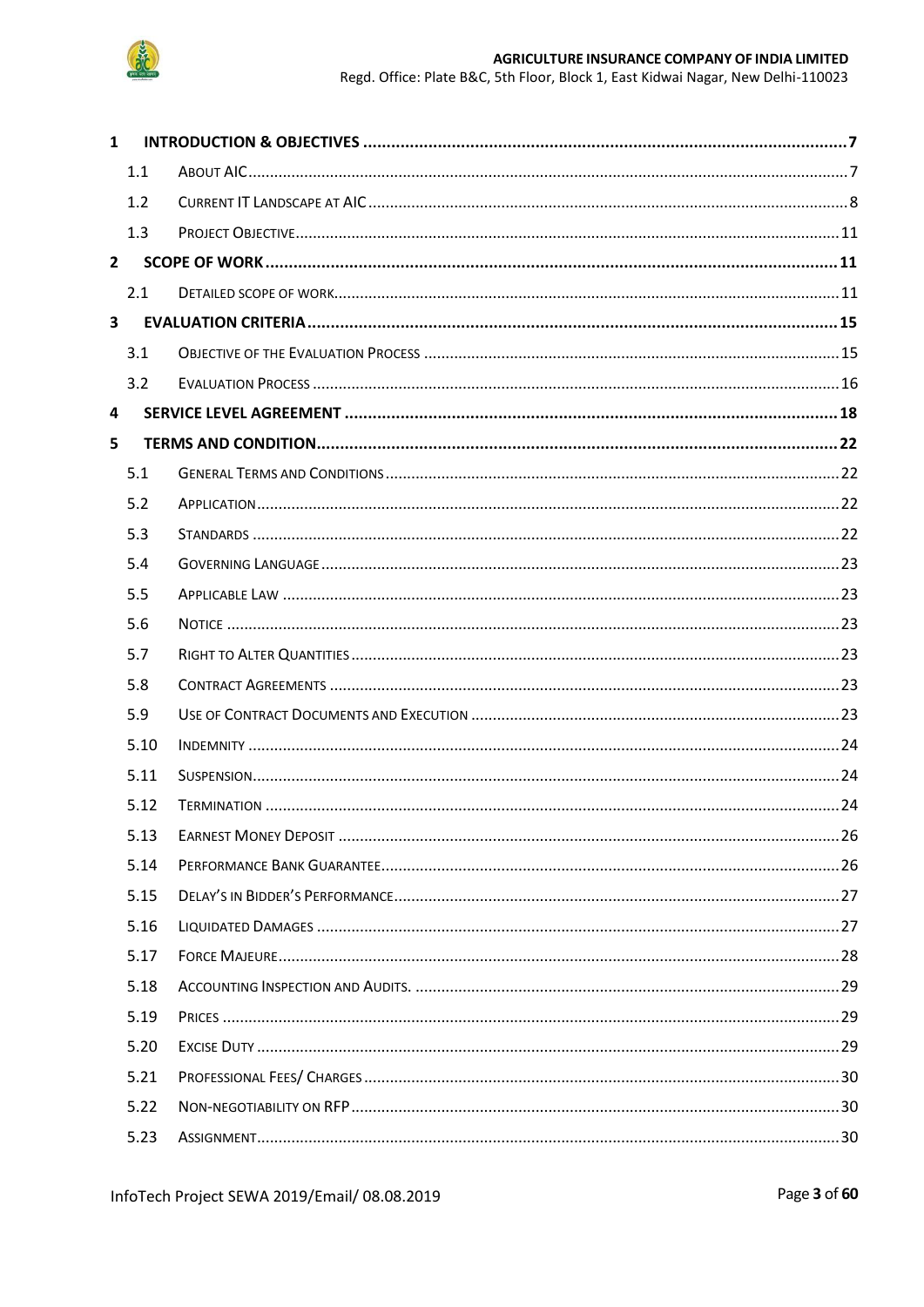

Regd. Office: Plate B&C, 5th Floor, Block 1, East Kidwai Nagar, New Delhi-110023

| 5.24 |  |
|------|--|
| 5.25 |  |
| 5.26 |  |
| 5.27 |  |
| 5.28 |  |
| 5.29 |  |
| 5.30 |  |
| 5.31 |  |
| 5.32 |  |
| 5.33 |  |
| 5.34 |  |
| 5.35 |  |
| 5.36 |  |
| 5.37 |  |
| 5.38 |  |
| 5.39 |  |
| 5.40 |  |
| 5.41 |  |
| 5.42 |  |
| 5.43 |  |
| 5.44 |  |
| 5.45 |  |
| 5.46 |  |
| 5.47 |  |
| 6    |  |
| 6.1  |  |
| 6.2  |  |
| 6.3  |  |
| 6.4  |  |
| 6.5  |  |
| 6.6  |  |
| 6.7  |  |
| 6.8  |  |
| 6.9  |  |

Page 4 of 60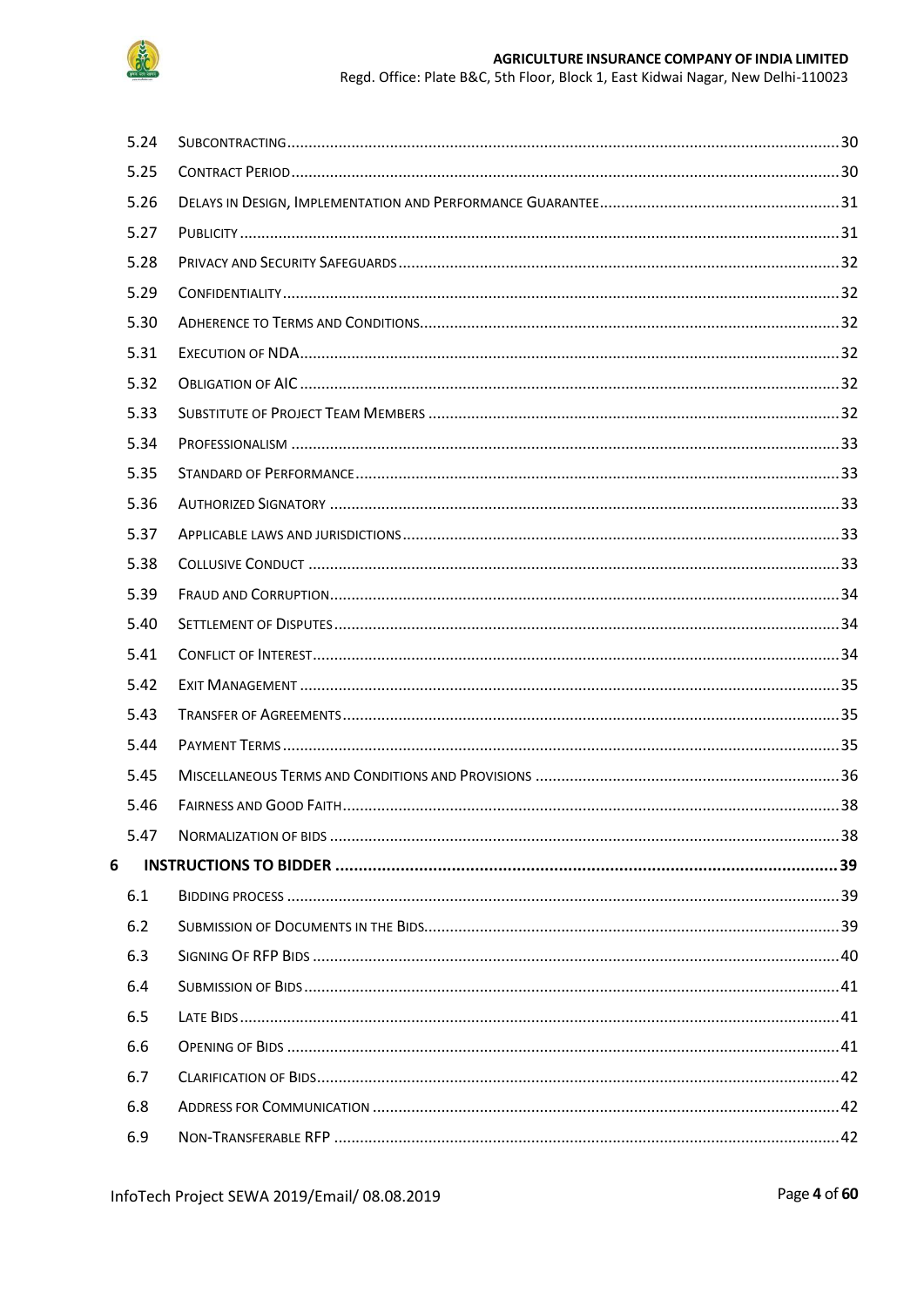

|                | 6.10 |                                                                              |  |
|----------------|------|------------------------------------------------------------------------------|--|
|                | 6.11 |                                                                              |  |
|                | 6.12 |                                                                              |  |
|                | 6.13 |                                                                              |  |
|                | 6.14 |                                                                              |  |
|                | 6.15 |                                                                              |  |
|                | 6.16 |                                                                              |  |
| $\overline{7}$ |      |                                                                              |  |
|                | 7.1  |                                                                              |  |
|                | 7.2  |                                                                              |  |
|                | 7.3  |                                                                              |  |
|                | 7.4  |                                                                              |  |
|                | 7.5  | ANNEXURE E: RESOURCE DEPLOYMENT PLAN DURING SUPPORT AND MAINTENANCE PHASE 50 |  |
|                | 7.6  |                                                                              |  |
|                | 7.7  |                                                                              |  |
|                | 7.8  |                                                                              |  |
|                | 7.9  |                                                                              |  |
|                | 7.10 |                                                                              |  |
|                | 7.11 |                                                                              |  |
|                | 7.12 |                                                                              |  |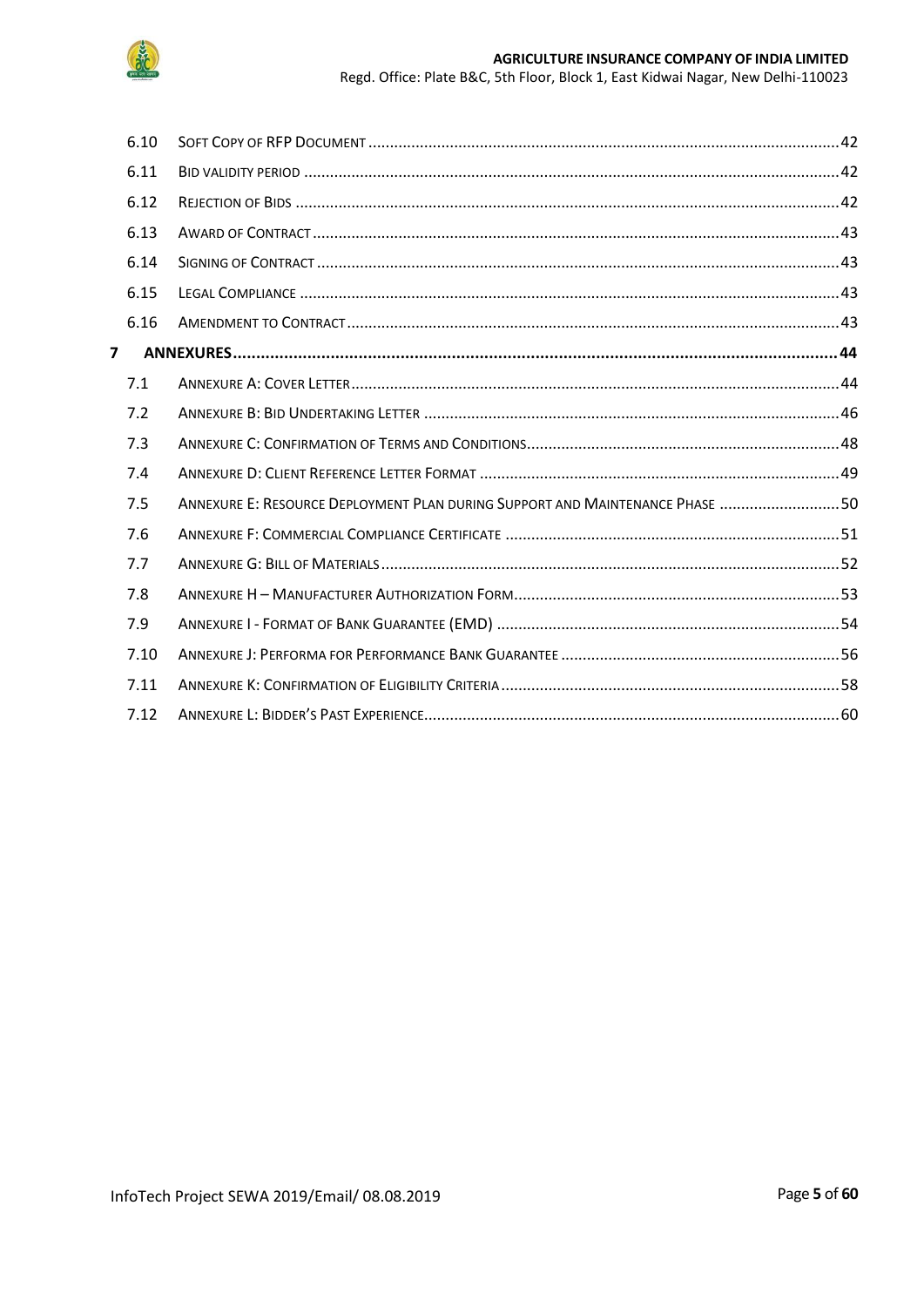

Regd. Office: Plate B&C, 5th Floor, Block 1, East Kidwai Nagar, New Delhi-110023

| <b>General Details</b>                                                                    |                                                                                                           |  |  |  |
|-------------------------------------------------------------------------------------------|-----------------------------------------------------------------------------------------------------------|--|--|--|
| <b>RFP Number</b>                                                                         | INFOTECH PROJECT SEWA 2019/EMAIL/08.08.2019                                                               |  |  |  |
| <b>Department Name</b>                                                                    | AIC-HO Infotech Department                                                                                |  |  |  |
| <b>Scope of Work</b>                                                                      | As mentioned in Section 2                                                                                 |  |  |  |
| <b>Mode of RFP Submission</b>                                                             | Offline                                                                                                   |  |  |  |
| <b>RFP Type</b>                                                                           | Open                                                                                                      |  |  |  |
| <b>Type of Contract</b>                                                                   | Service                                                                                                   |  |  |  |
| <b>Bidding Type</b>                                                                       | Indigenous                                                                                                |  |  |  |
| <b>Base Currency</b>                                                                      | INR $( ₹)$                                                                                                |  |  |  |
| Consortium                                                                                | <b>Not Allowed</b>                                                                                        |  |  |  |
| <b>Key Dates</b>                                                                          |                                                                                                           |  |  |  |
| <b>Document Download Start</b><br><b>Date</b>                                             | 08.08.2019 The document can be downloaded from AIC's website<br>http://www.aicofindia.com/                |  |  |  |
| Last Date and time for<br>submission of Queries (if<br>any)                               | Queries must reach us on or before 13.08.2019 5:00 pm through E-mail on<br>hoinfotechgroup@aicofindia.com |  |  |  |
| <b>Clarifications/</b><br><b>Amendments if any</b>                                        | 14.08.2019 by 5:00 PM on AIC's website                                                                    |  |  |  |
| Last Date and Time for<br><b>Offline Bid Submission</b>                                   | 28.08.2019 till 01:00 pm                                                                                  |  |  |  |
| for<br><b>Date</b><br>and<br><b>Time</b><br><b>Eligibility Bid Opening</b>                | 28.08.2019 from 03:30 pm onwards                                                                          |  |  |  |
| <b>Declaration of Shortlisted</b><br><b>Bidder's for Commercial</b><br><b>Bid Opening</b> | Will be communicated through AIC Website                                                                  |  |  |  |
| for<br><b>Date</b><br>and<br><b>Time</b><br><b>Commercial Bid Opening</b>                 | Will be communicated through AIC Website                                                                  |  |  |  |
| Declaration of Successful<br>(L1) Bidder                                                  | Will be communicated through AIC Website                                                                  |  |  |  |
| <b>Notification of Award</b>                                                              | Within 1 month from the declaration of Successful(L1) Bidder                                              |  |  |  |
| Validity<br><b>Bid</b><br>Period<br>(in<br>Days)                                          | 210 days from the date of RFP submission                                                                  |  |  |  |
| <b>Documents</b><br>be<br>to                                                              | Tender Processing Fee (DD)                                                                                |  |  |  |
| submitted physically at AIC<br><b>Head Office</b>                                         | DD/Bank Guarantee for EMD                                                                                 |  |  |  |
|                                                                                           | Other documents supporting Eligibility Criteria, etc. as per RFP document.                                |  |  |  |
| <b>Mode of Tender Processing</b><br><b>Fee Payment</b>                                    | Offline                                                                                                   |  |  |  |
| <b>Mode of EMD Payment</b>                                                                | Offline                                                                                                   |  |  |  |
| <b>Payment Details</b>                                                                    |                                                                                                           |  |  |  |
| <b>Tender</b><br>Processing<br>Fee<br>(Non-refundable)                                    | ₹8,000                                                                                                    |  |  |  |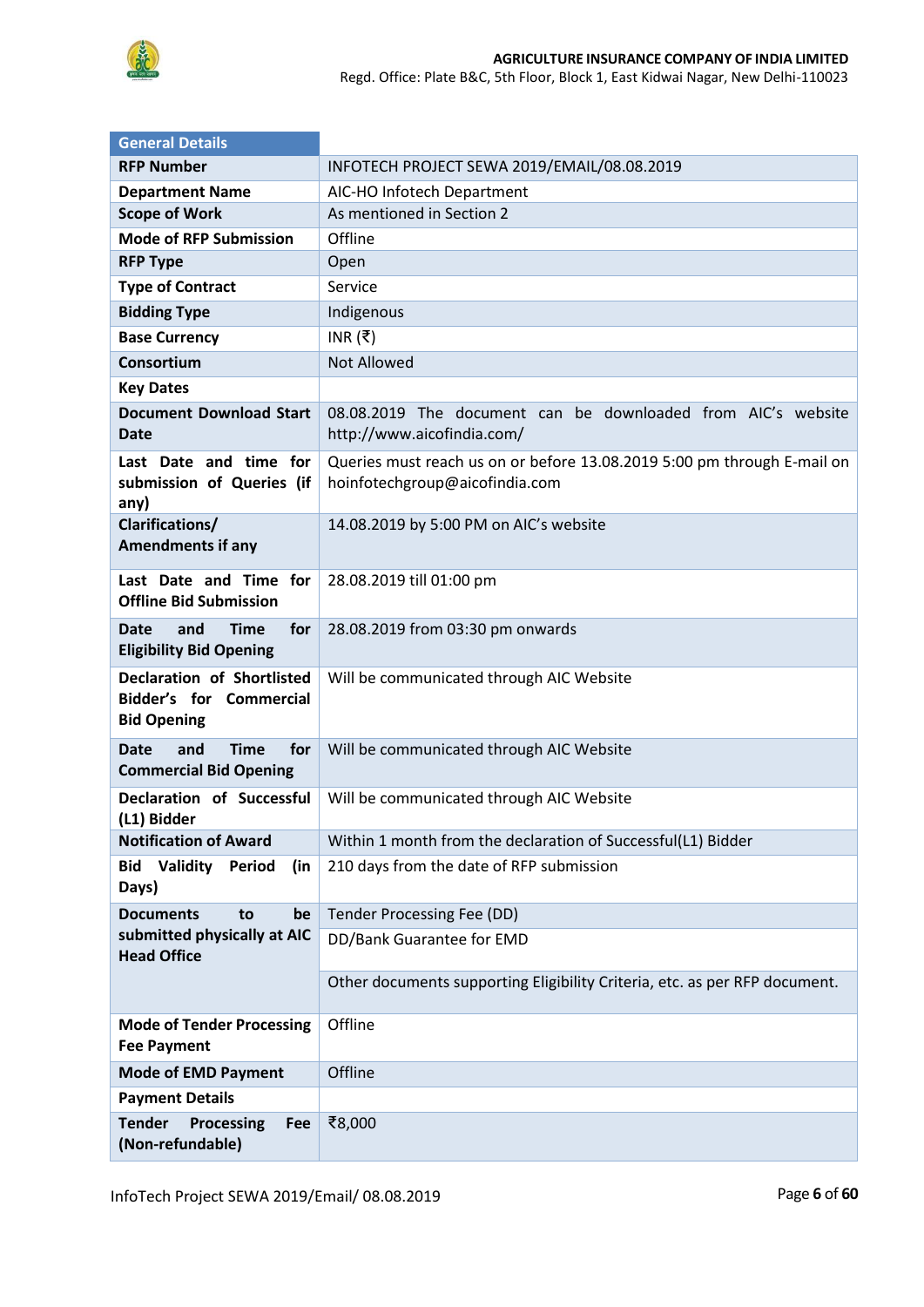

Regd. Office: Plate B&C, 5th Floor, Block 1, East Kidwai Nagar, New Delhi-110023

| <b>EMD Amount</b>                                   | ₹8,00,000                                                                                                                                                                                                                                                                                                                                                                                                                                                                                                                                                                                                                      |  |  |
|-----------------------------------------------------|--------------------------------------------------------------------------------------------------------------------------------------------------------------------------------------------------------------------------------------------------------------------------------------------------------------------------------------------------------------------------------------------------------------------------------------------------------------------------------------------------------------------------------------------------------------------------------------------------------------------------------|--|--|
| <b>EMD Payable to &amp; at</b>                      | As per RFP document                                                                                                                                                                                                                                                                                                                                                                                                                                                                                                                                                                                                            |  |  |
| Performance<br><b>Bank</b><br>Guarantee             | 10% of the Contract Value                                                                                                                                                                                                                                                                                                                                                                                                                                                                                                                                                                                                      |  |  |
| <b>Eligibility Criteria</b>                         | As per RFP Document                                                                                                                                                                                                                                                                                                                                                                                                                                                                                                                                                                                                            |  |  |
| General<br><b>Terms</b><br>and<br><b>Conditions</b> | As per RFP Document                                                                                                                                                                                                                                                                                                                                                                                                                                                                                                                                                                                                            |  |  |
| <b>Submission</b><br><b>Bid</b>                     | The bidders must fulfill the Eligibility criteria for being eligible to bid.                                                                                                                                                                                                                                                                                                                                                                                                                                                                                                                                                   |  |  |
| <b>Information</b>                                  | The prospective bidders may mail their queries and suggestions for any<br>changes required to be made in the bid document through e-mail till last<br>date and time for submission of Queries. Subsequent changes made based<br>on the suggestions and clarifications as above shall be deemed to be part of<br>the RFP document.<br>The Demand Draft of ₹8,000/- on account of tender processing fees along<br>with physical copies of all the documents mentioned in the RFP document<br>in support of eligibility criteria etc. must be received at the following address<br>before the date and time of submission of bid. |  |  |
|                                                     | <b>Contact details of AIC:</b>                                                                                                                                                                                                                                                                                                                                                                                                                                                                                                                                                                                                 |  |  |
|                                                     | General Manager (IT)<br><b>Information Technology Department</b><br>Agriculture Insurance Company of India Limited<br>Plate B&C, Fifth Floor,<br>Block 1, East Kidwai Nagar<br>New Delhi -110023<br>Ph +91 11 24600444<br>Email - hoinfotechgroup@aicofindia.com                                                                                                                                                                                                                                                                                                                                                               |  |  |

## <span id="page-6-0"></span>**1 Introduction & Objectives**

#### <span id="page-6-1"></span>**1.1 About AIC**

**Agriculture Insurance Company of India Limited** (AIC) has been formed under the aegis of the Government of India and promoted by 6 Public Sector Companies as a specialty Crop Insurance provider to the Indian farming community. AIC was incorporated on 20<sup>th</sup> December 2002 with an Authorized Share Capital of INR 15 billion and a Paid-up Capital of INR 2 billion. AIC commenced business operations from 1<sup>st</sup> April 2003, by taking over Crop Insurance operations from its major Promoter, General Insurance Corporation of India.

Currently, AIC covers 25 million farmers under its various crop insurance schemes, making it by far the largest Crop Insurance Company in the world. Of these, more than 86% belong to the small & marginal category. The major challenge was to reach the remotest farmer in the country and service him at an affordable cost. If every last- mile farmer is to be reached by AIC or vice-versa, the service loading on the premium ticket would become financially crippling to him.

Since our Company is engaged in the service of the farming community of the country, the overwhelming majority of whom are poor, we have modeled our resource pattern in accordance with those economic compulsions. Accordingly, to keep our management costs to the ground, AIC functions with only around 300 employees on the rolls but insures around 25 million farmers. We operate out of 18 Regional Offices only but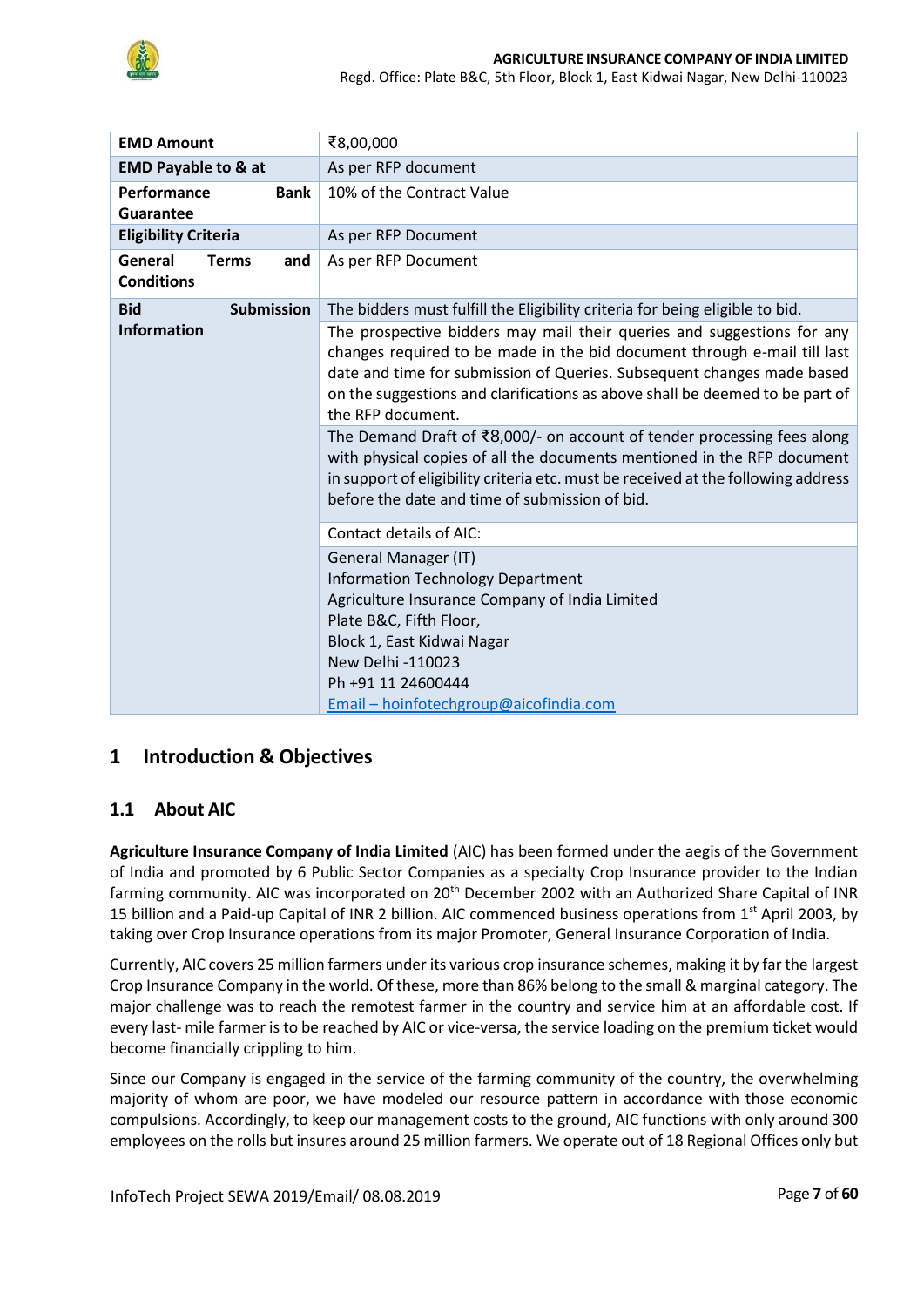

have to deal with around 150 thousand Bank Branches & Primary Agricultural Co-op. Societies at the grassroots level.

## <span id="page-7-0"></span>**1.2 Current IT Landscape at AIC**

AIC is presently using an IT Systems Solution, titled SEWA, which has been developed with the help of a technology partner. SEWA is an end-to-end, web-based, integrated, online project and covers the whole gamut of IT needs of AIC.

SEWA is architected as a seamlessly integrated eco-system to provide a single view of data in an info secure environment. All Applications and Databases are hosted centrally at a Data Center and mirrored at a Disaster Recovery Center, located in different seismic zones. All AIC touch points are tightly coupled over the secure high-speed MPLS network.

The currently implemented Email Solution is Microsoft Exchange 2016 which is on premise implementation. The following is the details of Hardware deployed in DC and DR –

| <b>Server</b><br>Locations /<br><b>Reference</b><br><b>Environments /</b><br>(Web, App, DB<br><b>Solutions</b><br>Tier) |            | <b>OEM, Brand,</b><br><b>Model</b><br>numbers &<br><b>Part Numbers</b> | <b>Description / Configuration</b>                                                                                                                                              | Qty |
|-------------------------------------------------------------------------------------------------------------------------|------------|------------------------------------------------------------------------|---------------------------------------------------------------------------------------------------------------------------------------------------------------------------------|-----|
| <b>Datacenter</b><br><b>DC</b><br>(Bangalore)                                                                           |            |                                                                        |                                                                                                                                                                                 |     |
| <b>Email Solution</b>                                                                                                   |            |                                                                        |                                                                                                                                                                                 |     |
| Email Solution -<br>Servers                                                                                             | <b>APP</b> | HP DL360 Gen<br>9                                                      | 4-bit, 2xOcta-core, 2.40 GHz, 64 GB RAM,<br>2*600GB 10K RPM HDD drives (with RAID<br>10), 4x1 Gb NIC, Redundant Power Supply &<br>Fan Kit, 8 Gig FC HBA, Dual port 10 Gig card  | 3   |
| <b>Disaster</b><br><b>Site</b><br><b>Recovery</b><br>(DRC) (Noida)                                                      |            |                                                                        |                                                                                                                                                                                 |     |
| <b>Email Solution</b>                                                                                                   |            |                                                                        |                                                                                                                                                                                 |     |
| Email Solution -<br>Servers                                                                                             | App        | HP DL360 Gen<br>9                                                      | 64-bit, 2xOcta-core, 2.40 GHz, 32 GB RAM,<br>2*600GB 10K RPM HDD drives (with RAID<br>10), 4x1 Gb NIC, Redundant Power Supply &<br>Fan Kit, 8 Gig FC HBA, Dual port 10 Gig card | 1   |

Following is the implemented Array load Balancer:

There are 3 management IP configured for Array appliance (quantity 2).

| <b>Hardware Details</b> | <b>Quantity</b> |  |
|-------------------------|-----------------|--|
| <b>HWACC-ARRAY</b>      |                 |  |
| AW977200                |                 |  |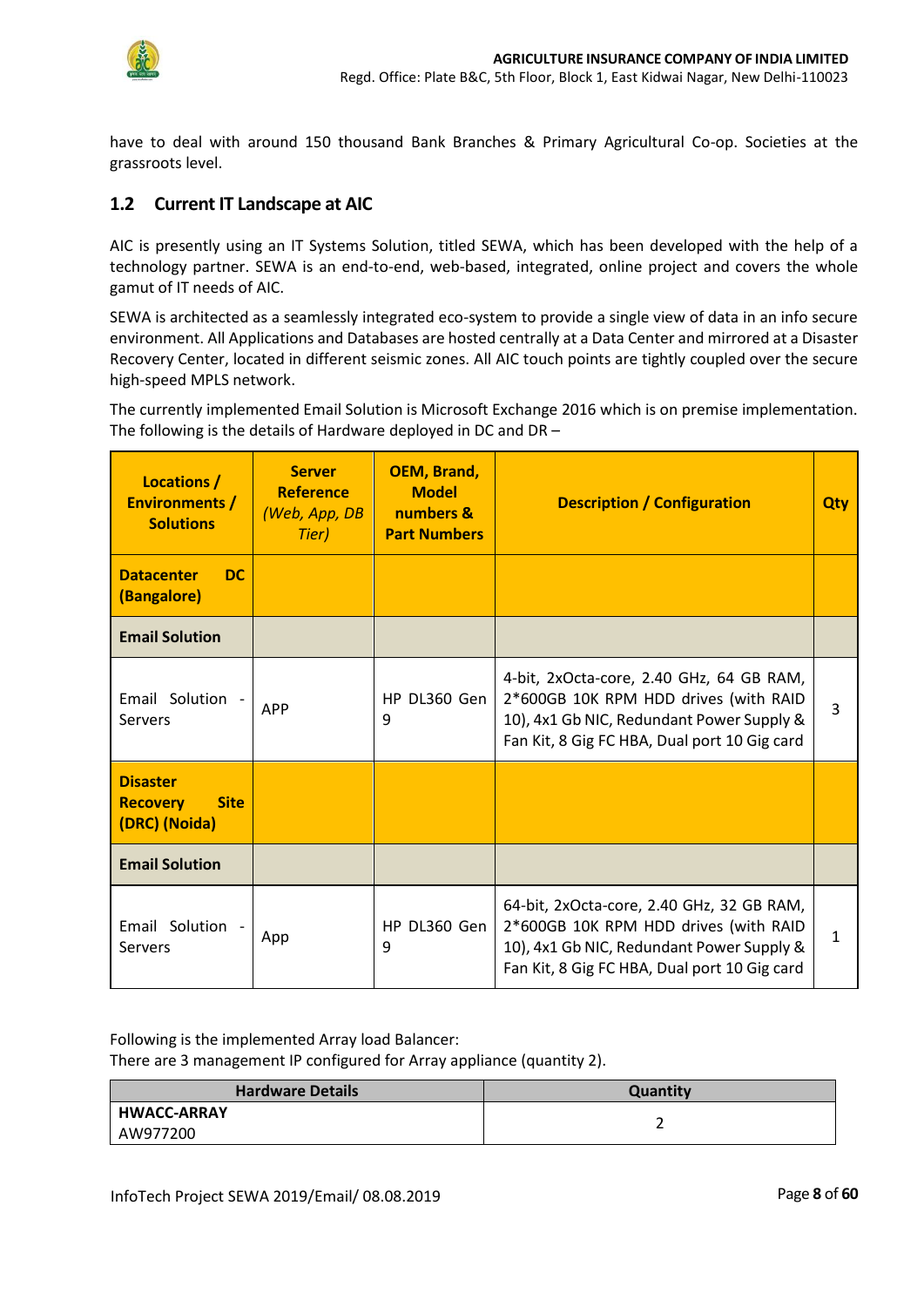

#### APV1600 APPVELOCITY ADC BALANCER

Following is the Server sizing of the implemented solution:

| <b>AIC - Bangalore DC Server Sizing</b> |                                   |                           |                               |                               |                                                |  |
|-----------------------------------------|-----------------------------------|---------------------------|-------------------------------|-------------------------------|------------------------------------------------|--|
| <b>Server</b>                           | <b>Operating</b><br><b>System</b> | <b>Host</b><br><b>HDD</b> | <b>Host CPU</b>               | <b>Total Physical</b><br>Core | <b>VM's Role</b>                               |  |
|                                         | Windows 2012<br>standard R2       | $2*600GB$                 | 2xOcta-<br>Core, 2.40<br>GHz, | 16                            | Mailbox-1                                      |  |
| HP DL 360 G9                            |                                   |                           |                               |                               | <b>Skype For Business-</b><br><b>Front End</b> |  |
|                                         | Windows 2012<br>standard R2       | $2*600GB$                 | 2xOcta-<br>Core, 2.40<br>GHz, | 16                            | Mailbox-2                                      |  |
| HP DL 360 G9                            |                                   |                           |                               |                               | <b>Skype For Business-</b><br>Office Web App   |  |
| HP DL 360 G9                            | Windows 2012<br>standard R2       | $2*600GB$                 | 2xOcta-<br>Core, 2.40<br>GHz, | 16                            | Comvault                                       |  |
| <b>NOIDA DR Site</b>                    |                                   |                           |                               |                               |                                                |  |
| HP DL 360 G9                            | Windows 2012<br>standard R2       | $2*600GB$                 | 2xOcta-<br>core, 2.40<br>GHz, | 16                            | Mailbox-3                                      |  |

Implemented Commvault Email archival policy:

|                                          | <b>Comvault Email Archival Policy</b> |                                                        |  |  |  |
|------------------------------------------|---------------------------------------|--------------------------------------------------------|--|--|--|
| $S/N0$ .<br><b>Policy Name</b>           |                                       | <b>Apply To</b>                                        |  |  |  |
| 1                                        | <b>Email Retention Policy</b>         | On Disk -7 Years                                       |  |  |  |
|                                          |                                       | On Tape - 7 Years                                      |  |  |  |
| 2                                        | <b>Email Archival Policy</b>          | Start Email Archival - After reach users' quota at 70% |  |  |  |
|                                          |                                       | Stop email archival after reach quota at 50 %          |  |  |  |
| 3                                        | Journaling Policy                     | Every 8 Hrs journaling email will be deleted           |  |  |  |
| $\overline{4}$<br><b>Schedule Policy</b> |                                       | Schedule for Journal Mailbox: Every 8 Hrs              |  |  |  |
| 5<br><b>Backup Policy</b><br>fortnight   |                                       | Incremental every hours and full copy of backup every  |  |  |  |

Following are the Email Solution deployments:

| Sl. No. | Item                                                  |
|---------|-------------------------------------------------------|
|         | 3 HP Server/2 Array Load Balancer at AIC Bangalore DC |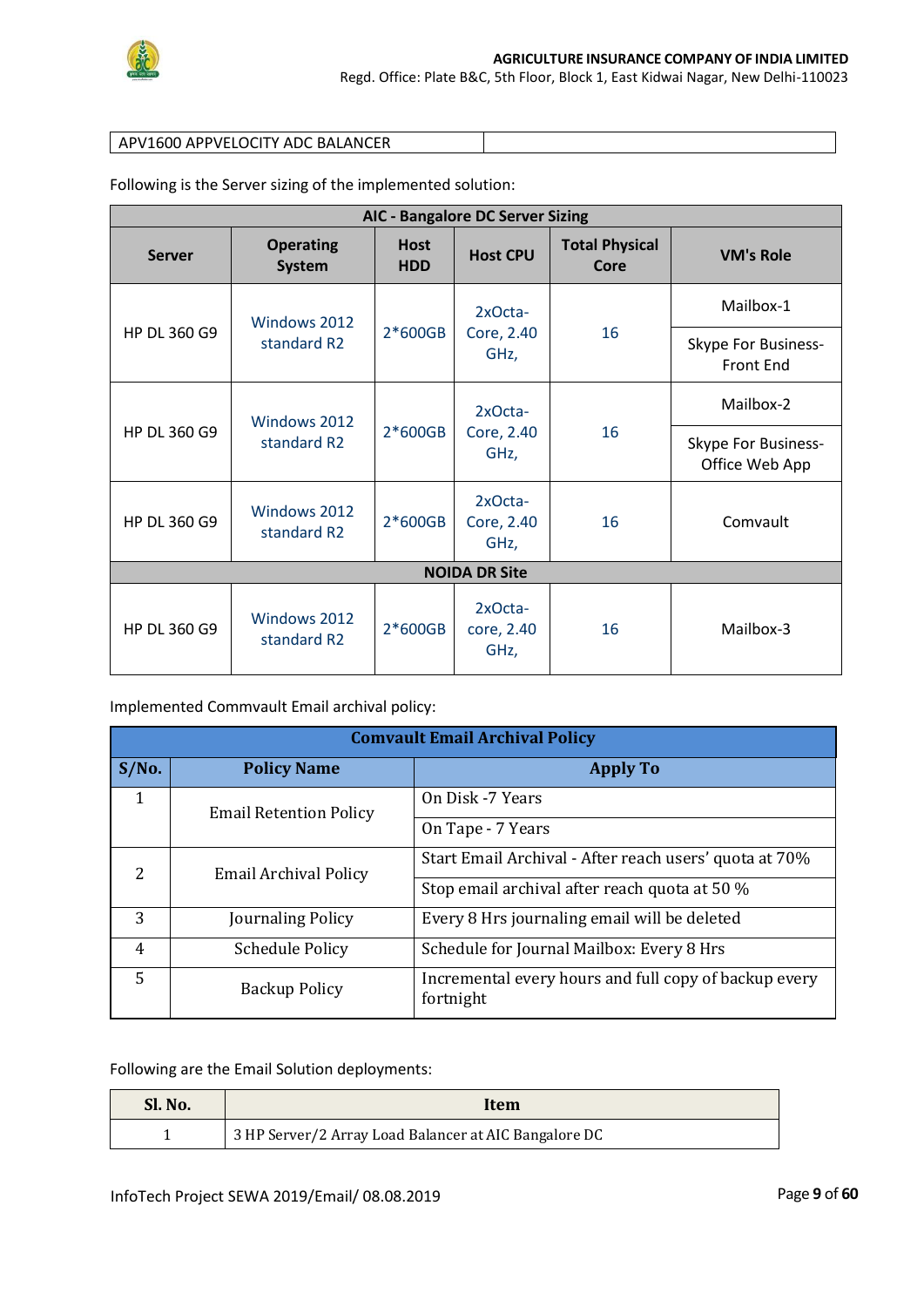

Regd. Office: Plate B&C, 5th Floor, Block 1, East Kidwai Nagar, New Delhi-110023

| $\overline{c}$              | 1 HP Server at AIC Noida DR Site                                          |  |
|-----------------------------|---------------------------------------------------------------------------|--|
| 3                           | Rack Mount of HP Server/Array Load balancer                               |  |
| <b>Configured Raid</b><br>4 |                                                                           |  |
| 5                           | Deployment of Windows 2012 R2                                             |  |
| 6                           | Deployed and configured Exchange 2016 Email Server at DC & DR             |  |
| 7                           | DAG is created between all three Exchange servers2016                     |  |
| 8                           | Exchange 2016 Database                                                    |  |
| 9                           | 400 users mailbox (18 shared mailboxes)                                   |  |
| 10                          | Skype for Business front end core component                               |  |
| 11                          | Skype for Business in 19 locations                                        |  |
| 12                          | Exchange agent for archival                                               |  |
| 13                          | <b>Comvault Media Agent</b>                                               |  |
| 14                          | Comvault Web Server / Web Console                                         |  |
| 15                          | Comvault agent to all 19 Location                                         |  |
| 16                          | Comvault Archival Server                                                  |  |
| 17                          | Management IP assigned on both Array boxes                                |  |
| 18                          | Configured HA between both array load balancer appliances                 |  |
| 19                          | Add both exchange server and create services for OWA, ECP and Active Sync |  |
| 20                          | Virtual server and bind both exchange server                              |  |

AIC has procured an Oracle Private Cloud Appliance, McAfee Email Gateway, McAfee Web Gateways, McAfee Antivirus Desktop software & McAfee Antivirus Server Software's. The details of security products implemented by AIC are as below:

| S.no           | <b>Product</b>                             | <b>Quantity</b> |
|----------------|--------------------------------------------|-----------------|
| 1              | McAfee Firewall 1065-C1 Appliance          | $DC - 2$        |
|                |                                            | $DR - 2$        |
| $\overline{2}$ | McAfee Web Gateway WG4500-C Appliance HW   | $DC-1$          |
|                |                                            | $DR - 1$        |
|                |                                            | 500 licenses    |
| 3              | McAfee Email Gateway EG4500-C Appliance HW | $DC-1$          |
|                |                                            | $DR - 1$        |
|                |                                            | 500 licenses    |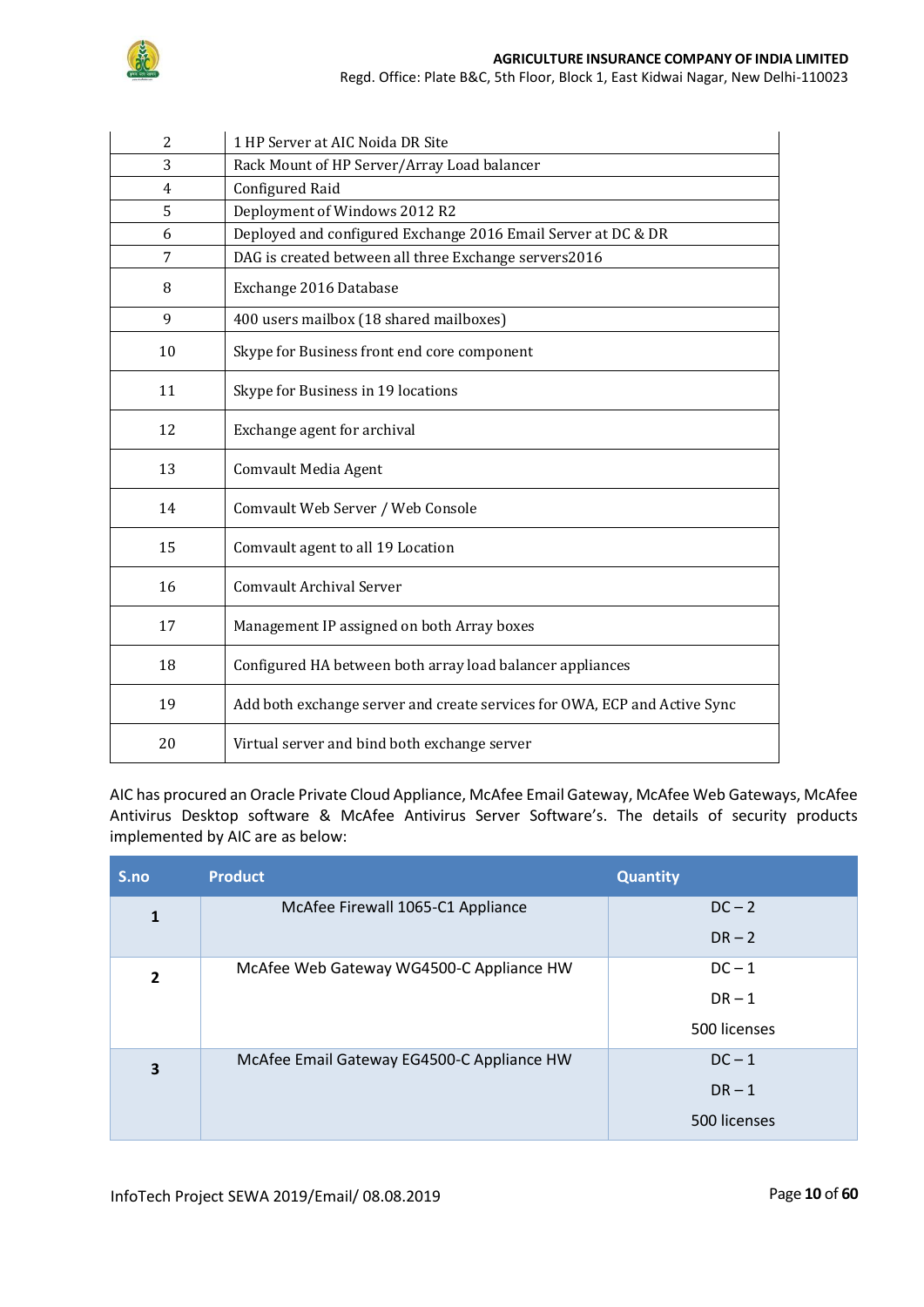

Regd. Office: Plate B&C, 5th Floor, Block 1, East Kidwai Nagar, New Delhi-110023

| S.no | <b>Product</b>                                | <b>Quantity</b>       |
|------|-----------------------------------------------|-----------------------|
| 4    | McAfee Server Security Suite Essentials       | 75licenses            |
| 5    | Intrusion Prevention - HP Tipping Point S660N | $DC-2$<br><b>DR-2</b> |

AIC also has the following Microsoft offices licenses:

| S.no | <b>Product</b> | <b>Quantity</b> |
|------|----------------|-----------------|
|      | MS office 2010 | 152 licenses    |
|      | MS office 365  | 437 licenses    |

## <span id="page-10-0"></span>**1.3 Project Objective**

AIC intends to engage an experienced bidder to support and maintain the existing Centralized Mail Messaging Solution for a period of 4 years. The broad scope of the bidder is as follows:

- 1.3.1. Support and Maintenance of Mail Messaging solution at AIC's DC & DR and onsite.
- 1.3.2. The bidder is required to support & maintain the server hardware and associated software at DC and DR.
- 1.3.3. The Bidder is required to maintain the storage volume required for the mail messaging solution at DC & DR.
- 1.3.4. AIC will leverage the existing tape library and the backup software. The bidder is required to size the backup software licenses required for the solution.
- <span id="page-10-1"></span>1.3.5. The bidder is also required to take back up as per AIC's backup policy and archive the data.

## **2 Scope of Work**

### <span id="page-10-2"></span>**2.1 Detailed scope of work**

#### 2.1.1 **General Requirements:**

2.1.1.1 Support and Maintenance to the mailing solution which is based on centralized architecture duly taking care of and complying with the requirements. The indicative email user count at AIC during the tenure of the contract will be as below:

| <b>Count</b><br><b>of</b><br><b>Email Users</b> | 2019-20 | 2020-21 | 2021-22 | 2021-22 |
|-------------------------------------------------|---------|---------|---------|---------|
| <b>Heavy Users</b>                              | 200     | 200     | 225     | 225     |
| <b>Light Users</b>                              | 200     | 250     | 275     | 325     |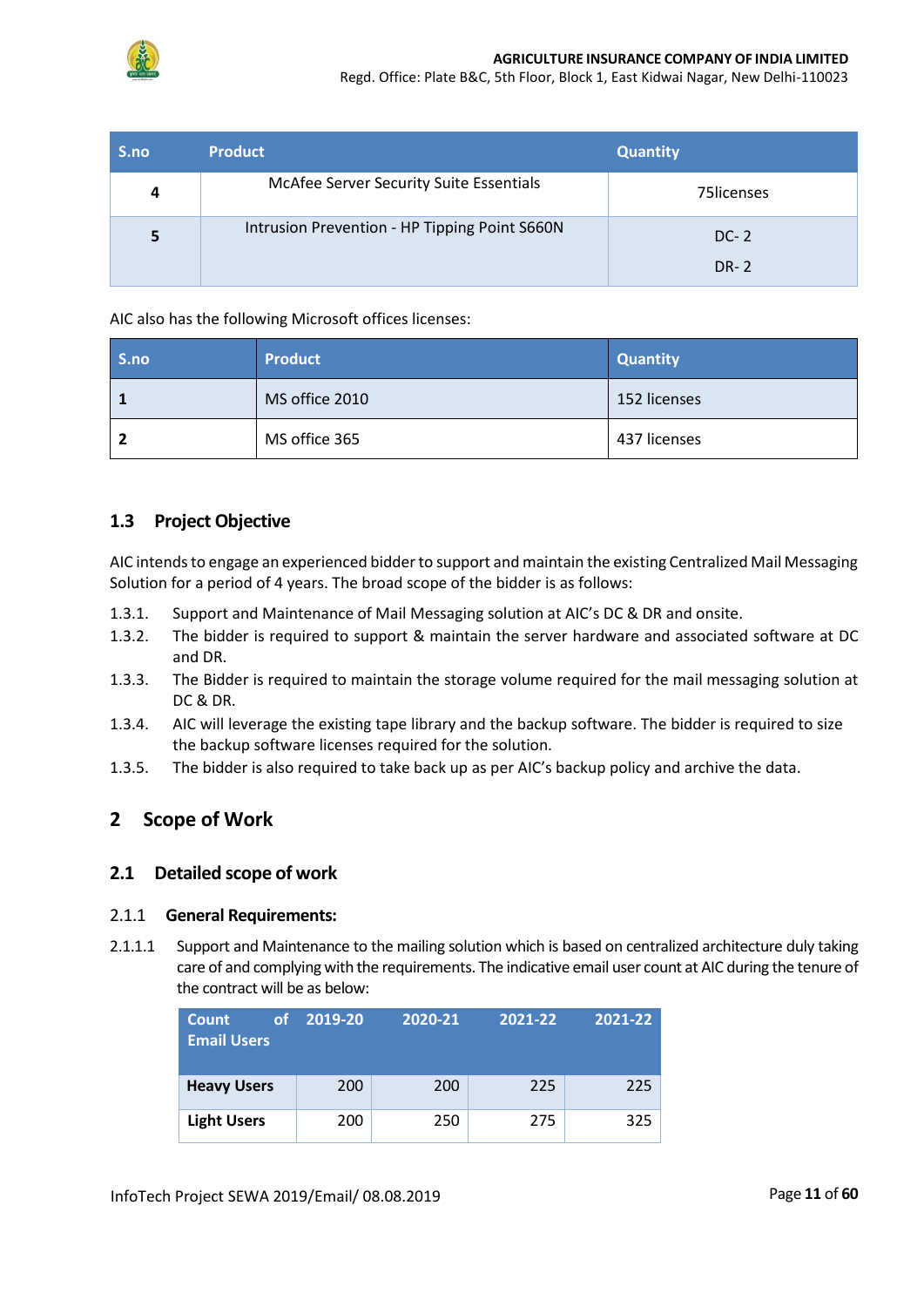

Regd. Office: Plate B&C, 5th Floor, Block 1, East Kidwai Nagar, New Delhi-110023

|  | <b>Total Users</b> | 400 | 450 | 500 |  |
|--|--------------------|-----|-----|-----|--|
|--|--------------------|-----|-----|-----|--|

- 2.1.1.2 The attachment size of the users is currently up to 30 MB
- 2.1.1.3 The inbox size of heavy users is currently up to 2GB and light users is up to 1 GB.
- 2.1.1.4 The users have access to emails on client, web and mobile device

#### 2.1.2 **E-Mail Solution Support & Maintenance should include the following**

- 2.1.2.1 The Bidder is required to implement updates and upgrades to the existing software as part of this RFP during the period of warranty and AMC/ATS at no extra cost to AIC.
- 2.1.2.2 Program updates, patches, fixes and critical security alerts as required
- 2.1.2.3 Documentation updates
- 2.1.2.4 The bidder is required to provide 9x6 onsite support and 24x7 DC & DR support throughout the tenure of the contract for Email solution related malfunctions as defined in SLAs and ability to log requests online.
- 2.1.2.5 The bidder is also required to take backup as per AIC's policy. Any resource required for taking backup should be factored in by the bidder.
- 2.1.2.6 The Bidder should ensure that Features such as the points stated below are considered as part of the implemented solution:
- 2.1.2.6.1 Support for server-side archived data to be stored in encrypted format on a separate database as a separate instance.
- 2.1.2.6.2 Allow for the encryption of data during transport for internal and external mails being sent for below listed file format i.e. Zip, txt, pdf, doc, xls, docx, ppt, pptx, xlsx, etc.
- 2.1.2.6.3 Active Directory integration for authentication.
- 2.1.2.6.4 Allow administrators to add users by individual user name, by team, and by membership Group.
- 2.1.2.6.5 Support contemporaneous indexing of email and all attachments.
- 2.1.2.6.6 Bidder to ensure optimal performance of the solution/hardware and should take up necessary performance tuning and upgrades if required to maintain the same at no extra cost to AIC.
- 2.1.2.6.7 A group email id or a distribution list should not be treated as a separate license.
- 2.1.2.6.8 The email users should be able to send and receive email using web-based interface, client and mobile access. The user count is stated in the sizing table in this RFP.
- 2.1.2.6.9 The email users should be able to sync email and folders on the web with desktop email client software.
- 2.1.2.6.10 Should be able to Sync outgoing/incoming/draft/outbox email messages using iOS /Android/Windows device with regular email account.
- 2.1.2.6.11 A central dedicated archival for email and other critical information sources. The archival data would be retained as per AIC's Policy. It should also support de-duplication, message discovery for audit and compliance.
- 2.1.2.6.12 The central dedicated archival should journal all emails.
- 2.1.2.6.13 The central archival should be a scale out architecture to support storage expansion.

InfoTech Project SEWA 2019/Email/ 08.08.2019 Page **12** of **60**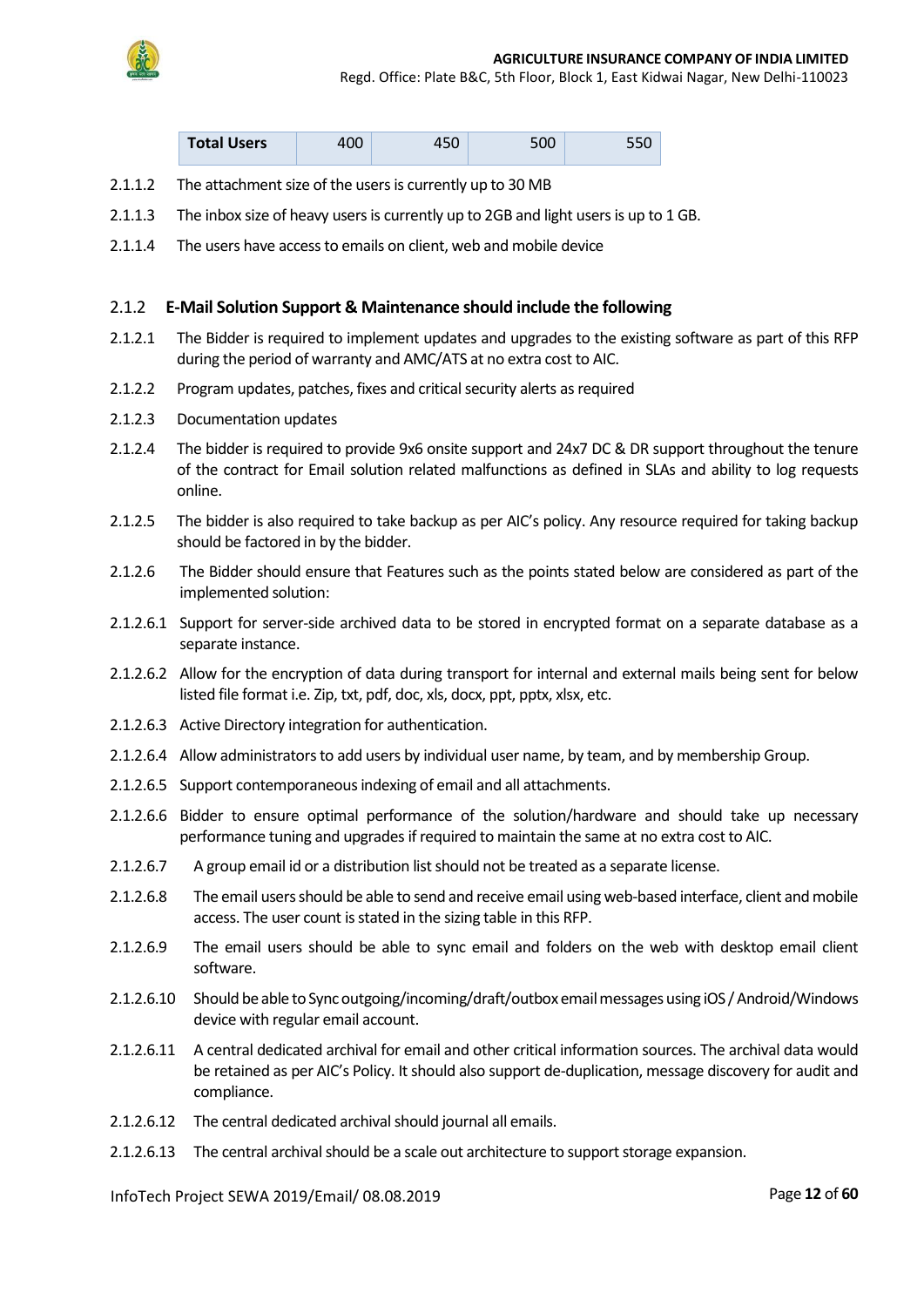

- 2.1.2.6.14 Easy and intuitive end user access to archived information from existing Microsoft outlook client
- 2.1.2.6.15 Intelligence to help efficiently retain, search, and discover information.
- 2.1.2.6.16 The bidder should conduct email administration, application upgrades, mailbox management, backup and adhere to the SLAs.
- 2.1.2.6.17 Optimized storage management Maximize Mail Storage efficiency and optimize performance with efficient backup solution.
- 2.1.2.6.18 The backup solution can either be a native or third-party solution.
- 2.1.2.6.19 Email Storage/Quota Support Configurable global and per-user disk quotas. Administrator should have flexibility to assign mail space to individual email ID, as per the requirements.
- 2.1.2.6.20 Management of the mail server and mail boxes should be through a dedicated and secure web portal.
- 2.1.2.6.21 Support for Web interface which is for accessing the mails through browser. It should support all the latest browsers. Web Interface should be user friendly. Web interface should provide at a minimum the following options:
	- i. Inbox
	- ii. Outbox
	- iii. Sent Items
	- iv. Calendar
	- v. Calendar should be shared by more than one user.
	- vi. Tasks
	- vii. Deleted items/Tasks/Rules/Change of password options etc.
	- viii. Rules/Change of password etc.
	- ix. Junk mails
	- x. Contact
	- xi. Address Book
		- Ad dress should be displayed in alphabetical order
		- Address typing should support predictive autofill
		- Address should be searched through display name, last name etc.
	- xii. User should able to create sub folders.
	- xiii. User should have the option to save their mails in their PC through browser.
	- xiv. User should be able to change the password through browser itself.
	- xv. User should be able to login to implemented mail server, by entering user name and password one time only without entering the domain name.
- 2.1.2.7 The bidder will be responsible for managing the RTO and RPO as per AIC's BCP Plan.
- 2.1.2.8 Other related job such as supply, installation, customization, configuration, Integration, implementation, documentation, product support and performance tuning has to be taken care of by the bidder.
- 2.1.2.9 Interface or integrate with AIC's intranet portal, Core Insurance Application, HRMS, or any other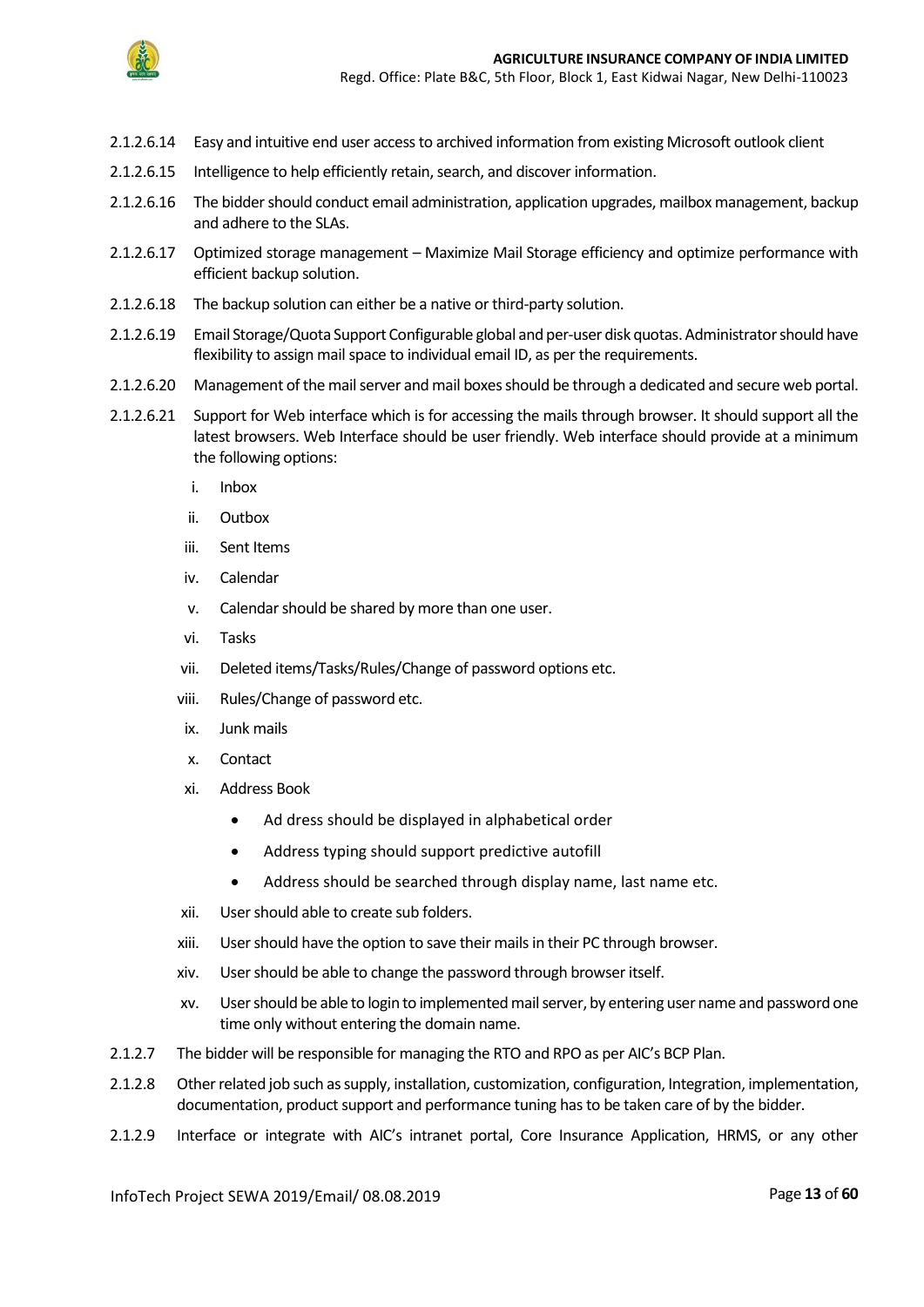

application as required by AIC

- 2.1.2.10 Implementing of proper backup and retrieval process as per AIC's policy.
- 2.1.2.11 Configuring all types of filtering, load balancing, web access, mobile access, etc., as per AIC'srequirement.
- 2.1.2.12 Testing the implementation of end-to-end solution for the new licenses procured, if any.
- 2.1.2.13 The Bidder is required to conduct DR drills, if required, as per AIC's policy.
- 2.1.2.14 Uploading mail user master data automatically by taking data from other system without the need of manual intervention by providing API.
- 2.1.2.15 User & Quick reference manuals. All copies should be delivered in hard & soft copies.
- 2.1.2.16 Bidder to provide yearly ATS/AMC (as Per Annexure G). For HP servers AMC is required from year 2.
- 2.1.2.17 Commencement of work would mean reporting of successful bidder's resources at the designated AIC locations for project. The successful bidder shall not change any member of the project team during the course of the project without written consent from AIC. The project team member should be replaced by a resource of equal or higher qualification and experience.

Integration & Support is required for implemented anti-SPAM, Email Gateway & other security solutions.

#### 2.1.3 **Facility Management /Manpower Support**

- 2.1.3.1 The bidder is required to provide 9x6 onsite support and 24x7 DC & DR support throughout the tenure of the contract for Email solution related malfunctions as defined in SLAs
- 2.1.3.2 The bidder is also required to take backup as per AIC's policy. Any resource required for taking backup should be factored in by the bidder.
- 2.1.3.3 Provide onsite support (at AIC specified centralized location).
- 2.1.3.4 Provide specialist resources for areas in scope to close the gaps identified during this period.
- 2.1.3.5 The solution management will commence after the successful completion of stabilization/ handholding phase.
- 2.1.3.6 The successful bidder is expected to ensure all the regulatory requirements for Email solution are made available without any extra cost.
- 2.1.3.7 The Bidder is required to supply and implement updates and upgrades of all the existing software licenses during the period of warranty and AMC/ATS at no extra cost to AIC.
- 2.1.3.8 Bidder must consider the tickets raised in the existing Helpdesk tool i.e. BMC Remedy (under Project SEWA) for the purpose of Helpdesk SLA compliance. For Other SLA components, Bidder must provide the SLA reports generated from the Automated tool for the monthly review. AIC personnel should be able to generate reports and monitor the calls on daily basis.
- 2.1.3.9 During the contract period, the Bidder should provide technical support towards upgradation of the solution in line with the changes required by AIC / regulatory / government bodies from time to time without any additional cost.
- 2.1.3.10 All version upgrades (excluding future major OEM costed version upgrades) should be free of cost of the contract period. Version upgrades should be done as and when a version is released prior to which, the bidder must submit a proper complete standard Operating procedure on upgradation to AIC and on confirmation from AIC the same can be carried out. The Version upgrades installed should retain the user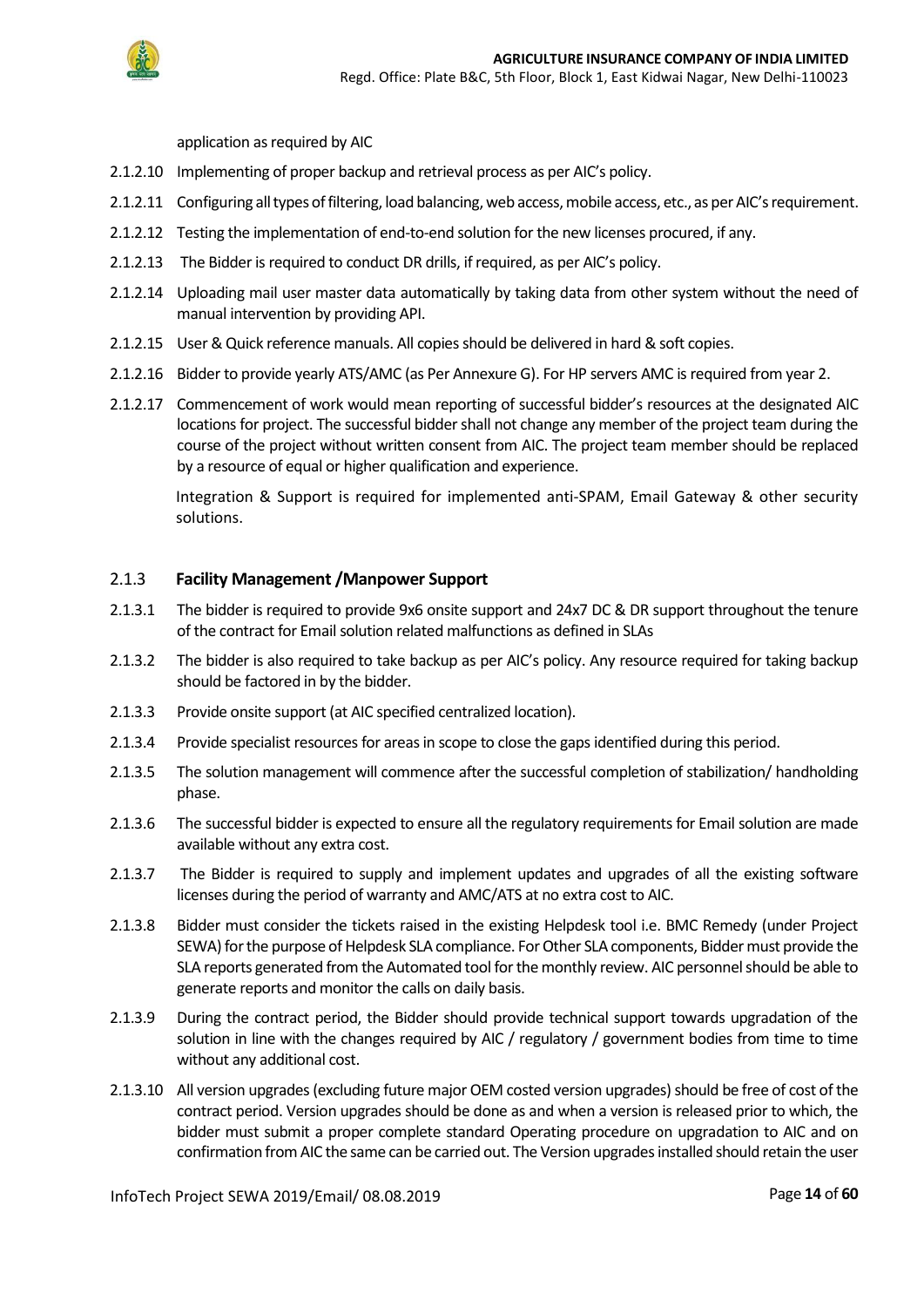

settings. However, any future major OEM costed version upgrades need not be factored by the Bidder in the Bill of Material.

#### 2.1.4 **Reverse Transition Services**

- 2.1.4.1 Following shall be covered as part of the Reverse Transition of Services at the end of contract period or in the event of termination:
- 2.1.4.1.1 If any other agency or service provider is selected by AIC for providing in-scope services, the bidder selected through this RFP shall provide support for necessary handholding, transition, sharing of information and relevant documents and other related support to the complete satisfaction of AIC. In case if AIC observes the lack of willingness to manage transit/ sharing of information or lack of support from Bidder (selected through this RFP), AIC shall have absolute discretion to requisite penalties and deduct the amount from its billing or from performance bank guarantee. The Bidder will not be penalized for delays solely attributable to AIC.
- 2.1.4.1.2 Bidder shall provide the necessary transition for the period of 2 months. However, this period of transition could vary depending on the need of AIC and the same shall be communicated to them.
- 2.1.4.1.3 During transition phase, the Successful Bidder shall not change or remove their key resources at any locations to enable the successful transition. In case such instances occur, AIC shall have the right to penalize the Successful Bidder appropriately. If a change is inevitable, it should be replaced by equal or higher resource.
- 2.1.4.1.4 During the exit management process, it is the responsibility of Bidderto address and rectify the problems identified with the mail messaging solution of AIC including replacements of defunct hardware, cabling/re-cabling, installation/reinstallation of the system software etc. The Successful Bidder shall ensure that the mail messaging solution (both software and hardware) are handed over to AIC in a complete operational condition to the satisfaction of AIC. In case bidderis unable to address such issues, AIC may levy penalty or invoke the performance bank guarantee of the successful bidder.
- 2.1.4.1.5 The ownership of the assets (including soft and hard components existing and procured through this RFP) except for those which are taken as a service, at any point of time during the term of the contract or expiry of the Contract, shall rest with AIC. In addition, any information/ data gathered or generated by the Successful Bidder during the term of the contract would be the property of AIC and the same should be handed over to AIC in native format at the end or termination of the contract.
- 2.1.4.1.6 In case AIC decides to withdraw any services/components from the Bidder's scope of work during the contract period, the Successful Bidder must facilitate the transition of that service/components in compliance with above clauses.

## <span id="page-14-0"></span>**3 Evaluation Criteria**

### <span id="page-14-1"></span>**3.1 Objective of the Evaluation Process**

The objective of adopting this evaluation methodology is to facilitate the selection of the eligible Bidders who propose the most suitable support and maintenance which is also a cost-effective and support the business requirements of the AIC. All bids shall be evaluated by an Evaluation Committee set up for this purpose by the AIC.

The evaluation will be a two-phase process: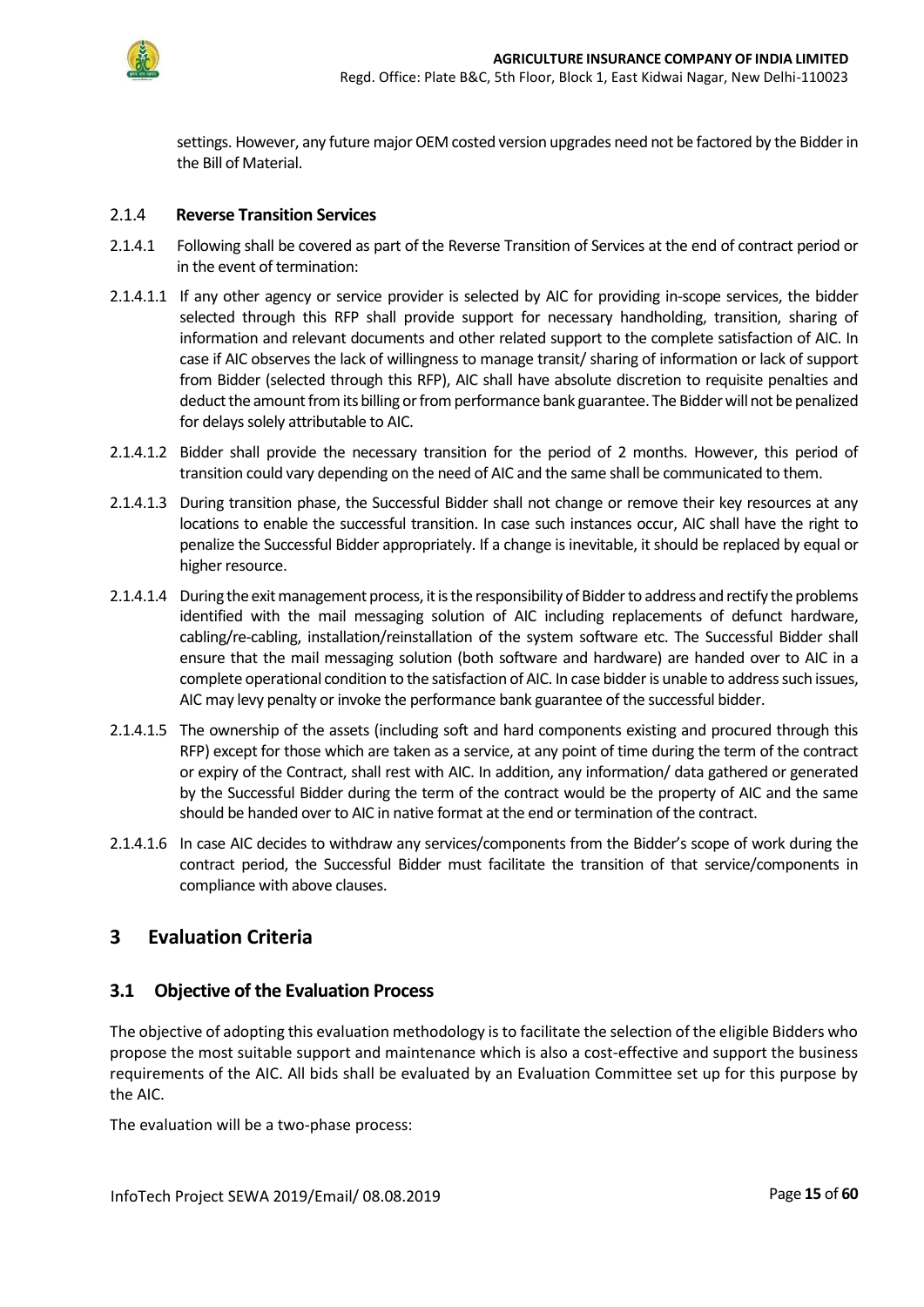

- Phase 1 Eligibility Criteria Evaluation
- Phase 2 Commercial Bid Evaluation

The Bidders who qualify the eligibility evaluation criteria shall be considered for Commercial evaluation and the successful Bidder will be determined based on the Lowest Commercial Quote (L1) as per the stated Commercial Evaluation process.

## <span id="page-15-0"></span>**3.2 Evaluation Process**

Initially only the eligibility bid will be opened and evaluated. The eligibility bids will be evaluated and bidders qualifying the eligibility criteria will be considered for commercial bid evaluation.

In second stage, only those bidders, who have qualified in the eligibility evaluation, shall be invited for commercial bid opening. The evaluation methodology is as under:

### 3.2.1 **Preliminary Examination of Offers**

AIC will scrutinize the offers to determine their completeness (including signatures from the relevant personnel), errors, omissions in the technical & commercial offers of respective bidders. AIC reserves the right, at its sole discretion, to waive any minor non- conformity or any minor deficiency in an offer. AIC reserves the right for such waivers and AIC's decision in the matter will be final.

### 3.2.2 **Eligibility Criteria**

Only those Bidders who fulfill the following criteria are eligible to respond to the RFP. Offers received from the bidders who do not fulfil all or any of the following eligibility criteria are liable to be rejected.

| S.N          | <b>Criteria</b>                                                                                                                                                                      | <b>Proof to be submitted</b>                                                                                                                                            |
|--------------|--------------------------------------------------------------------------------------------------------------------------------------------------------------------------------------|-------------------------------------------------------------------------------------------------------------------------------------------------------------------------|
|              | <b>Bidder's Experience</b>                                                                                                                                                           |                                                                                                                                                                         |
| $\mathbf{1}$ | The bidder should be a Government Organization/<br>PSU/ or a Limited Company/ Private Limited<br>Company/ Partnership firm under companies act in<br>India                           | Copy of the Certificate of Incorporation and<br>Certificate of Commencement of Business to<br>be submitted.                                                             |
| 2            | Bidder should have Annual Turnover of more than<br>Rs. 20 crores in each of the last 3 financial years (i.e.<br>2016-17, 2017-18, 2018-19)                                           | 1. Audited Financial statements for the<br>financial years, 2016-17, 2017-18, 2018-19<br><b>AND</b><br>2. Certificate from Bidder's Statutory<br>Auditor.               |
| 3            | Bidder should have made Profit after Tax in any two<br>of the last three Financial years (i.e. 2016-17, 2017-<br>18, 2018-19)                                                        | 1. Audited Financial statements for the<br>financial years, 2016-17, 2017-18, 2018-19<br><b>AND</b><br>2. Certificate from Bidder's Statutory<br>Auditor.               |
| 4            | Bidder should be the authorized partner of the<br>OEM(s) whose<br>Messaging<br>Email<br>solution<br>is<br>Consortium<br>implemented.<br>of<br>Bidders/subcontracting is not allowed. | Undertaking on bidder's letterhead along<br>with Confirmation from respective OEM on<br>the OEM letterhead as per Annexure H-<br><b>Manufacturer Authorization Form</b> |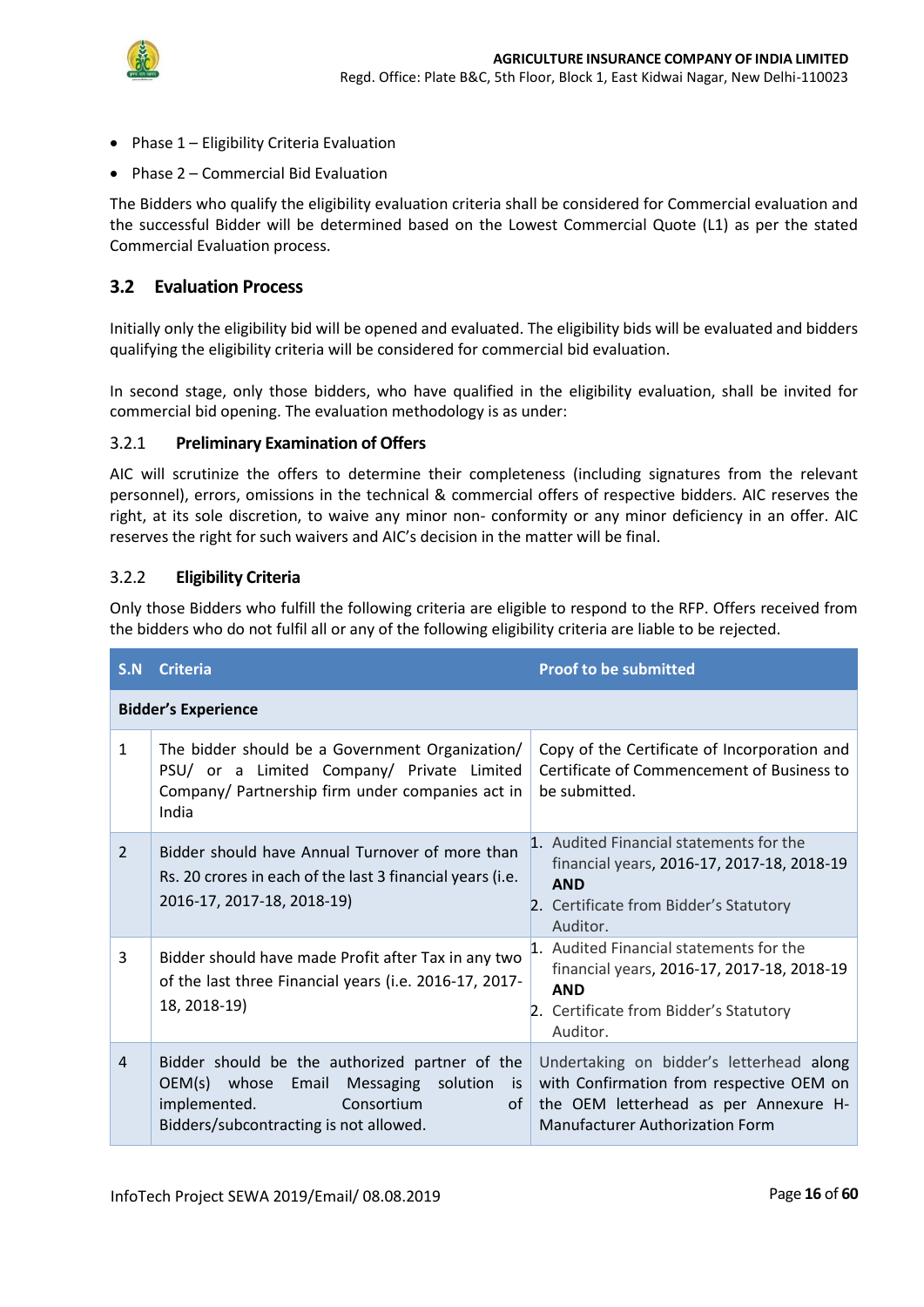

Regd. Office: Plate B&C, 5th Floor, Block 1, East Kidwai Nagar, New Delhi-110023

| S.N | <b>Criteria</b>                                                                                                                                                                                                         | <b>Proof to be submitted</b>                                                                                                                                                                                           |
|-----|-------------------------------------------------------------------------------------------------------------------------------------------------------------------------------------------------------------------------|------------------------------------------------------------------------------------------------------------------------------------------------------------------------------------------------------------------------|
| 5   | should<br>have<br>successfully<br>Bidder<br>implemented/supported the<br>MS.<br>Exchange<br>2016/Office 365 solution in India for at least 1 BFSI/<br>Govt./PSU/Large Corporate Sector in India in the last<br>5 years. | Relevant Credential letter<br><b>OR</b><br>Purchase Order with the<br>Company's<br>confirmation on having executed the PO to<br>satisfaction<br>Details to be submitted as per Annexure L:<br>Bidder's Past Experience |
| 6   | Bidder should not be blacklisted by Central / any<br>State Government / PSU's as on the date of bid<br>submission.                                                                                                      | Self-Declaration on Bidder's Letterhead                                                                                                                                                                                |
| 7   | The Bidder should have technical support center<br>operational in India.                                                                                                                                                | An undertaking to this effect (specifying the<br>location of such center(s)) must be submitted<br>on bidder's letterhead along with details of<br>the support center                                                   |

#### **Note:**

- a. Bidders need to ensure compliance to all the eligibility criteria points.
- b. Purchase orders without relevant organization confirmation through a credential letter will not be considered as credentials.
- c. BFSI Banking, Financial Services and Insurance organizations including regulatory authorities in India.
- d. While submitting the bid, the Bidder is required to comply with inter alia the following CVC guidelines detailed in Circular No. 03/01/12 (No.12-02-6 CTE/SPI (I) 2 / 161730 dated 13.01.2012): 'Commission has decided that in all cases of procurement, the following guidelines may be followed:
	- In an RFP, either the Indian agent on behalf of the Principal/OEM or Principal/OEM itself can bid but both cannot bid simultaneously for the same item/product in the same RFP. The reference of 'item/product' in the CVC guidelines refer to 'the final solution that bidders will deliver to the customer.
	- If an agent submits bid on behalf of the Principal/OEM, the same agent shall not submit a bid on behalf of another Principal/OEM in the same RFP for the same item/product.'
	- The decision of the AIC shall be final and binding in this regard. Deviations will be grounds for disqualification.

Service providers who meet all these criteria would qualify for the second stage of evaluation. The service provider would also need to provide supporting documents for eligibility proof. All the credentials of the service provider necessarily need to be relevant to the Indian market. The decision of AIC shall be final and binding on all the.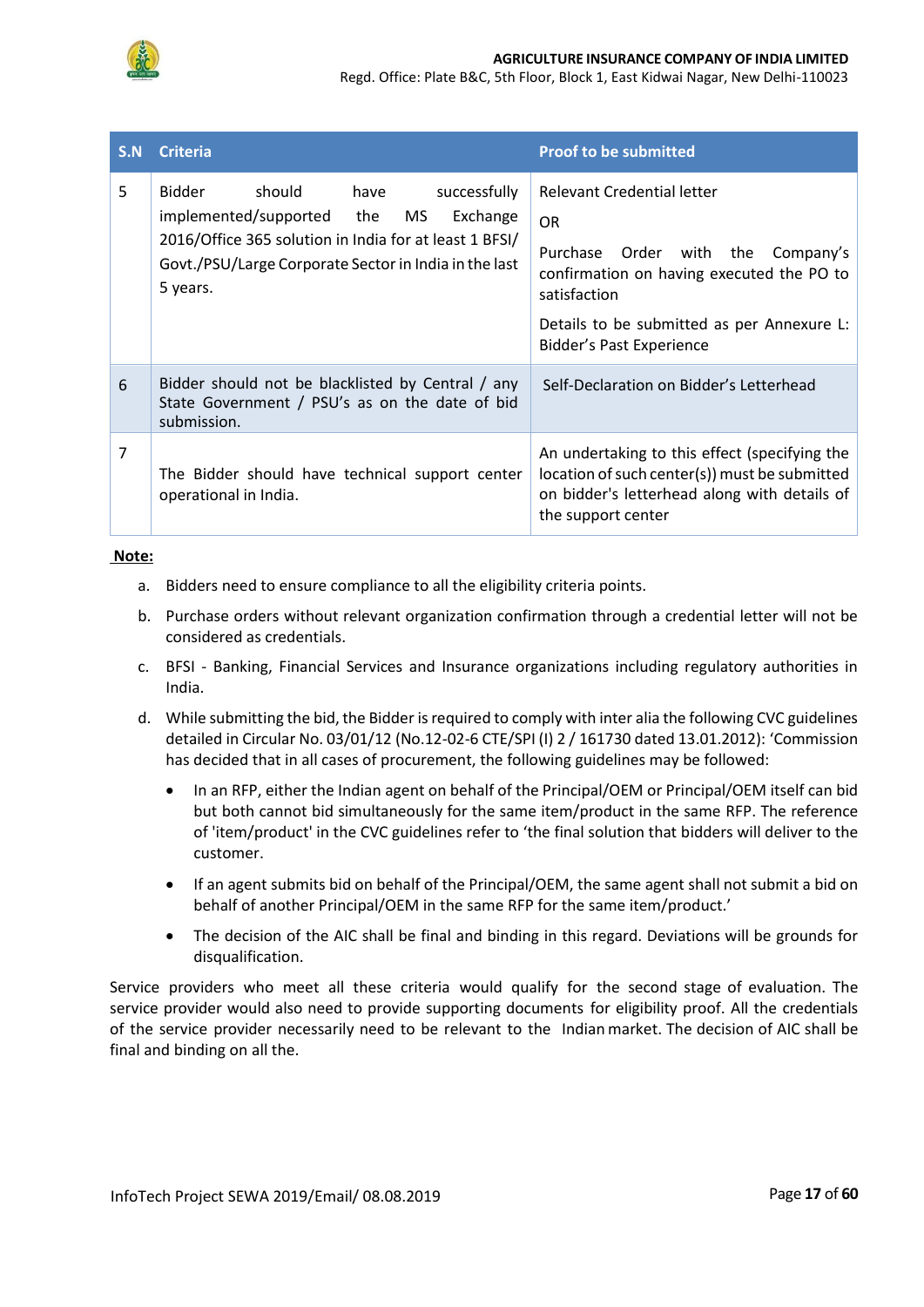

### 3.2.3 **Commercial Bid Evaluation**

The bidders who qualify the Eligibility bid Evaluation, shall be eligible for Phase-2 Commercial Bid Evaluation. The bidder with the lowest commercials will be declared **successful L1 bidder** and shall be considered for award of the Contract.

The Bidder shall use the format as Mentioned in Annexure G: Bill of Material.

Commercial bid valuation shall be considered as below; in case of any kind of discrepancy:

- 1. If there is a discrepancy between words and figures, the amount in words shall prevail.
- 2. If there is a discrepancy between percentage and amount, the amount calculated as per the stipulated percentage basis shall prevail.
- 3. Where there is a discrepancy between the unit rate and the line item total resulting from multiplying the unit rate by the quantity, the unit rate will govern unless, in the opinion of AIC, there is an obvious error such as a misplacement of a decimal point, in which case the line item total will prevail.
- 4. Where there is a discrepancy between the amount mentioned in the bid and the line item total present in the schedule of prices, the amount obtained on totalling the line items in the Bill of Materials will prevail.
- 5. The amount stated in the correction form, adjusted in accordance with the above procedure, shall be considered as binding, unless it causes the overall price to rise, in which case the bid price shall prevail. If there is a discrepancy in the total, the correct total shall be arrived at by AIC.
- 6. In case the bidder does not accept the correction of the errors as stated above, the bid shall be rejected.
- 7. AIC may, at its sole discretion, decide to seek more information from the respondents in order to normalize the bids. However, respondents will be notified separately, if such normalization exercise as part of the technical evaluation is resorted to.
- 8. All liability related to non-compliance of this minimum wages requirement and any other law will be responsibility of the bidder.
- 9. The highest technical bidder shall not automatically qualify for becoming selected bidder and for award of contract by AIC. Only the L1 bidder of all technically passing bidder shall qualify for award of contract
- 10. AIC shall not incur any liability to the affected bidder on account of such rejection.
- 11. The bidder whose eligibility and commercial bid is accepted will be referred to as "successful Bidder" and AIC will notify the same to the successful bidder.
- 12. The final decision on the successful bidder will be taken by AIC. The implementation of the project will commence upon signing of a contract between AIC and the selected bidder based on the evaluation.
- 13. If for some reason, the successful bidder fails to execute an agreement within a specified timeline, AIC reserves the right to award the contract to the next most eligible bidder based on the evaluation scores and commercial prices quoted.

## <span id="page-17-0"></span>**4 Service Level Agreement**

Service Level Availability is to be measured and reported on a monthly basis by bidder and will be validated by AIC to its satisfaction. Solution availability monitoring will be on basis of solution process availability to the end user and not only on OS availability wherever technically feasible.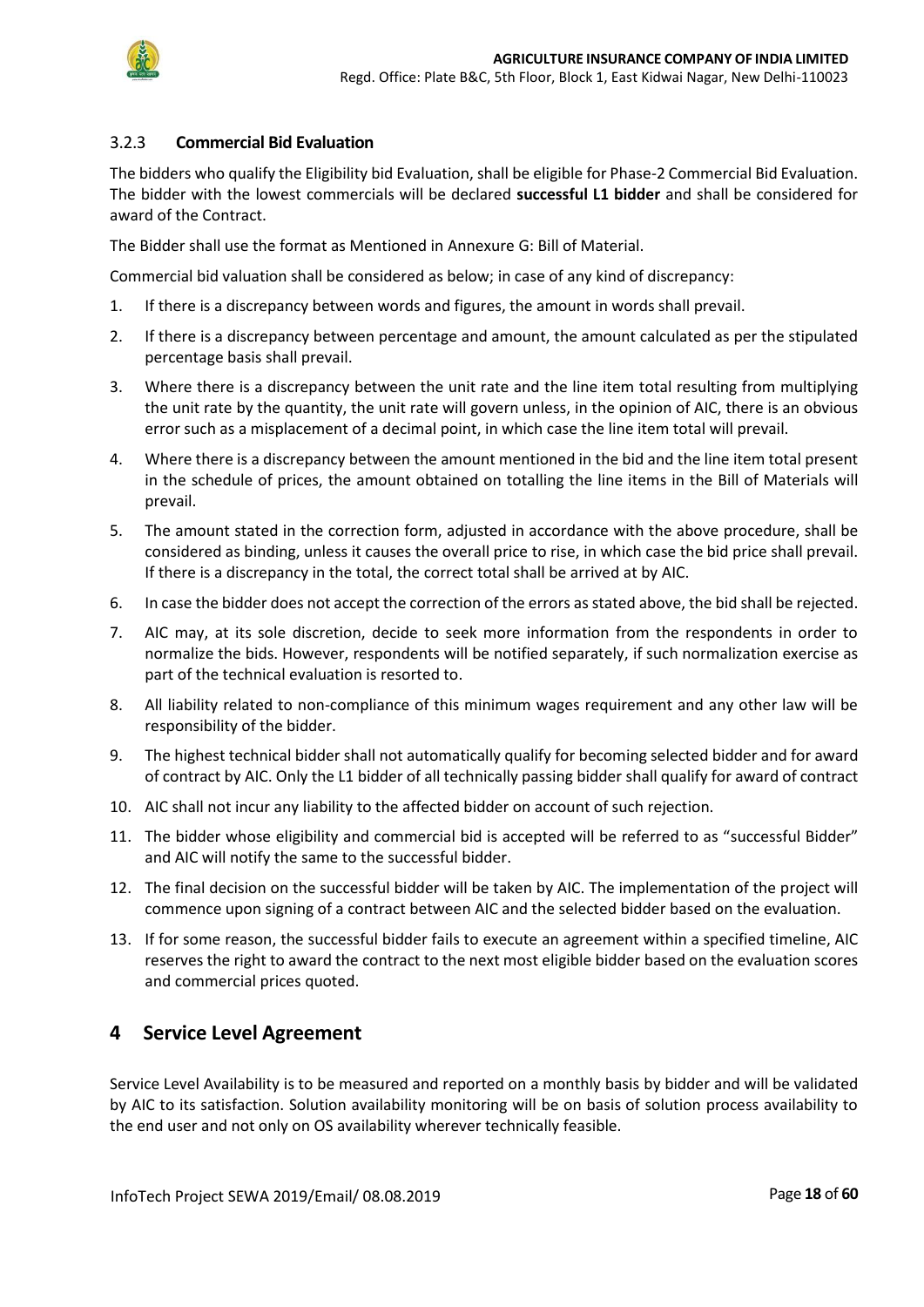

Bidder must consider the tickets raised in the existing Helpdesk tool i.e. BMC Remedy (under Project SEWA) for the purpose of HelpDesk SLA compliance. For Other SLA components, Bidder must provide the SLA reports generated from the Automated tool for the monthly review. AIC personnel should be able to generate reports and monitor the calls on daily basis.

| <b>Business</b><br><b>Service</b>                  | <b>Definition</b>                                                                | <b>Calculation</b>                                                                                                                     | <b>Periodicity Service</b>  | <b>Level</b> | <b>Penalty</b><br>%<br>monthly<br>support<br>cost                                                                                                                                                                              | of Monitoring<br><b>Mechanism</b> |  |  |  |
|----------------------------------------------------|----------------------------------------------------------------------------------|----------------------------------------------------------------------------------------------------------------------------------------|-----------------------------|--------------|--------------------------------------------------------------------------------------------------------------------------------------------------------------------------------------------------------------------------------|-----------------------------------|--|--|--|
|                                                    | <b>Solution Management Services</b>                                              |                                                                                                                                        |                             |              |                                                                                                                                                                                                                                |                                   |  |  |  |
| <b>Mail</b><br><b>Messaging</b><br><b>Solution</b> | Availability                                                                     | (Total uptime in<br>Month)<br>a<br>$\sqrt{ }$<br>(Total time in a<br>month<br>scheduled<br>downtime)                                   | Monthly                     | 99.8%        | $1. < 99.8\%$ & $> = 99\%$ -<br>0.5%<br>$2. < 99\%$ & >= 98% -<br>1%<br>$3. < 98\%$ & >= 97% -<br>2%<br>For each additional<br>of 1%<br>drop<br>in<br>performance below<br>97%, 2% will be<br>levied as additional<br>penalty. | Availability<br>Reports           |  |  |  |
|                                                    |                                                                                  |                                                                                                                                        | <b>Hardware Utilization</b> |              |                                                                                                                                                                                                                                |                                   |  |  |  |
| <b>Mail</b><br><b>Messaging</b><br><b>Hardware</b> | Performance                                                                      | Hardware<br>average Hourly<br>utilization<br>levels should be<br>less than 70%.<br>(CPU, Memory,<br>Cache,<br>Hard<br>Disk, NIC cards) | Monthly                     | 99.9%        | 1. < 99.9% & >= 95% -<br>0.5%<br>$2. < 95\%$ & >= 90% -<br>1%<br>$3. < 90\%$ & >= 85% -<br>2%<br>For each additional<br>of 5%<br>drop<br>in<br>performance below<br>94%, 5% will be<br>levied as additional<br>penalty.        | Availability<br>Reports           |  |  |  |
| Time<br>to<br>Respond a<br>call                    | Maximum<br>time<br>to<br>respond to a<br>call/issue<br>(within<br>30<br>minutes) | calls<br>Total<br>responded<br>within<br>30<br>minutes/Total<br>Calls responded                                                        | Monthly                     | 95%          | 1. <95% & >=93% -<br>0.5%<br>$2. < 93\%$ & >= 91% -<br>1%<br>$3. < 91\%$ & >= 89% -<br>2%                                                                                                                                      | Audit<br>report/Tools             |  |  |  |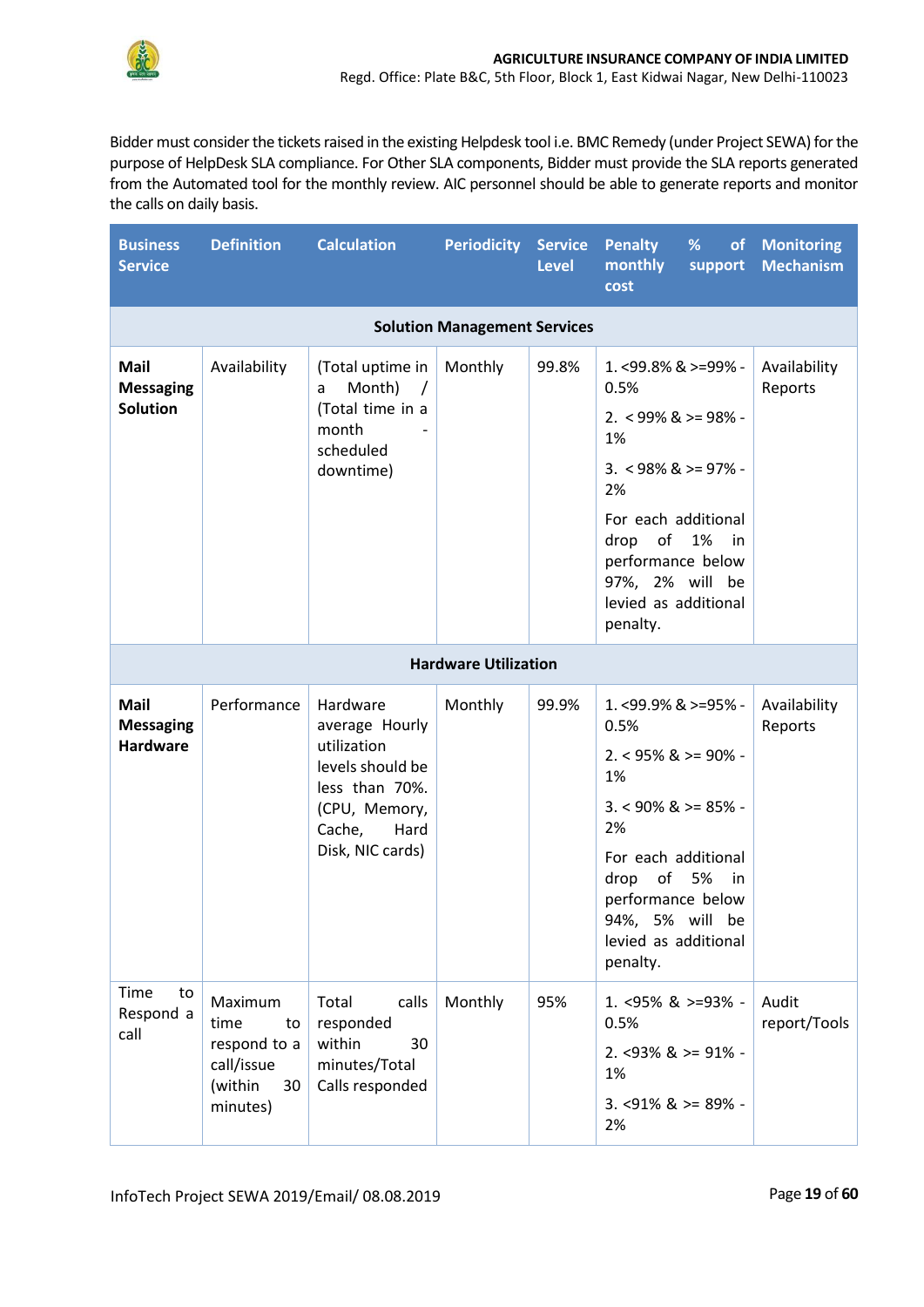

Regd. Office: Plate B&C, 5th Floor, Block 1, East Kidwai Nagar, New Delhi-110023

| <b>Business</b><br><b>Service</b> | <b>Definition</b>                                                                                                                                                                                                                                                                                                                                                                                                                                             | <b>Calculation</b>                                                                                                                                                                                                                                                                                                                                                                                                                                                                                                                            | <b>Periodicity Service</b> | <b>Level</b> | <b>Penalty</b><br>$\frac{9}{6}$<br>monthly<br>support<br>cost                                                                                                                                                         | of Monitoring<br><b>Mechanism</b> |
|-----------------------------------|---------------------------------------------------------------------------------------------------------------------------------------------------------------------------------------------------------------------------------------------------------------------------------------------------------------------------------------------------------------------------------------------------------------------------------------------------------------|-----------------------------------------------------------------------------------------------------------------------------------------------------------------------------------------------------------------------------------------------------------------------------------------------------------------------------------------------------------------------------------------------------------------------------------------------------------------------------------------------------------------------------------------------|----------------------------|--------------|-----------------------------------------------------------------------------------------------------------------------------------------------------------------------------------------------------------------------|-----------------------------------|
|                                   |                                                                                                                                                                                                                                                                                                                                                                                                                                                               |                                                                                                                                                                                                                                                                                                                                                                                                                                                                                                                                               |                            |              | For each additional<br>drop<br>of<br>1%<br>in<br>performance below<br>89%, 2% will be<br>levied as additional<br>penalty.                                                                                             |                                   |
|                                   |                                                                                                                                                                                                                                                                                                                                                                                                                                                               |                                                                                                                                                                                                                                                                                                                                                                                                                                                                                                                                               | <b>Helpdesk</b>            |              |                                                                                                                                                                                                                       |                                   |
| Time<br>to<br>Resolve a<br>call   | • Severity 1<br>within<br>$\overline{4}$<br>of<br>hours<br>problem<br>reporting<br>• Severity 2<br>within<br>8<br>of<br>hours<br>problem<br>reporting<br>Note: In case<br>bidder<br>requests for<br>any<br>time<br>extension in<br>resolving the<br>incident, the<br>bidder needs<br>to take prior<br>approval<br>from<br>AIC.<br>AIC holds the<br>right<br>to<br>accept<br>or<br>reject<br>the<br>request and<br>accordingly<br>penalties will<br>be levied. | Severity<br>is<br>defined as (Any<br>one or more of<br>the following):<br>Severity 1<br>• Heavy user(s)<br>impacted<br>• More than 5<br>being<br>users<br>impacted<br>Security<br>$\bullet$<br>Incidents<br>• There is a<br>problem<br>with<br>entire or part of<br>IT service which<br>cannot be used<br>normal<br>for<br>business<br>activities<br>impacting<br>external users<br>internal<br>or<br>users<br>• There is a<br>direct<br>or<br>indirect impact<br>customer<br>on<br>satisfaction.<br>No<br>work-<br>$\bullet$<br>around<br>or | Monthly                    | 95%          | 1. <95% & >=93% -<br>0.5%<br>$2. <93\%$ & $>= 91\%$ -<br>1%<br>$3. < 91\%$ & >= 89% -<br>2%<br>For each additional<br>drop<br>of<br>1% in<br>performance below<br>89%, 2% will be<br>levied as additional<br>penalty. | Audit<br>report/Tools             |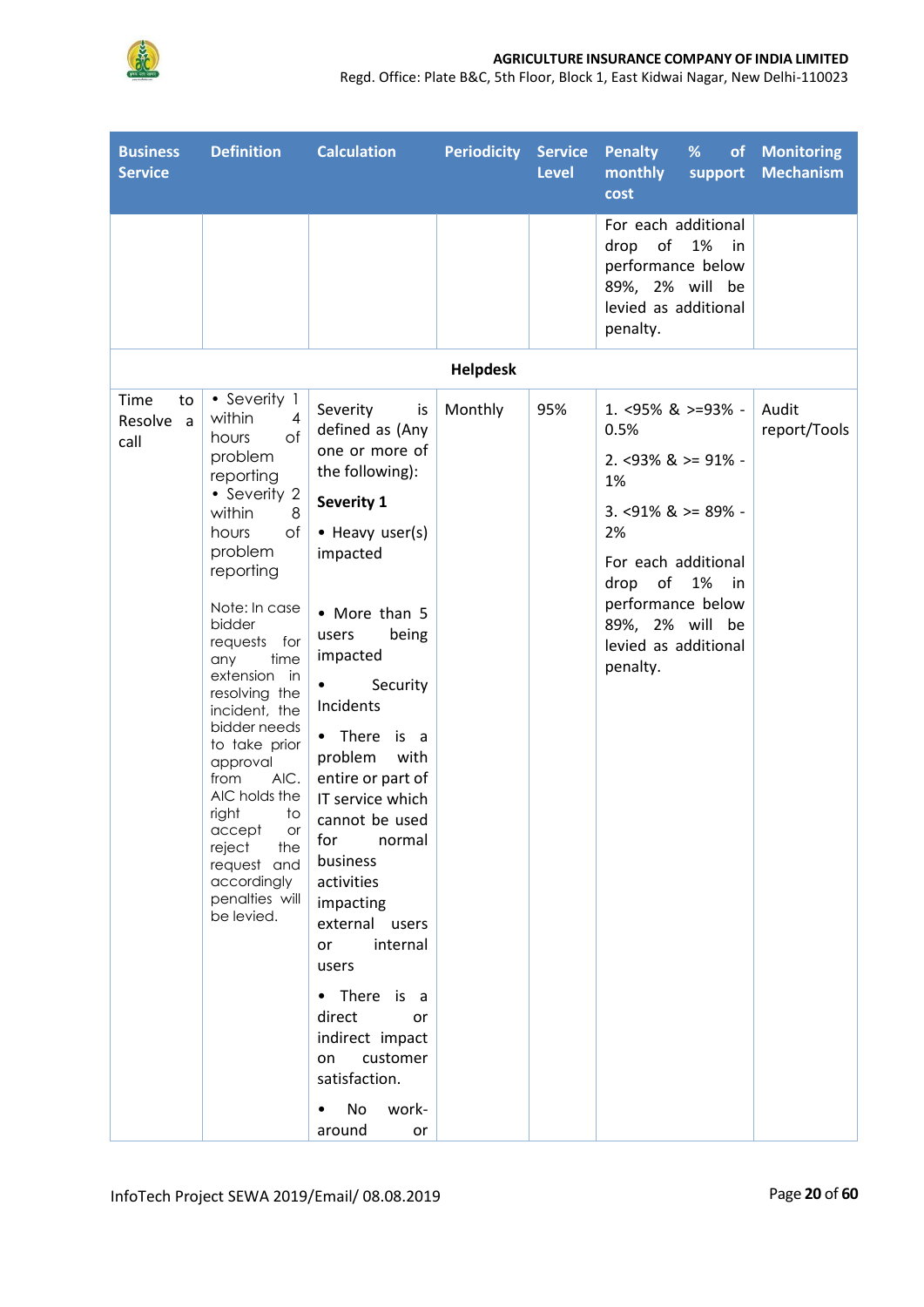

Regd. Office: Plate B&C, 5th Floor, Block 1, East Kidwai Nagar, New Delhi-110023

| <b>Business</b><br><b>Service</b> | <b>Definition</b>                                                         | <b>Calculation</b>                                                                                                                                                            | <b>Periodicity Service</b> | <b>Level</b> | <b>Penalty</b><br>monthly<br>cost                                                                                                                                                                                                                              | $\frac{9}{6}$<br>support | of Monitoring<br><b>Mechanism</b> |
|-----------------------------------|---------------------------------------------------------------------------|-------------------------------------------------------------------------------------------------------------------------------------------------------------------------------|----------------------------|--------------|----------------------------------------------------------------------------------------------------------------------------------------------------------------------------------------------------------------------------------------------------------------|--------------------------|-----------------------------------|
|                                   |                                                                           | manual process<br>available<br>Financial<br>$\bullet$<br>impact on AIC<br><b>Severity 2</b><br>• Less than 5<br>internal<br>users<br>being impacted<br>(except Heavy<br>User) |                            |              |                                                                                                                                                                                                                                                                |                          |                                   |
| Recovery<br>of emails             | Maximum<br>for<br>time<br>recovery of<br>mail<br>from<br>archived<br>data | Total<br>mails<br>recovered from<br>Archive within<br>24 hours/Total<br>emails<br>recovered from<br>archive                                                                   | Monthly                    | 95%          | 1. $<95\%$ & $>=93\%$ -<br>0.5%<br>$2. < 93\%$ & >= 91% -<br>1%<br>$3. < 91\%$ & >= 89% -<br>2%<br>For each additional<br>drop of 1% in<br>performance below<br>89%, 2% of the<br>Monthly payment<br>to the Bidder will be<br>levied as additional<br>penalty. |                          | Audit<br>report/Tools             |

AIC shall reserve the right to perform root cause analysis (RCA) by its internal team(s) or engage external parties to perform the same. The successful bidder shall cooperate with the team performing the procedures. Decision taken by AIC for RCA performed shall be final.

The total amount of Penalty imposed by AIC, under this Contract shall not exceed 10% of the total value of the Purchase Order value.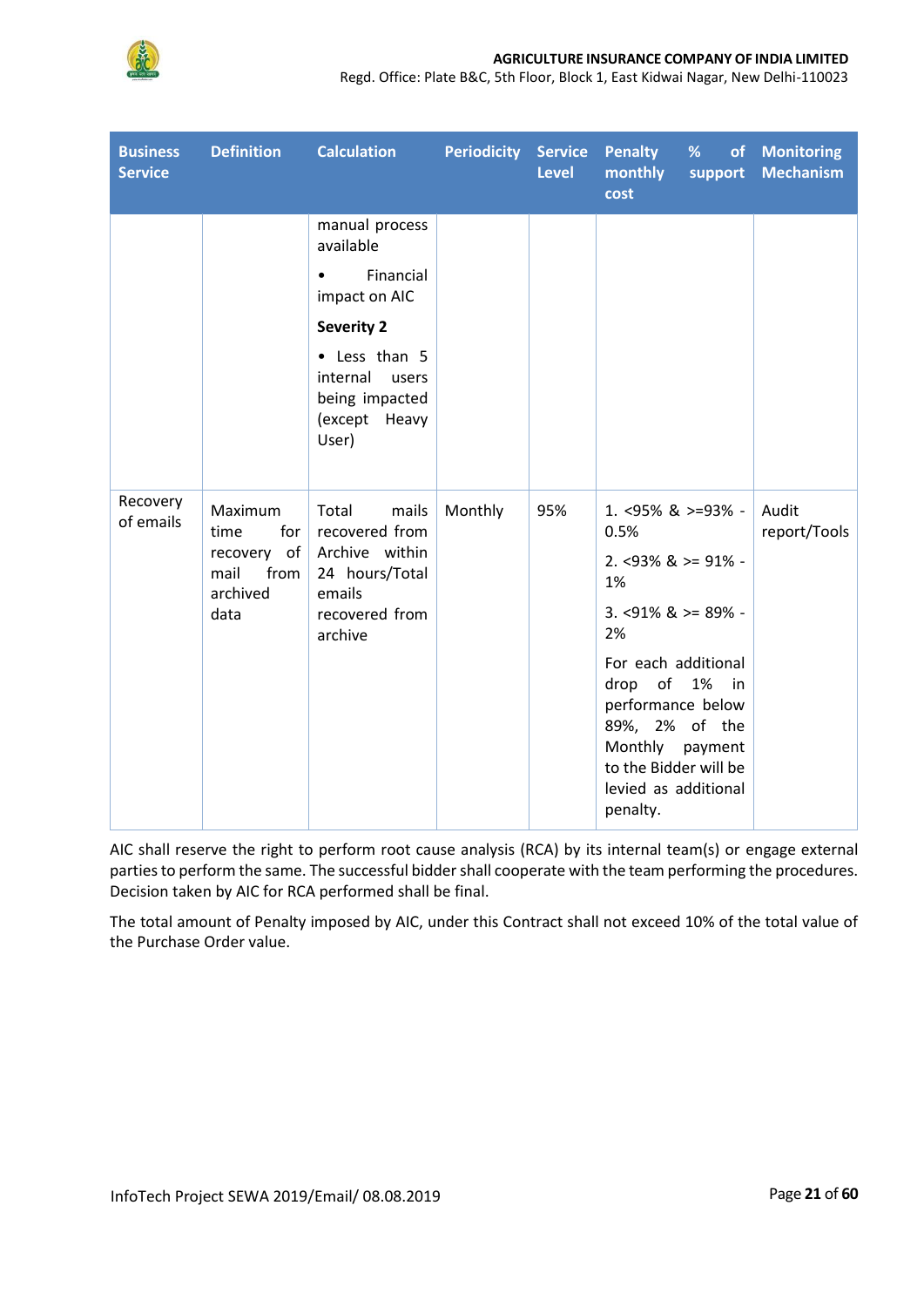

## <span id="page-21-0"></span>**5 Terms and Condition**

#### <span id="page-21-1"></span>**5.1 General Terms and Conditions**

The following are the general terms and conditions proposed to be included in the Contract. AIC reserves the right to add, delete, modify or alter all or any of these terms and conditions in any manner, as deemed necessary before signing the final agreement. The bidder, selected for the project, will have to enter into a contract agreement directly with AIC.

The contract agreement will contain various terms and conditions relating to payment, delivery, installation and operationalization, training, commissioning and acceptance, support during periods of warranty and maintenance, penalty due to delay in performance etc. All the diagrams, drawings, specifications and other related literature and information, provided by the bidder for the solution and agreed to by AIC, will also form part of the agreement.

The successful bidder must initiate work on the project on the very day after signing of the contract. The bidder at his own expense will register the contract agreement by paying the appropriate stamp duty. The first page of the contract agreement shall be on a stamp paper of appropriate value.

The original bill/ invoice for the services rendered must be furnished along with the prices thereof, per the terms and conditions contained in this document. The bidder will undertake to ensure that the prices are reasonable and in the range of prices for similar/ same services available in the market. If any abnormality/ irregularity is detected anytime in respect of the above, AIC will have the right to take appropriate action against the bidder as it deems fit. Payment shall be made on the actual procurement.

The successful bidder shall abide by the ISMS framework (ISO 27001:2005/ISO 27001:2013 or any other such framework as deployed at AIC) of AIC which includes Incident Management, Change Management, Capacity Management, Configuration Management etc. These conditions shall apply to the Email project to be implemented by AIC.

### <span id="page-21-2"></span>**5.2 Application**

For the purpose of the Purchase Agreement as well as for the purpose of the RFP Document, the purchaser is:

General Manager (IT) Information Technology Department

**Agriculture Insurance Company of India Limited Plate B&C, Fifth Floor, Block 1, East Kidwai Nagar New Delhi -110023 Ph +91 11 24600444 Email –** hoinfotechgroup@aicofindia.com

### <span id="page-21-3"></span>**5.3 Standards**

The services and other materials including all deliverables and reports under the contract shall conform to the standards mentioned in the Technical Specification, indicated in this RFP as well as the Eligibilty Bid submitted by the bidder and/ or agreed between AIC and the bidder, and when no applicable standard is mentioned, the services/ products/ deliverables shall be supplied under the authoritative and appropriate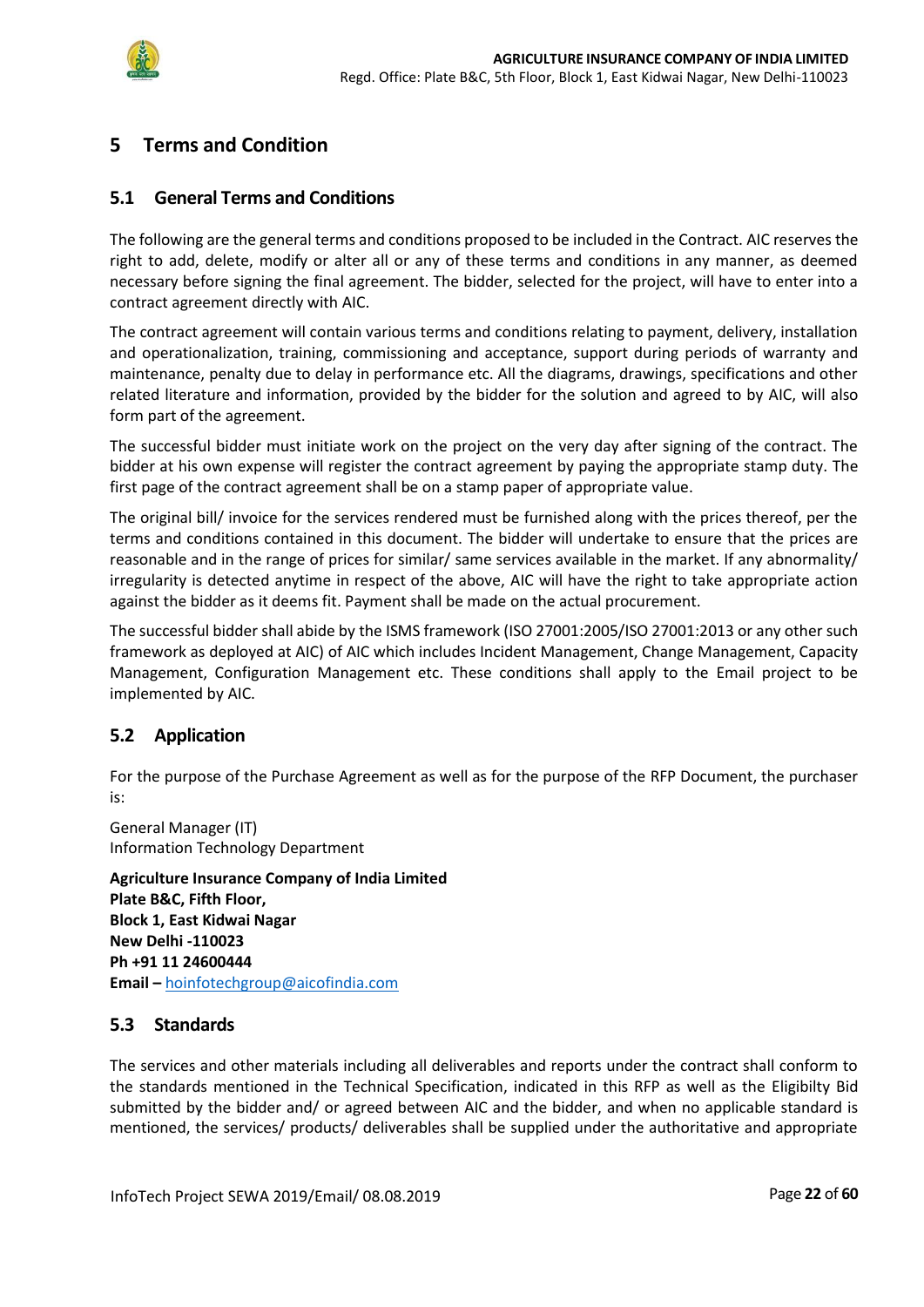

international standards of such services/ products/ deliverables and such standards shall be the latest issued by the concerned institution(s).

### <span id="page-22-0"></span>**5.4 Governing Language**

All correspondences and other documents pertaining to this contract shall be in English.

### <span id="page-22-1"></span>**5.5 Applicable Law**

The Contract shall be governed and interpreted in accordance with the laws in India.

### <span id="page-22-2"></span>**5.6 Notice**

- Any Notice, Request or Consent required or permitted to be given or made pursuant to this Contract shall be in writing. Any such Notice, Request or Consent shall be deemed to have been given or made when delivered in person to an Authorized Representative of the Party to whom the communication is addressed, or when sent by Registered Post to such Party at the address specified in Clause 5.2.
- A Party may change its address for notice hereunder by giving the other Party notice in writing of such change to the address specified in Clause 5.2.

### <span id="page-22-3"></span>**5.7 Right to Alter**

AIC reserves the right to alter the requirements specified in the RFP. AIC also reserves the right to delete one or more items from the list of items specified in the RFP. AIC will inform all bidders about changes, if any.

The bidder agrees that AIC has no limit on the additions or deletions on the items for the period of the contract. Further the bidder agrees that the prices quoted by the bidder would be proportionately adjusted with such additions or deletions in quantities.

### <span id="page-22-4"></span>**5.8 Contract Agreements**

Any change made in any clause of the contract which modifies the purview/scope of the contract within the validity and currency of the contract shall be deemed as an amendment. Such an amendment can and will be made and be deemed legal only when the parties to the contract provide their written consent for carrying out the amendment, subsequent to which the amendment is duly signed by the parties and shall be construed as part of the contract. The details of the procedure for amendment shall be as specified in the contract.

### <span id="page-22-5"></span>**5.9 Use of Contract Documents and Execution**

The bidder shall not, without AIC's prior written consent, disclose the Contract or any provision thereof, or any specification or information furnished by or on behalf of AIC in connection therewith, to any person other than a person employed by the bidder in the performance of the Contract. Disclosure to any such employed person shall be made in confidence against Non-disclosure agreements completed prior to disclosure and disclosure shall extend only so far as may be necessary for the purposes of such performance.

Any document, other than the Contract itself, shall remain the property of AIC and all copies thereof shall be returned to AIC on termination of the Contract.

The bidder shall not, without AIC's prior written consent, make use of any document or information above except for the purposes of performing the Contract.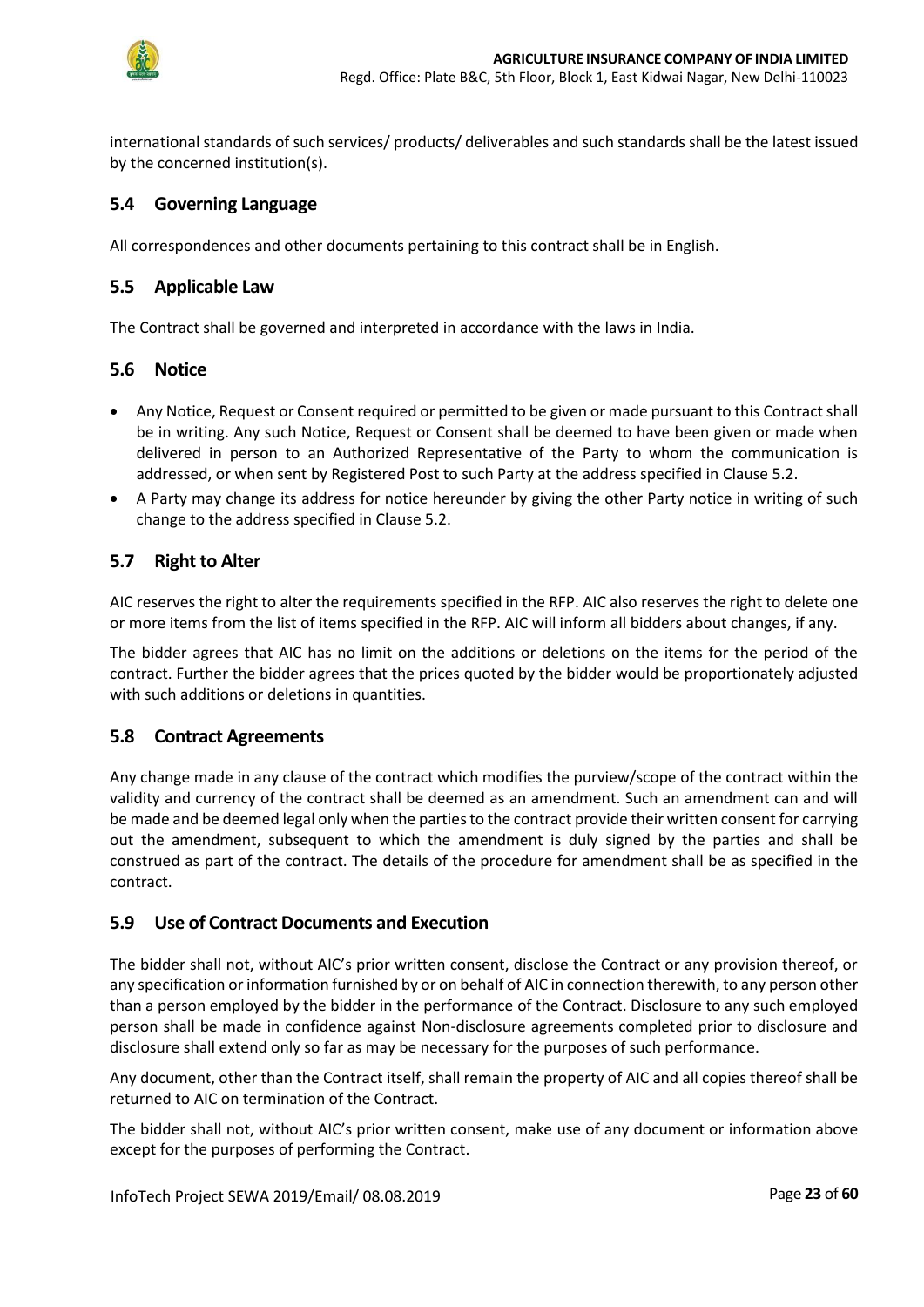

### <span id="page-23-0"></span>**5.10 Indemnity**

The bidder shall, at its own cost and expenses, defend and indemnify AIC against all third-party claims including those of the infringement of intellectual property rights, including patent, trademark, copyright, trade secret or industrial design rights, arising from the performance of the contract.

The bidder shall expeditiously meet any such claims and shall have full rights to defend itself therefrom. If AIC is required to pay compensation to a third party resulting from such infringement, the bidder will bear all expenses including legal fees.

AIC will give notice to the bidder of any such claim and shall provide reasonable assistance to the Bidder in disposing of the claim.

The bidder shall also be liable to indemnify AIC, at its own cost and expenses, against all losses/ damages, which AIC may suffer on account of violation by the bidder of any or all national/ international trade laws, norms, standards, procedures etc. This liability shall not ensue if such losses/ damages are caused due to gross negligence or willful misconduct by AIC or its employees.

### <span id="page-23-1"></span>**5.11 Suspension**

AIC may, by written notice of suspension to the Bidder, suspend all payments to the Bidder hereunder if in its opinion the Bidder fails to perform any of its obligations under this Contract, including the carrying out of the Services, provided that such notice of suspension

- (i) Shall specify the nature of the failure, and
- (ii) Shall allow the Bidder to remedy such failure, if capable of being remedied, within a period not exceeding thirty (30) days after receipt by the Bidder of such notice of suspension.

### <span id="page-23-2"></span>**5.12 Termination**

- 5.12.1 **By AIC:** AIC may terminate this Contract in case of the occurrence of any of the events specified in paragraphs (1) through (9) of this Clause
- 5.12.1.1 If the Bidder fails to remedy a failure in the performance of its obligations hereunder, as specified in a notice of suspension pursuant to Section 5.11 hereinabove, within thirty (30) days of receipt of such notice of suspension or within such further period as AIC may have subsequently approved in writing.
- 5.12.1.2 If the Bidder becomes insolvent or goes into liquidation or receivership whether compulsory or voluntary,
- 5.12.1.3 If the Bidder fails to comply with any final decision reached as a result of arbitration proceedings pursuant to Section 5.40 hereof,
- 5.12.1.4 If the Bidder, in the judgment of AIC, has engaged in corrupt or fraudulent practices in competing for or in executing this Contract,
- 5.12.1.5 If the Bidder submits to AIC a false statement which has a material effect on the rights, obligations or interests of AIC,
- 5.12.1.6 If the Bidder places itself in position of conflict of interest or fails to disclose promptly any conflict of interest to AIC,
- 5.12.1.7 If the Bidder fails to provide the quality of services as envisaged under this Contract. The Committee formulated to monitor the progress of the assignment may make judgment regarding the poor quality of services, the reasons for which shall be recorded in writing. The Committee may decide to give one chance to the Bidder to improve the quality of the services.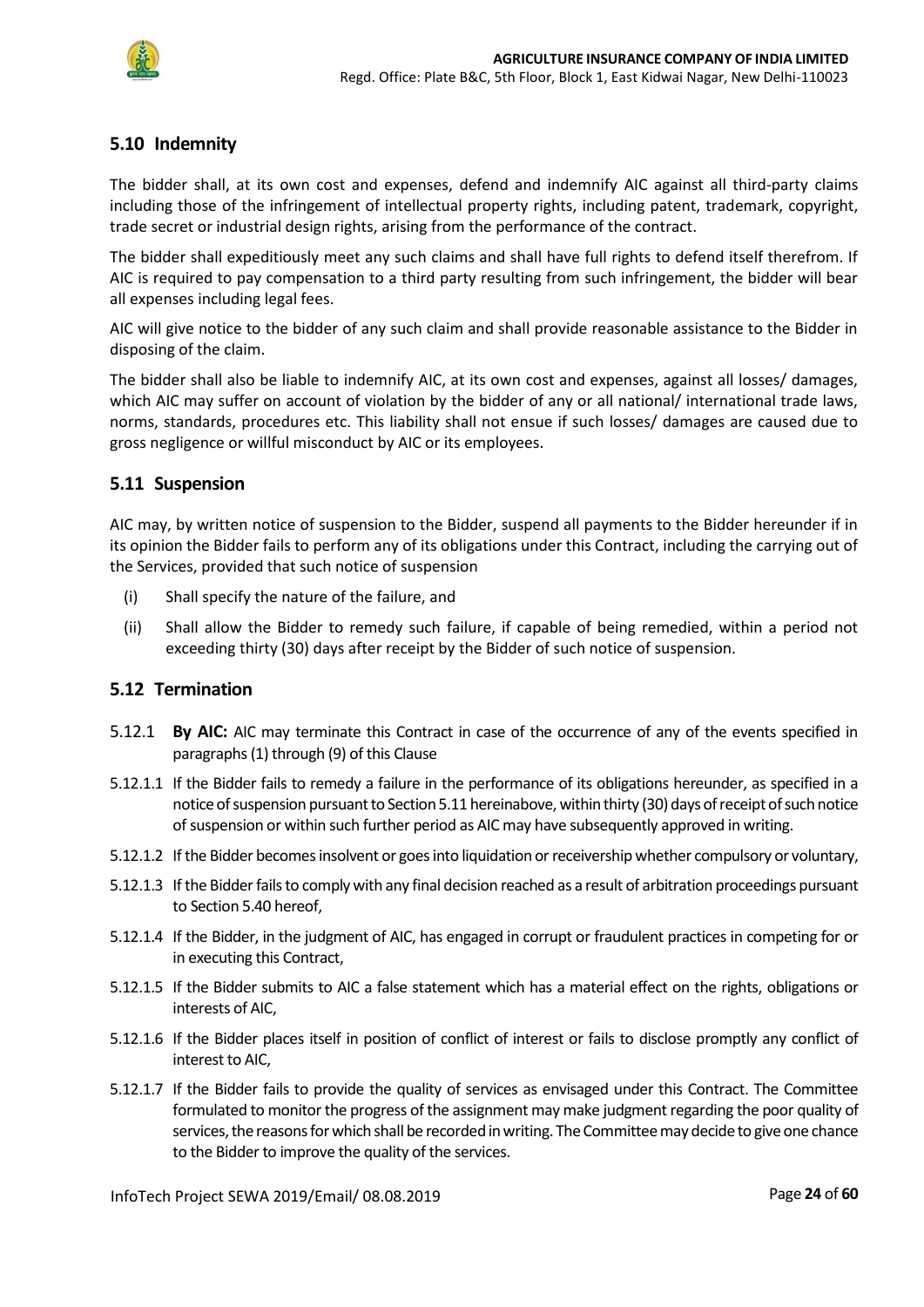

- 5.12.1.8 If, as the result of Force Majeure, the Bidder is unable to perform a material portion of the Services for a period of not less than thirty (30) days.
- 5.12.1.9 If AIC, at its sole discretion, decides to terminate this Contract without assigning any reason whatsoever.

In such an occurrence AIC shall give a not less than thirty (30) days' written notice of Termination to the Bidder, thirty (30) days' in case of the event referred to in (8), and thirty (30) days in case of event referred to in (9) above.

- 5.12.2 **By the Bidder:** The Bidder may terminate this Contract, by not less than thirty (30) days' written notice to AIC, in case of the occurrence of any of the events specified in paragraphs (1) through (4) of this Clause 5.11.2.
- 5.12.2.1 If AIC fails to pay any money due to the Bidder pursuant to this Contract and not subject to dispute pursuant to Section 5.40 hereof within thirty (30) after receiving written notice from the Bidder that such payment is overdue.
- 5.12.2.2 If, as the result of Force Majeure, the Bidderis unable to perform a material portion of the Services for a period of not less than thirty (30) days.
- 5.12.2.3 If AIC fails to comply with any final decision reached as a result of arbitration pursuant to Section 5.40 hereof.
- 5.12.2.4 If AIC is in material breach of its obligations pursuant to this Contract and has not remedied the same within thirty (30) days (or such longer period as the Bidder may have subsequently approved in writing) following the receipt by AIC of the Bidder's notice specifying such breach.
- 5.12.3 **Cessation of Rights and Obligations**: Upon termination of this Contract pursuant to Section 5.12 hereof, all rights and obligations of the Parties hereunder shall cease, except
- 5.12.3.1 such rights and obligations as may have accrued on the date of termination or expiration,
- 5.12.3.2 the obligation of confidentiality set forth in Section 5.29 hereof,
- 5.12.3.3 the Bidder's obligation to permit inspection, copying and auditing of their accounts and records set forth in Section 5.18 hereof, and
- 5.12.3.4 Any right which a Party may have under the Law
- 5.12.4 **Cessation of Services:**Upon termination of this Contract by notice of either Party to the other pursuant to Section 5.12 hereof, the Bidder shall, immediately upon dispatch or receipt of such notice, take all necessary steps to bring the Services to a close in a prompt and orderly manner and shall make every reasonable effort to keep expenditures for this purpose to a minimum
- 5.12.5 **Payment upon Termination**: Upon termination of this Contract pursuant to Section 5.12 hereof, AIC shall make the following payments to the Bidder:
- 5.12.5.1 If the Contract is terminated pursuant to Section 5.12.1 (7), (8) or Section 5.12.2, remuneration pursuant to Section 5.44.
	- hereof for Services satisfactorily performed prior to the effective date of termination, and reimbursable expenditures pursuant to Section 5.44
	- hereof for expenditures actually and reasonably incurred prior to the effective date of termination;
- 5.12.5.2 If the Contract is terminated pursuant of Section 5.12.1 (1) to (6), the Bidder shall not be entitled to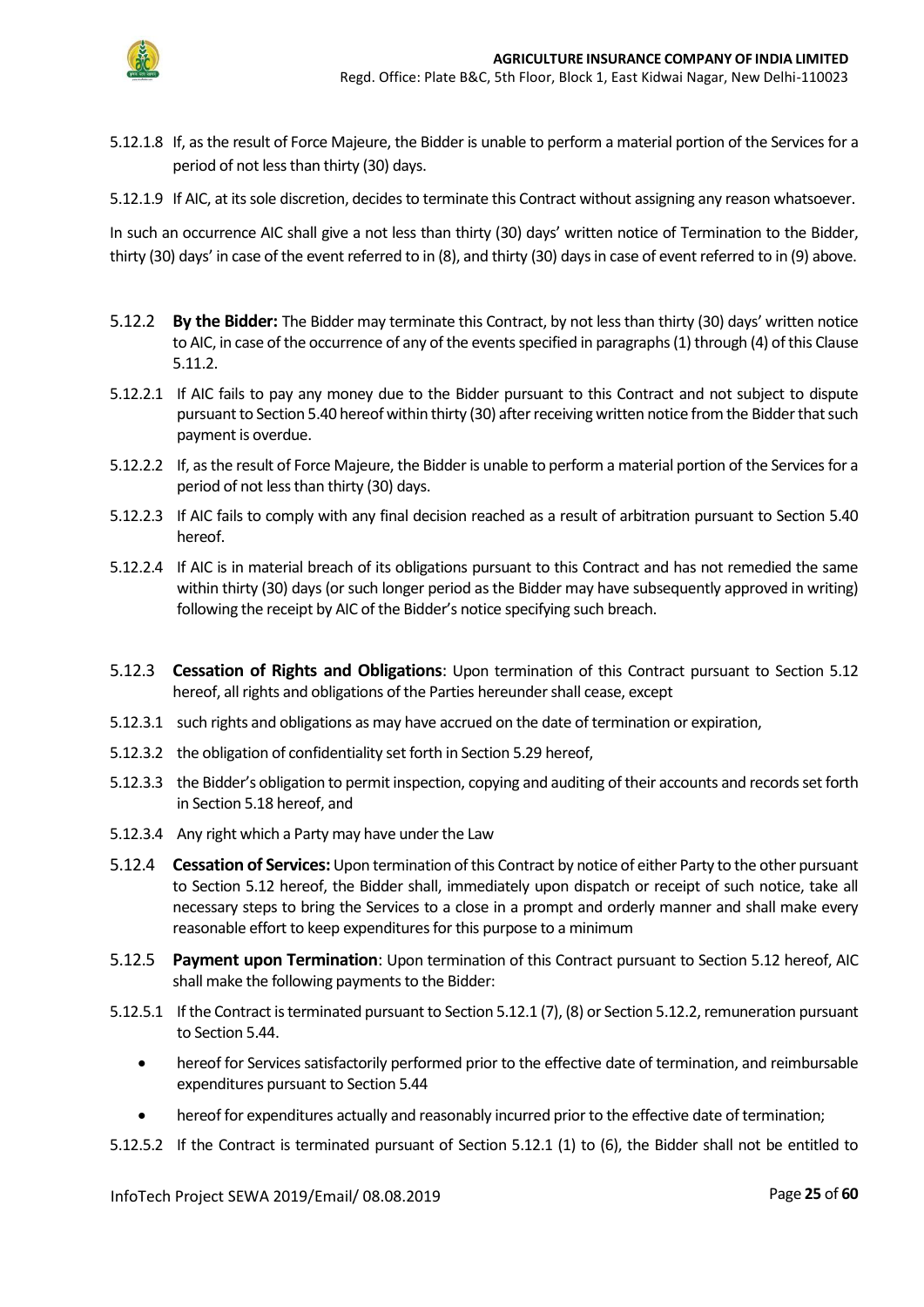

receive any payment upon termination of the Contract. However, AIC may consider to make payment for the part satisfactorily performed on the basis of Quantum Merit as assessed by it, if such part is of economic utility to AIC. Upon termination, AICmay also impose liquidated damages as per the provisions of Section 5.16 of this Contract. The Bidder will be required to pay such liquidated damages to AIC within 30 days of termination date.

5.12.6 **Disputes about Events of Termination**: If either Party disputes whether an event specified in paragraphs (1) through (7) of Section 5.12.1 or in Section 5.12.2 hereof has occurred, such Party may, within thirty (30) days after receipt of notice of termination from the other Party, refer the matter to arbitration as per Section 5.40 hereafter, and this Contract shall not be terminated on account of such event except in accordance with the terms of any resulting arbitral award.

### <span id="page-25-0"></span>**5.13 Earnest Money Deposit**

Each bidder is required to submit in the form of Bank Guarantee drawn in favor of "AGRICULTURE INSURANCE COMPANY OF INDIA LIMITED" payable at NEW DELHI, Earnest money Deposit (EMD) of INR 8, 00,000/- (Rupees eight Lakhs Only). AIC may accept Bank Guarantee for an equivalent amount valid for 210 days from the last date of bid submission and issued by any scheduled commercial Bank.

The format of Bank Guarantee is enclosed in Annexure I: EMD Format

The EMD made by the bidder will be forfeited or Bank Guarantee furnished by the bidder for EMD shall be invoked if:

- The bidder withdraws his proposal before processing of the same.
- The bidder withdraws his proposal after processing but before acceptance of the PO issued by AIC.
- The selected bidder withdraws his proposal before furnishing an unconditional and irrevocable Performance Bank Guarantee.
- The bidder violates any of the provisions of the terms and conditions of this RFP specification.

The EMD will be refunded to:

The successful bidder, only after furnishing an unconditional and irrevocable Performance Bank Guarantee (PBG) for 10% of the Contract Value valid for 54 months including claim period of 6 (six) months, validity starting from its date of issuance. The PBG shall be submitted within 15 days of the PO from AIC.

The unsuccessful bidders shall be returned the EMD, only after acceptance of the PO by the selected bidder.

### <span id="page-25-1"></span>**5.14 Performance Bank Guarantee**

- 5.14.1 As mentioned above, the successful bidder will furnish an unconditional and irrevocable Performance Bank Guarantee (PBG) for 10% of the Contract Value valid for 54 months including claim period of 6 (six) months, validity starting from its date of issuance. The PBG shall be submitted within 15 days of the PO from AIC.
- 5.14.2 The PBG shall be denominated in Indian Rupees. All charges whatsoever such as premium; commission etc. with respect to the PBG shall be borne by the successful bidder.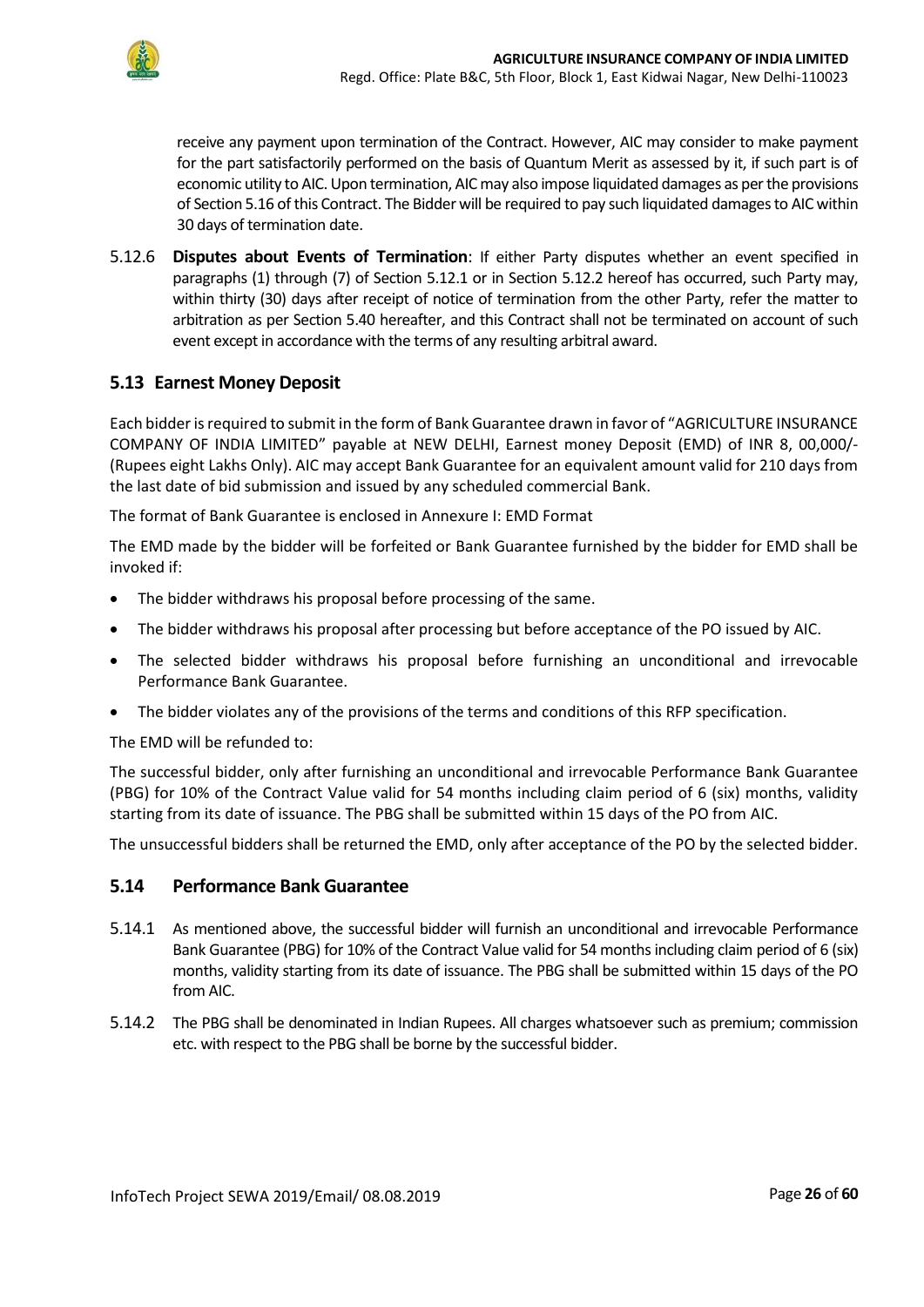

- 5.14.3 The PBG so applicable must be duly accompanied by a forwarding letter issued by the issuing Bank on the printed letterhead of the issuing Bank. Such forwarding letter shall state that the PBG has been signed by the lawfully constituted authority legally competent to sign and execute such legal instruments. The executor (BG issuing Bank Authorities) is required to mention the Power of Attorney number and date of execution in his/ her favour with authorization to sign the documents.
- 5.14.4 Each page of the PBG must bear the signature and seal of the BG issuing Bank and PBG number.
- 5.14.5 In the event of the successful bidder being unable to service the contract for whatever reason, AIC may invoke the PBG else than the contract is terminated due to force majeure or insolvency.
- 5.14.6 Notwithstanding and without prejudice to any rights whatsoever of AIC under the contract in the matter, the proceeds of the PBG shall be payable to AIC as compensation by the successful bidder for its failure to complete its obligations under the contract. AIC shall notify the successful bidder in writing of the exercise of its right to receive such compensation within 14 days, indicating the contractual obligation(s) for which the successful bidder is in default.
- 5.14.7 AIC shall also be entitled to make recoveries from the successful bidder's bills, Performance Bank Guarantee, or any other amount due to him, the equivalent value of any payment made to him due to inadvertence, error, collusion, misconstruction or misstatement.
- 5.14.8 The PBG may be discharged/ returned by AIC upon being satisfied that there has been due performance of the obligations of the successful bidder under the contract. However, no interest shall be payable on the PBG.
- 5.14.9 The format for Performance Bank Guarantee is given in Annexure: J

### <span id="page-26-0"></span>**5.15 Delay's in Bidder's Performance**

The bidder must strictly adhere to the implementation schedule, as specified in the purchase contract, executed between the Parties for performance of the obligations, arising out of the purchase contract and any delay in completion of the obligations by the bidder will enable AIC to resort to any or all of the following:

- 5.15.1 Claiming Liquidated Damages
- 5.15.2 Termination of the purchase agreement fully or partly and claim liquidated damages.
- 5.15.3 Forfeiting of Earnest Money Deposit/ invoking EMD Performance Bank Guarantee

### <span id="page-26-1"></span>**5.16 Liquidated Damages**

- 5.16.1 The parties hereby agree that, in the circumstances elaborated below, the amount specified hereunder shall be construed as reasonable estimate of liquidated damages to be paid by the Bidder to AIC, without prejudice and in addition to the other relevant provisions stated in these Terms and Conditions.
- 5.16.2 The amount of liquidated damages under this Contract shall not exceed 10% of the total value of the Commercial in Annexure G.
- 5.16.3 The liquidated damages shall be applicable under the following circumstances:
	- (i) If the deliverables are not submitted as per schedule, the Bidder shall be liable to pay 1% of the total cost of the services for delay of each week or part thereof.
	- (ii) If the deliverables are not acceptable to AIC, and defects are not rectified to the satisfaction of AIC within 30 days of the receipt of the notice, the Bidder shall be liable for Liquidated Damages for an amount equal to 1% of the total cost of the Services for every week or part thereof for the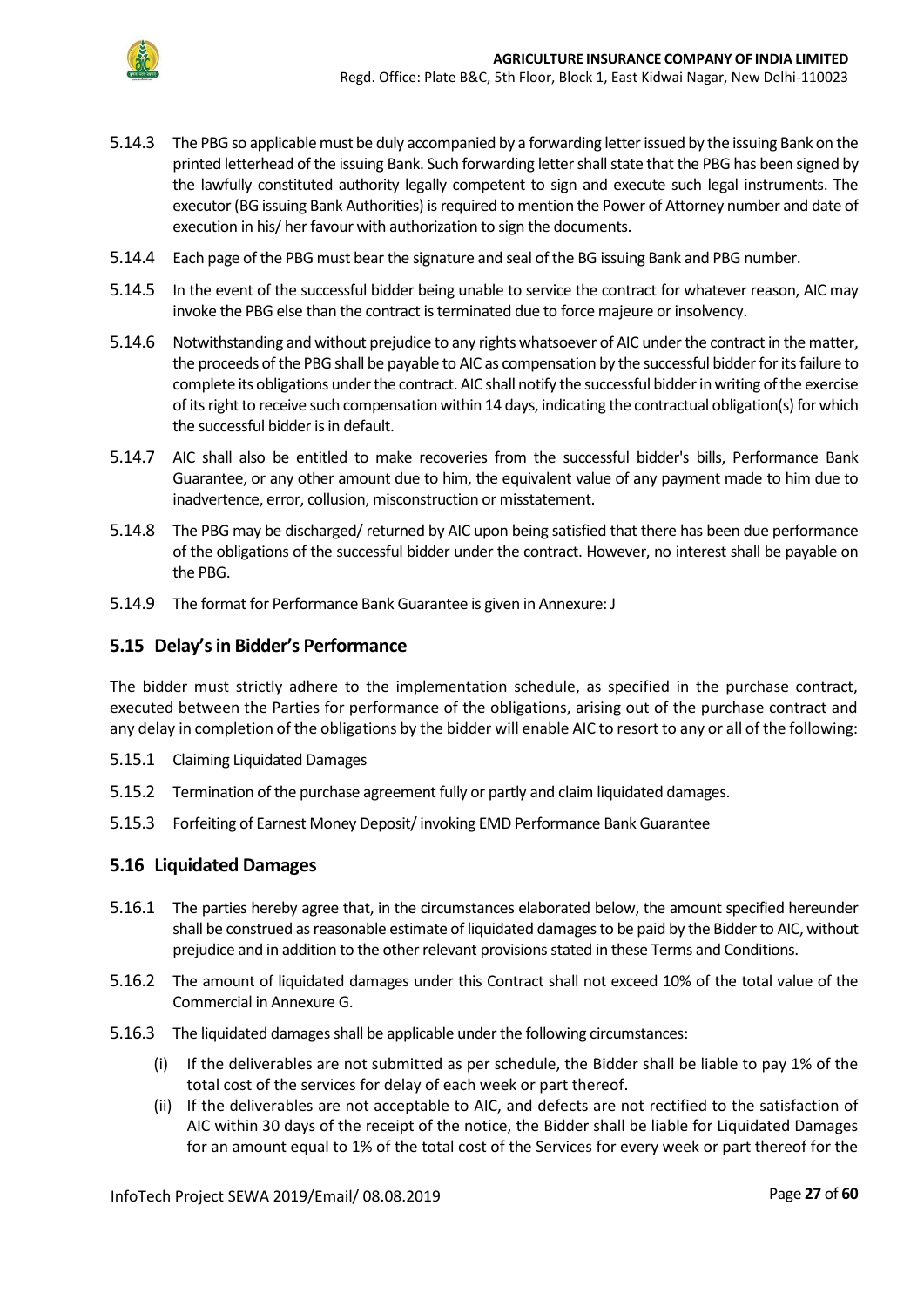

delay.

### <span id="page-27-0"></span>**5.17 Force Majeure**

#### 5.17.1 **Definition:**

- (i) For the purposes of this Contract, "Force Majeure" means an event which is beyond the reasonable control of a Party, is not foreseeable, is unavoidable and not brought about by or at the instance of the Party claiming to be affected by such events and which has caused the non-performance or delay in performance, and which makes a Party's performance of its obligations hereunder impossible or so impractical as reasonably to be considered impossible in the circumstances, and includes, but is not limited to, war, riots, civil disorder, earthquake, fire, explosion, storm, flood or other extreme adverse weather conditions, strikes, lockouts or other industrial action (except where such strikes, lockouts or other industrial action are within the power of the Party invoking Force Majeure to prevent), confiscation or any other action by Government Agencies.
- (ii) Force Majeure shall not include:
	- Any event which is caused by the negligence or intentional action of a Party or by or Agents or Employees, nor
	- Any event which a diligent Party could reasonably have been expected both to take into account at the time of the conclusion of this Contract and avoid or overcome in the carrying out of its obligations hereunder.
	- Force Majeure shall not include insufficiency of funds or inability to make any payment required hereunder.
- 5.17.2 **No Breach of Contract:** The failure of a Party to fulfil any of its obligations hereunder shall not be considered to be a breach of, or default under, this Contract insofar as such inability arises from an event of Force Majeure, provided that the Party affected by such an event has taken all reasonable precautions, due care and reasonable alternative measures, all with the objective of carrying out the terms and conditions of this Contract.

#### 5.17.3 **Measures to be taken:**

- 5.17.3.1 A Party affected by an event of Force Majeure shall continue to perform its obligations under the Contract as far as is reasonably practical and shall take all reasonable measures to minimize the consequences of any event of Force Majeure.
- 5.17.3.2 A Party affected by an event of Force Majeure shall notify the other Party of such event as soon as possible, and in any case not later than seven (7) days following the occurrence of such event, providing evidence of the nature and cause of such event, and shall similarly give written notice of the restoration of normal conditions as soon as possible.
- 5.17.3.3 Any period within which a Party shall, pursuant to this Contract, complete any action or task, shall be extended for a period equal to the time during which such Party was unable to perform such action as a result of Force Majeure.
- 5.17.3.4 During the period of their inability to perform the Services as a result of an event of Force Majeure, the Bidder, upon instructions by AIC, shall either: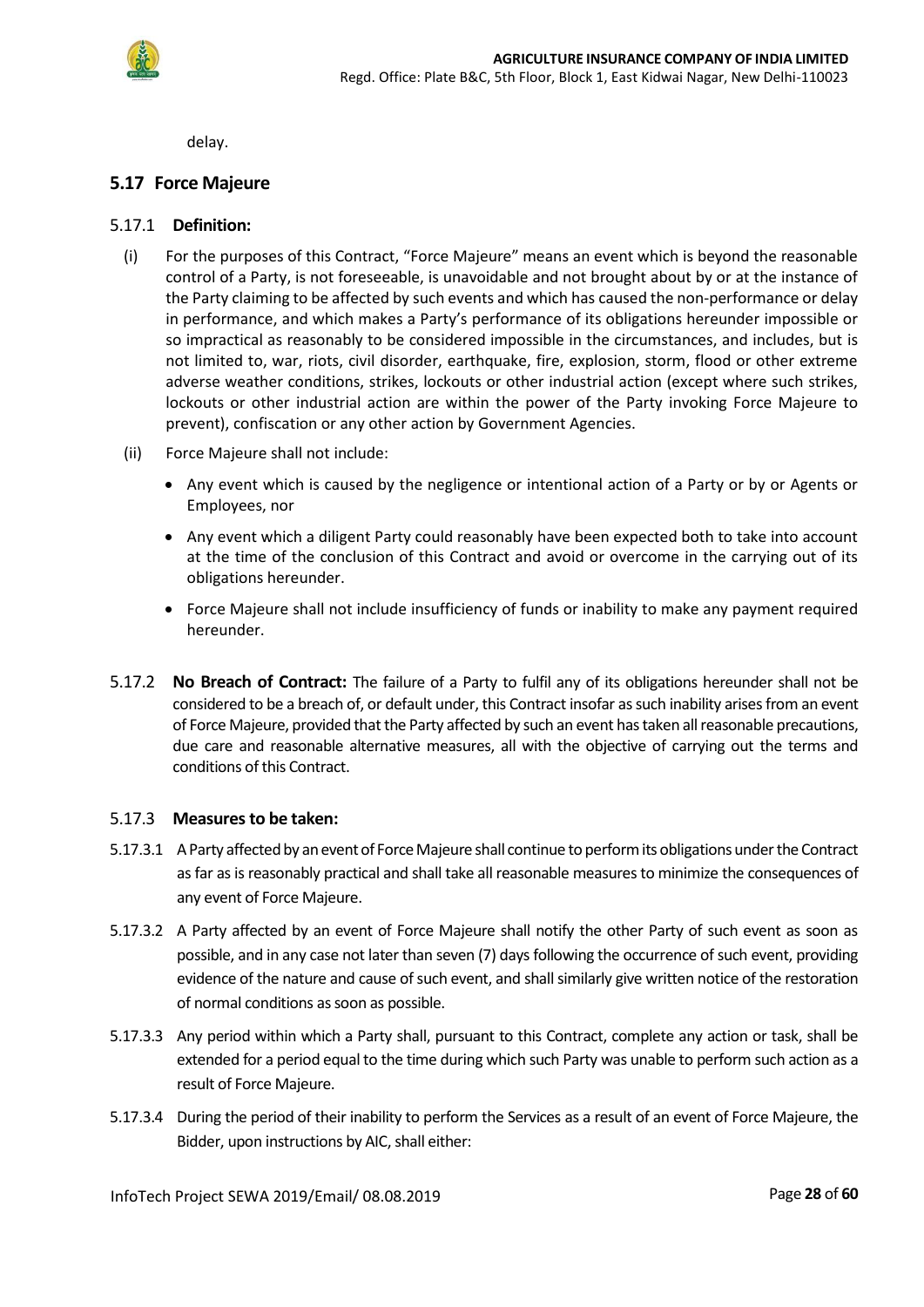

- demobilize; or
- Continue with the Services to the extent possible, in which case the Bidder shall continue to be paid proportionately and on prorate basis, under the terms of this Contract.
- 5.17.3.5 In the case of disagreement between the Parties as to the existence or extent of Force Majeure, the matter shall be settled according to Section 5.40.

#### <span id="page-28-0"></span>**5.18 Accounting Inspection and Audits.**

#### **The Bidder:**

- 5.18.1 Shall keep accurate and systematic accounts and records in respect of the Services hereunder, in accordance with internationally accepted accounting principles and in such form and detail as will clearly identify all relevant time changes and costs, and the bases thereof, and
- 5.18.2 Shall periodically permit AIC or its designated representative and/or AIC, and upto five years from expiration or termination of this Contract, to inspect the same and make copies thereof as well as to have them audited by auditors appointed by AIC.

#### <span id="page-28-1"></span>**5.19 Prices**

The prices shall be quoted in Indian Rupees (INR) (without decimal places) and shall not have any effect from variations/ fluctuations of any other currency.

The price charged by the bidder for the services performed for the project shall not vary from the contracted prices and shall remain valid for the contract period.

No adjustment of the contract price shall be made on account of variation of costs of labor and materials or any other cost component affecting the total cost in fulfilling the obligations under the contract. The Contract price shall be the only payment, payable by the purchaser to the bidder for completion of the contractual obligations by the bidder under the Contract, subject to the terms of payment specified in the Contract.

All out of pocket expenses, travelling, boarding and lodging expenses for the entire completion of the project should be a part of the financial bid submitted by the bidder to AIC. No extra costs on account of any items or services or by way of any out of pocket expenses, including travel, boarding and lodging etc. will be payable by AIC. The Bidder cannot take the plea of omitting any charges or costs and later lodge a claim on AIC for the same. However, in the instance of Bidder's outstation travel for the purpose of training, AIC will reimburse/arrange the travel as per AIC's travel policy.

The prices quoted by the Bidder shall include all costs such as, taxes, levies, cess, excise, octroi and custom duties, installation, commissioning, insurance etc. as applicable in India, that need to be incurred. The Bidder must quote the GST in separate columns. In case of any variation (upward or down ward) in GST quoted separately which has been included as part of the price bid, such variation will be borne by or passed on to AIC. Any new tax introduced by the Government after the submission of bid will be borne by AIC. The entire benefits/ advantages, arising out of fall in prices, taxes, duties or any other reason, must be passed on to AIC.

### <span id="page-28-2"></span>**5.20 Excise Duty**

The Excise/ Customs duty must be mentioned separately in the invoice and AIC may set off the applicable excise/ customs duty against duty-free credit scripts.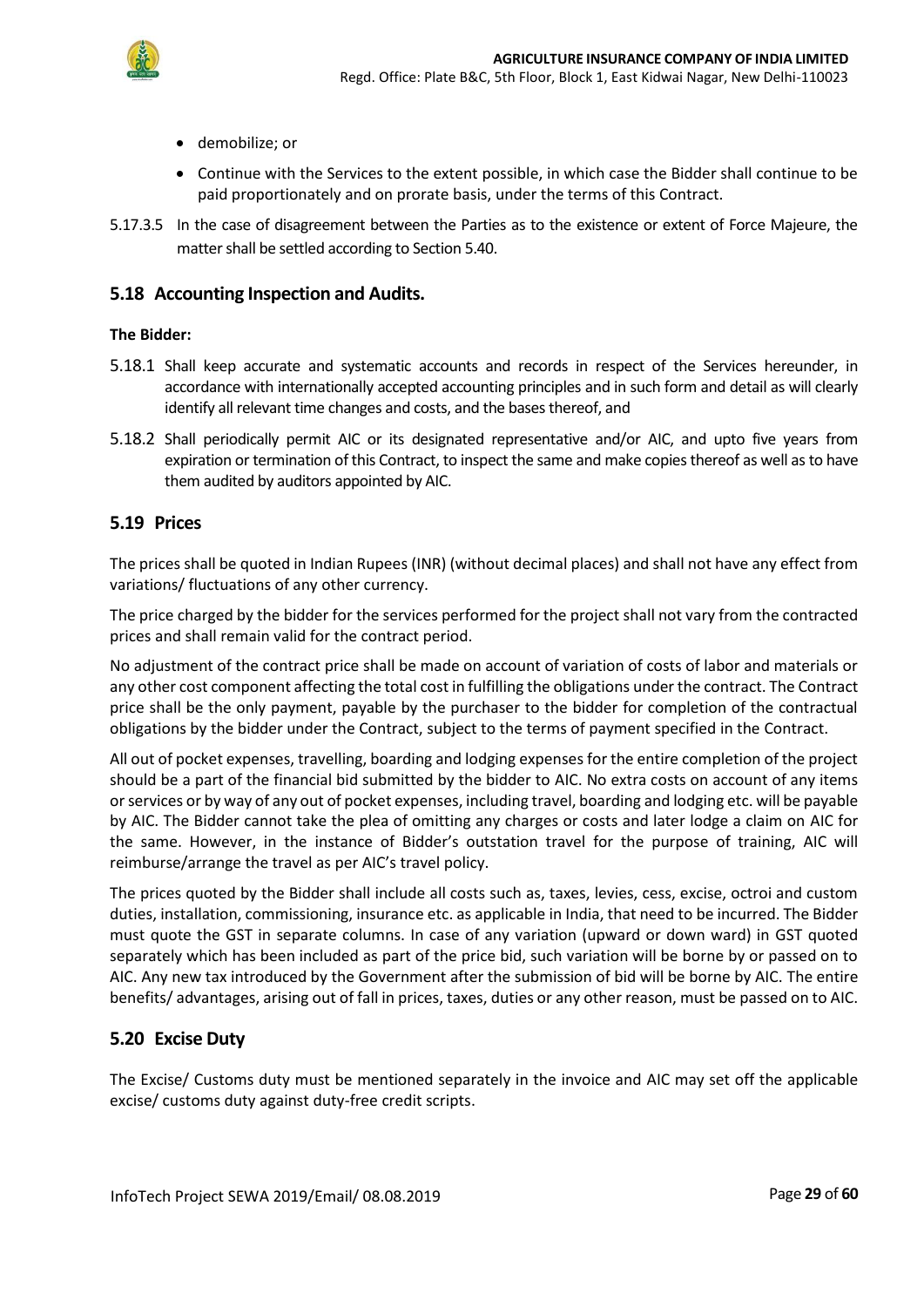

## <span id="page-29-0"></span>**5.21 Professional Fees/ Charges**

If any of the items/ activities as mentioned in the price bid and as mentioned in Annexure G: Bill of Material is not taken up by AIC during the course of this assignment, AIC will not pay the professional fees/ charges quoted by the bidder in the price bid against such activity/ item. AIC shall pay the professional fees, only on actual basis, for which services have been availed in the contract period.

### <span id="page-29-1"></span>**5.22 Non-negotiability on RFP**

AIC is not responsible for any assumptions or judgments made by the bidders for arriving at any type of sizing or costing. AIC at all times will benchmark the performance of the bidder to the RFP documents circulated to the bidders and the expected service levels as mentioned in these documents. In the event of any deviations from the requirements of these documents, the bidder must make the same available at no extra costs to AIC, in order to achieve the desired service levels as well as meet the requirements of these documents.

All terms and conditions, payments schedules, time frame for implementation and expected service levels per this RFP will remain unchanged unless explicitly communicated by AIC in writing to the bidders. The bidder shall at no point be entitled to excuse themselves from any claims by AIC whatsoever for their deviations in conforming to the terms and conditions, payments schedules, expected service levels, time frame for implementation etc. as mentioned in this RFP.

The Bidders shall adhere to the terms of this RFP and shall not deviate from the same.

### <span id="page-29-2"></span>**5.23 Assignment**

Neither the contract nor any rights granted under the contract may be sold, leased, assigned, or otherwise transferred, in whole or in part, by the bidder, and any such attempted sale, lease, assignment or otherwise transfer shall be void and of no effect without the advance written consent of AIC.

### <span id="page-29-3"></span>**5.24 Subcontracting**

The Bidder is not allowed to subcontract work relating to the Services.

#### <span id="page-29-4"></span>**5.25 Contract Period**

The contract period for providing support and maintenance for the currently implemented Emailsolution will commence from the date of issuance of the PO and will be valid for 4 years. AIC can extend the contract by additional two years at the sole discretion of AIC. However, the terms of the contract will be mutually agreed for the extension.

The selected bidder needs to execute a comprehensive, definitive Service Level Agreement (SLA) with AIC covering all terms and conditions of this RFP. SLA will cover performance and availability of the solution deployed. The performance of the selected bidder shall be reviewed every quarter, in case of major deviation in performance against the proposed Service Levels AIC reserves the right to terminate the contract at its sole discretion by giving 30 days' notice.

Any offer falling short of the contract validity period is liable for rejection. Further AIC reserves the right to renew the contract after the expiry of the initial term on mutually agreed terms and conditions and cost.

AIC will enter into an agreement with successful bidder for the duration of the project. AIC reserves the right to terminate the contract, if the assignment is not proceeding in accordance with the terms of contract by issuing a notice of 30 days.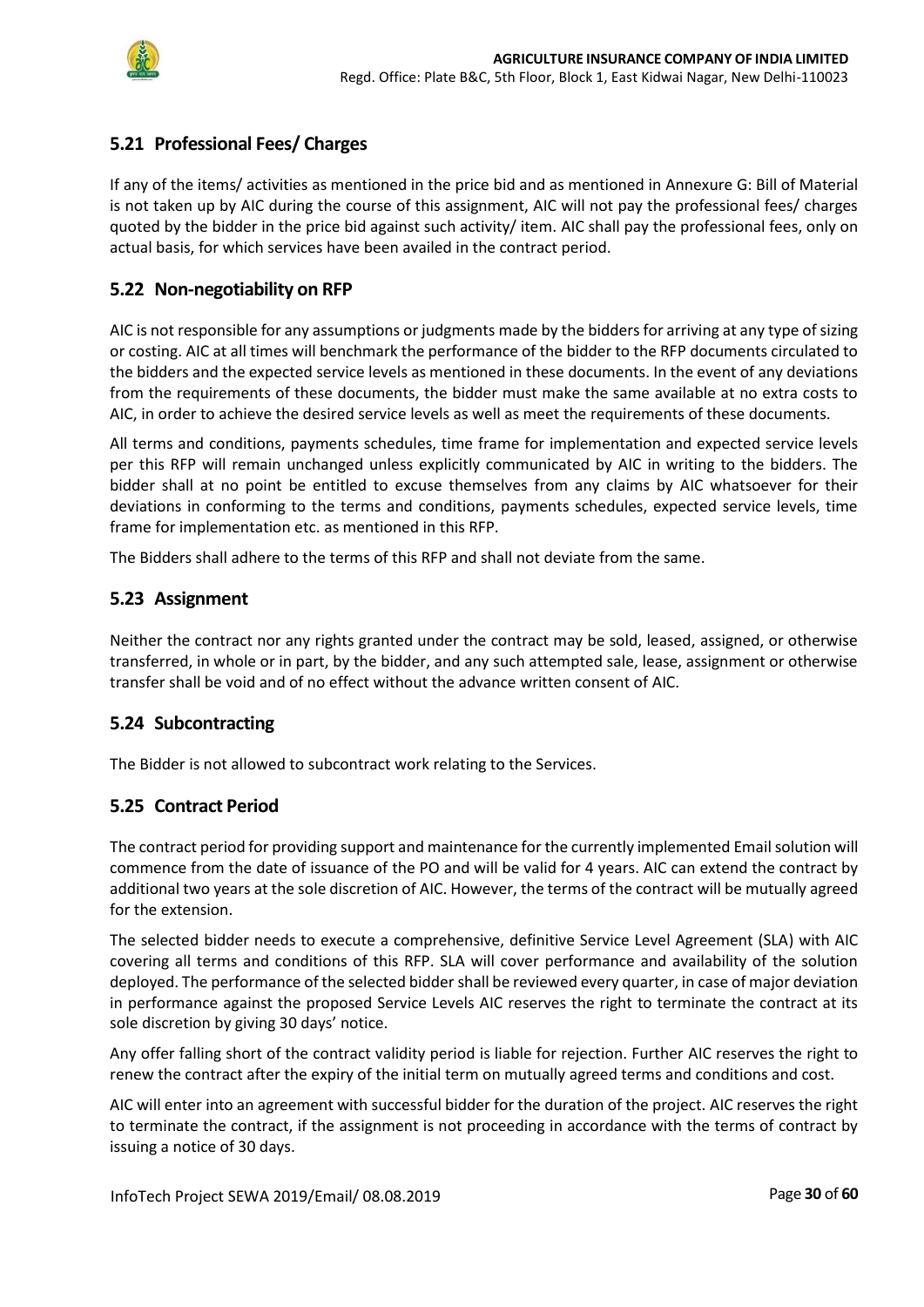

Contract Continuity- The contract shall terminate only on explicit correspondence to that effect. Until that time, successful bidder shall continue to provide the service at the contracted price per the agreement. As and when AIC decides to change the current business model/ vendor, successful bidder has to coordinate for migration of Email Solution to AIC's new model without causing disruption of the Services at no extra cost to AIC. The migration period and the support required from successful bidder shall be communicated to successful bidder one month before the transition starts. AIC shall reserve right to revise the migration period. During transition period successful bidder shall at least, but not limited to, provide support in terms of migration support of assets and data, training and knowledge transfer and any other type of support during the defined transition period.

In event of bidder insolvency, contract termination, and any other Force Majeure conditions, successful bidder shall continue to provide the service without causing disruption of the services to customers of AIC at no extra cost to AIC. Also, any interface development carried out/ customization done specifically for AIC shall be transferred to AIC at no additional cost.

Successful bidder agrees to ensure that all the items/ products used for delivering services to AIC including all components are new and are using state of the art technology. Successful bidder shall provide such proof of the new equipment (e.g. Copy of invoice etc.) to AIC. In case of software supplied with the system, successful bidder shall ensure that the same is licensed and legally obtained with valid documentation made available to AIC. Successful bidder shall indemnify, protect and save AIC against all claims, losses, costs, damages, expenses, action, suits and other proceedings, resulting from infringement of any patent, trademarks, copyrights etc. or such other statutory infringements under the Copyrights Act, 1957 or IT Act 2008 or any Act in force at that time in respect of all the hardware, software and network equipment or other systems supplied by bidder to AIC from any source.

At all times during implementation/ migration/ maintenance/ business-as-usual running, selected bidder needs to adhere to AICs' required compliances vis-à-vis security, confidentiality, integrity and availability and also any guidelines any regulatory/ government agency on the same.

AIC shall reserve the right to procure any or all of the components of the Email solution including intellectual property rights at the end of the contract period at a consideration to be mutually agreed upon between AIC and the successful bidder.

## <span id="page-30-0"></span>**5.26 Delays in Design, Implementation and Performance Guarantee**

The bidder must strictly adhere to the project timeline schedule, for each assignment for performance of the obligations arising out of the contract and any delay will enable AIC to resort to any or all of the following at sole discretion of AIC.

- Claiming Liquidated Damages
- Termination of the agreement fully or partly

In addition to the termination of the agreement, AIC reserves the right to appropriate the damages by invoking the performance guarantee.

### <span id="page-30-1"></span>**5.27 Publicity**

Any publicity by the bidder in which the name of AIC is to be used should be done only with the explicit written permission of AIC.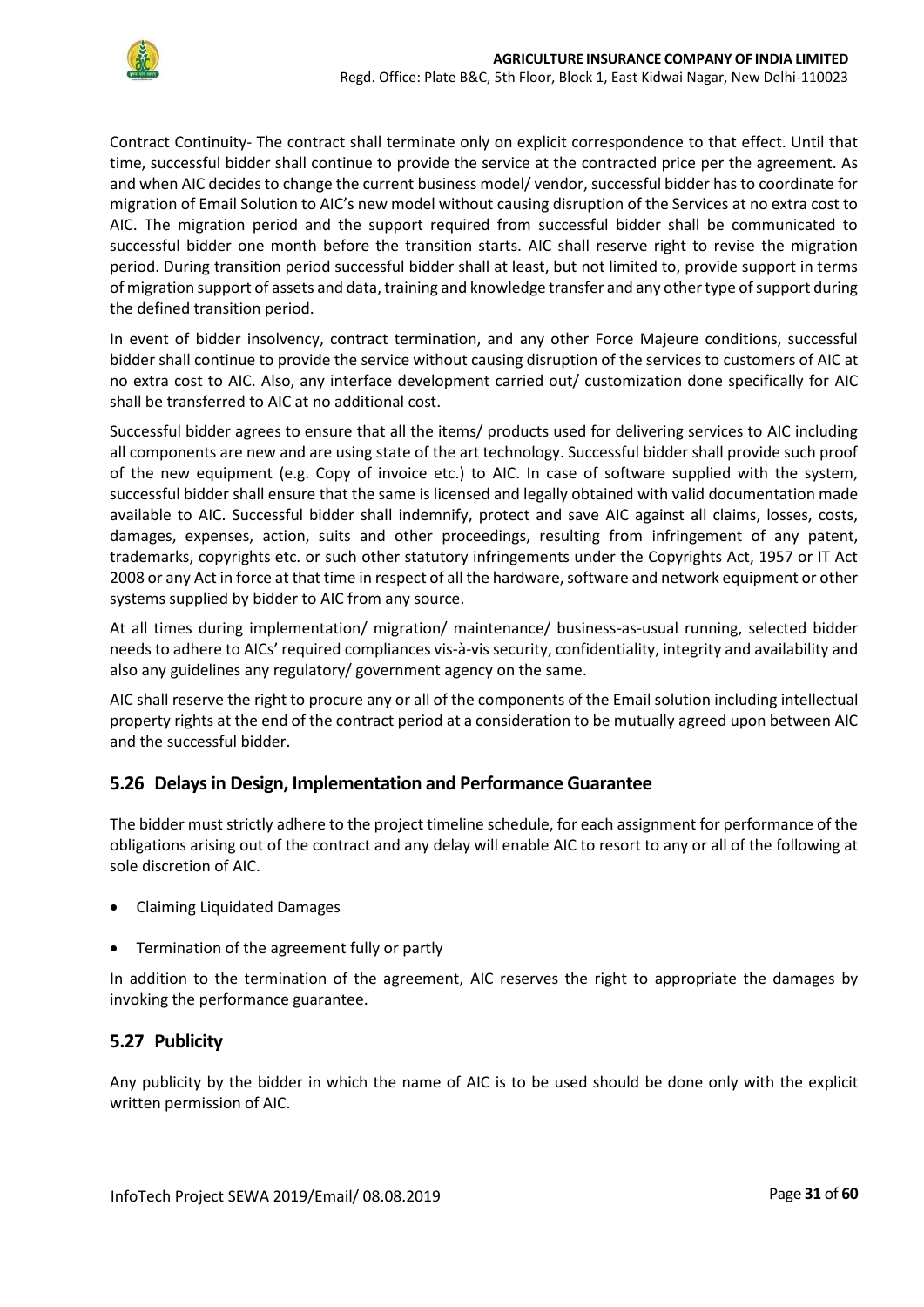

## <span id="page-31-0"></span>**5.28 Privacy and Security Safeguards**

The successful bidder shall not publish or disclose in any manner, without AIC's prior written consent, the details of any security safeguards designed, developed, or implemented by the successful bidder under this contract or existing at any AIC location. The successful bidder shall develop procedures and implementation plans to ensure that IT resources leaving the control of the assigned user (such as being reassigned, removed for repair, replaced, or upgraded) are cleared of all AIC data and sensitive application software. The successful bidder shall also ensure that all its employees and associated staff who are involved in providing such security safeguards or part of it shall not publish or disclose in any manner, without AIC's prior written consent, the details of any security safeguards designed, developed, or implemented by the successful bidder under this contract.

### <span id="page-31-1"></span>**5.29 Confidentiality**

Except with the prior written consent of AIC, the Bidder and the Personnel shall not at any time communicate to any person or entity any confidential information acquired in the course of the Services, nor shall the Bidder and its Personnel make public the recommendations formulated in the course of, or as a result of, the Services.

### <span id="page-31-2"></span>**5.30 Adherence to Terms and Conditions**

The bidders who wish to submit responses to this RFP should abide by all the terms and conditions contained in the RFP. If the responses contain any extraneous conditions put in by the respondents, such responses may be disqualified and may not be considered for the selection process.

### <span id="page-31-3"></span>**5.31 Execution of NDA**

The bidder and AIC shall execute a Non-disclosure Agreement (NDA). The NDA format will be shared with the successful bidder. The bidder shall execute the NDA within one month from the date of acceptance of the purchase order.

### <span id="page-31-4"></span>**5.32 Obligation of AIC**

5.32.1 **Assistance and Exemptions:** Unless otherwise specified in the SC, AIC shall use its best efforts to provide the Bidder, and Personnel with necessary Work Permits and such other documents as shall be necessary to enable the Bidder, or Personnel to perform the Services, issue to Officials, Agents and Representatives of AIC all such instructions as may be necessary or appropriate for the prompt and effective implementation of the Services, provide to the Bidder and Personnel any such other assistance as may be specified in the SC.

### <span id="page-31-5"></span>**5.33 Substitute of Project Team Members**

5.33.1 Except as AIC may otherwise agree, no changes shall be made in the Personnel. If, for any reason beyond the reasonable control of the Bidder, such as retirement, death, medical incapacity, among others, it becomes necessary to replace any Personnel, the Bidder shall forthwith provide a replacement person of equivalent or better qualifications and experience.

#### 5.33.2 If AIC:

a. finds that any of the Personnel has committed serious misconduct or has been charged with having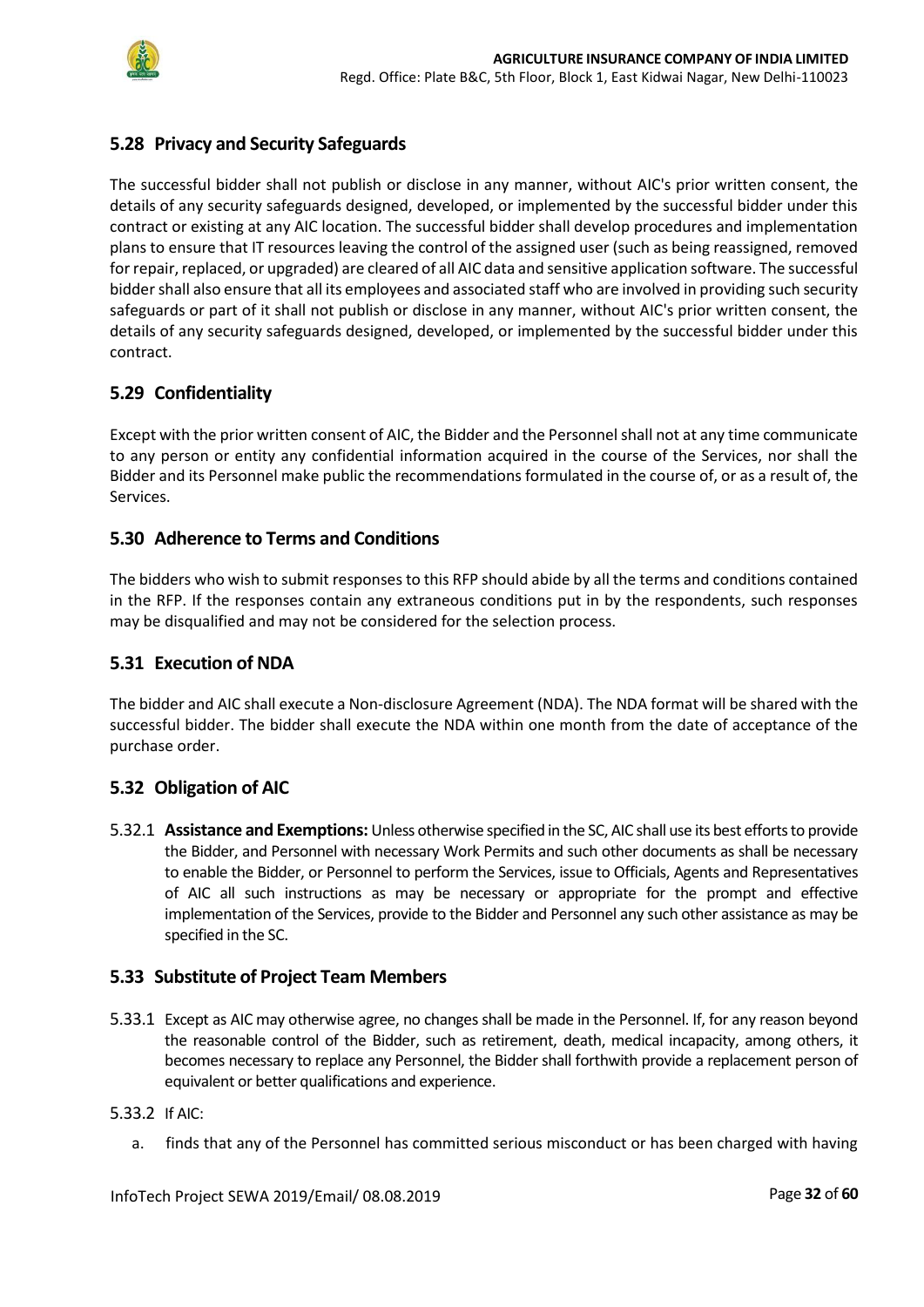

committed a criminal action, or

b. has reasonable cause to be dissatisfied with the performance of any of the Personnel, then the Bidder shall, at AIC's written request specifying the grounds, therefore, forthwith provide as a replacement a person with qualifications and experience acceptable to AIC.

Any Personnel provided as a replacement under Clauses (a) and (b) above shall be subject to the prior written approval by AIC. All expenses for the purpose shall be borne by the Bidder.

### <span id="page-32-0"></span>**5.34 Professionalism**

The bidder shall provide professional, objective and impartial advice at all times and hold AIC's interests paramount. It shall observe the highest standard of ethics while executing the assignment.

### <span id="page-32-1"></span>**5.35 Standard of Performance**

The Bidder shall perform the Services and carry out their obligations hereunder with all due diligence, efficiency and economy, in accordance with generally accepted professional standards and practices, and shall observe sound management practices, and employ appropriate technology and safe and effective equipment, machinery, materials and methods.

The Bidder shall always act, in respect of any matter relating to this Contract or to the Services, as faithful adviser to AIC, and shall at all times support and safeguard AIC's legitimate interests in any dealings.

#### <span id="page-32-2"></span>**5.36 Authorized Signatory**

The selected bidder shall indicate the authorized signatories who can discuss and correspond with AIC, with regard to the obligations under the contract.

Requisite power of attorney/ board resolution authorizing the signatories of the bid to respond to this RFP must be submitted along with the bid. The selected bidder shall submit at the time of signing the contract, a certified copy of the extract of the resolution of its board, authenticated by Company secretary, authorizing an official or officials of AIC or a power of attorney copy to discuss or sign agreements/ contracts with AIC. The bidder shall furnish proof of signature identification for above purposes as required by AIC.

#### <span id="page-32-3"></span>**5.37 Applicable laws and jurisdictions**

The Contract with the selected bidder shall be governed in accordance with the laws of India for the time being in force and will be subject to the exclusive jurisdiction of Courts at Delhi (with the exclusion of all other courts).

### <span id="page-32-4"></span>**5.38 Collusive Conduct**

Bidders and their officers, employees, agents and advisers must not engage in any collusion, anti – competitive conduct or any other similar conduct with any other bidder or any other person in relation to the preparation or lodging of responses.

By submitting a signed proposal, the bidder certifies that:

- 5.38.1 It has arrived at the prices in its proposal without agreement or discussion with any other bidder of this RFP for the purpose of restricting competition.
- 5.38.2 The prices in the proposal have not been disclosed and will not be disclosed to any other bidder of this RFP.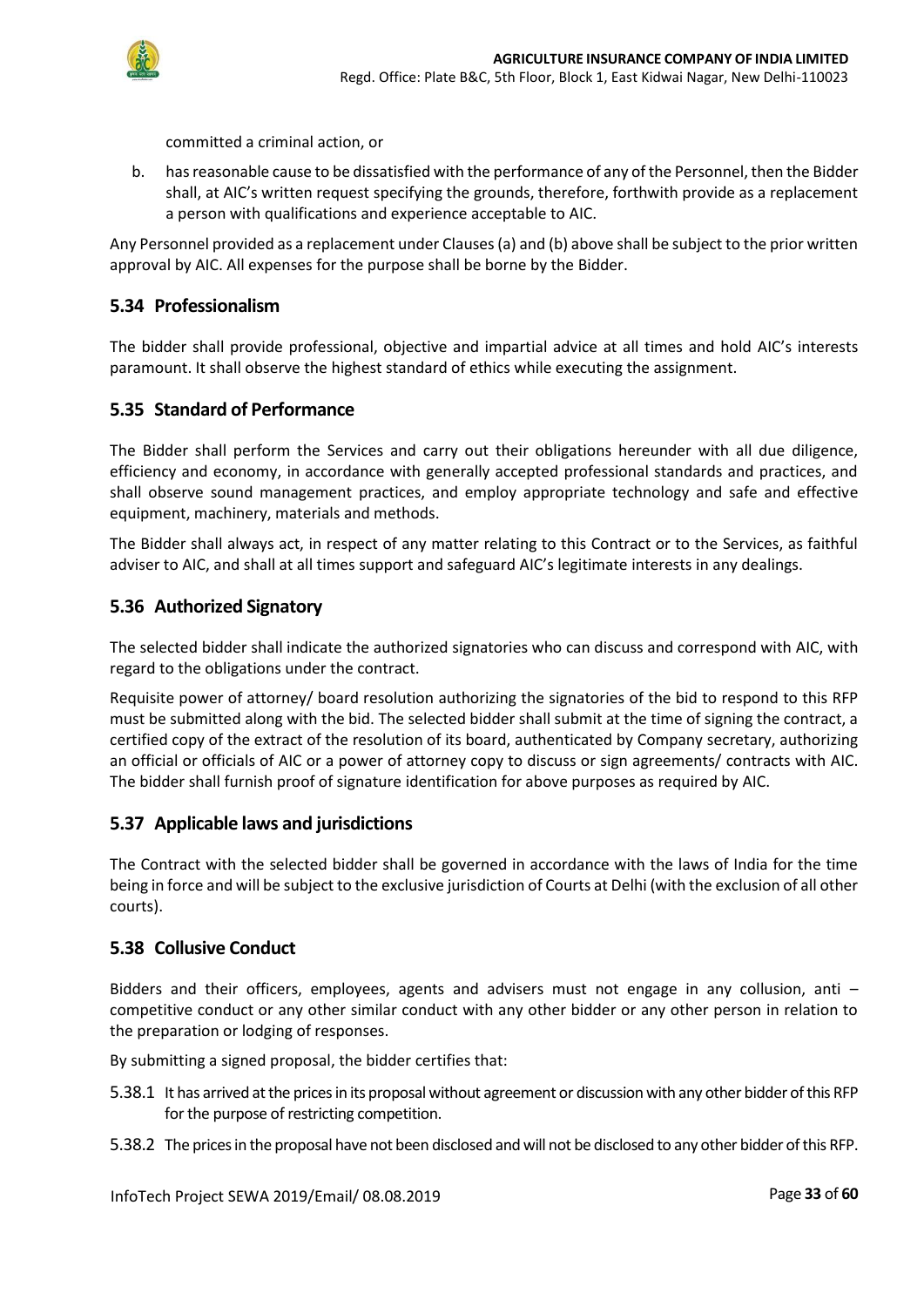

5.38.3 No attempt by the bidder to induce any other bidder to submit or not submit a proposal for restricting competition has occurred.

### <span id="page-33-0"></span>**5.39 Fraud and Corruption**

**Definitions:** AIC's policy requires that AIC as well as the Bidder observe the highest standard of ethics during the execution of the Contract. In pursuance of this policy, AIC defines, for the purpose of this provision, the terms set forth as follows:

- 5.39.1.1 **"Corrupt Practice"** means the offering, receiving, or soliciting, directly or indirectly, of anything of value to influence the action of a Public Official in the selection process or in Contract execution.
- 5.39.1.2 **"Fraudulent Practice"** means a misrepresentation or omission of facts in order to influence a selection process or the execution of a Contract,
- 5.39.1.3 **"Collusive Practices"** means a scheme or arrangement between two or more Consultants, with or without the knowledge of AIC, designed to establish prices at artificial, noncompetitive levels.
- 5.39.1.4 **"Coercive Practices"** means harming or threatening to harm, directly or indirectly, persons or their property to influence their participation in a procurement process or affect the execution of a contract.

#### <span id="page-33-1"></span>**5.40 Settlement of Disputes**

- 5.40.1 **Amicable Settlement:** Performance of the Contract is governed by the terms & conditions of the Contract, in case disputes arise between the parties regarding any matter under the Contract, either Party to the Contract may send a written Notice of Dispute to the other party. The Party receiving the Notice of Dispute will consider the Notice and respond to it in writing within 30 days after receipt. If that party fails to respond within 30 days, or the dispute cannot be amicably settled within 60 days following the response of that party, Section 5.40.2 shall become applicable.
- 5.40.2 **Arbitration:** In the case of dispute arising upon or in relation to or in connection with the Contract between AIC and the Bidder, which has not been settled amicably, any party can refer the dispute for Arbitration under (Indian) Arbitration and Conciliation Act, 1996. Such disputes shall be referred to an Arbitral Tribunal consisting of 3 (three) arbitrators, one each to be appointed by AIC and the Bidder, the third arbitrator shall be chosen by the two arbitrators so appointed by the parties and shall act as Presiding Arbitrator. In case of failure of the two arbitrators, appointed by the parties to reach a consensus regarding the appointment of the third arbitrator within a period of 30 days from the date of appointment of the two arbitrators, the Presiding arbitrator shall be appointed by the Chairman-cum-Managing Director of AIC. The Arbitration and Conciliation Act, 1996 and any statutory modification or re-enactment thereof, shall apply to these arbitration proceedings.
- 5.40.3 Arbitration proceedings shall be held in New Delhi, India and the language of the arbitration proceedings and that of all documents and communications between the parties shall be English.
- 5.40.4 The decision of the majority of arbitrators shall be final and binding upon both parties. The expenses of the arbitrators as determined by the arbitrators shall be shared equally by AIC and the Bidder. However, the expenses incurred by each party in connection with the preparation, presentation shall be borne by the party itself. All arbitration awards shall be in writing and shall state the reasons for the award.

### <span id="page-33-2"></span>**5.41 Conflict of Interest**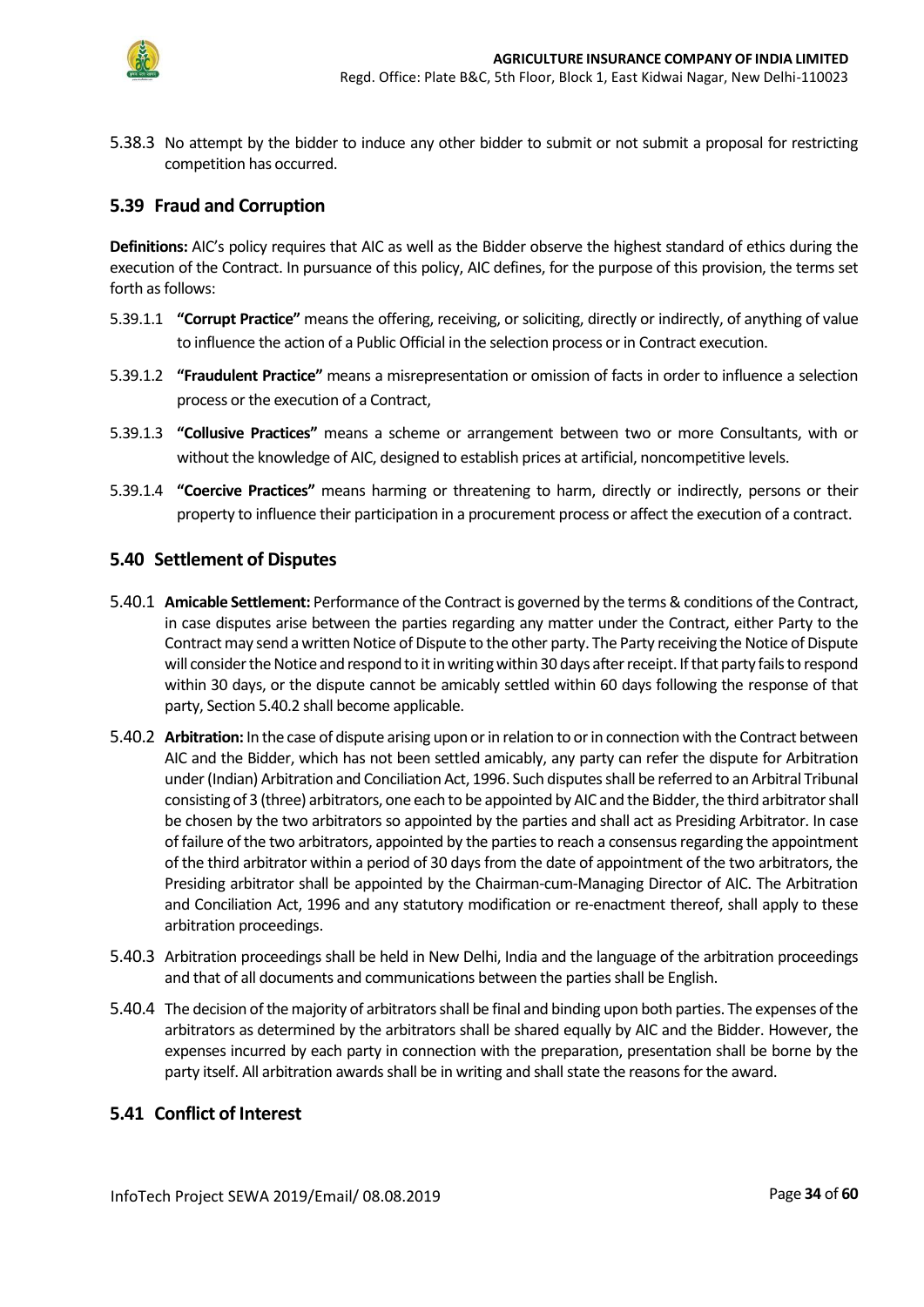

The bidder shall disclose to AIC in writing all actual and potential conflicts of interest that exist, arise or may arise (either for the bidder or the bidder's team) in the course of performing the Service(s) as soon as practical after it becomes aware of that conflict.

### <span id="page-34-0"></span>**5.42 Exit Management**

The bidder shall promptly on the commencement of the exit management period (maximum of 3 Months or any mutually agreed period) supply to AIC or its nominated vendors the following:

- Information relating to the current services rendered, performance data relating to the performance in relation to the Email and reports;
- Documentation relating to Intellectual Property Rights

The bidder shall provide uninterrupted services on existing terms till an alternate solution is available.

Before the expiry of the exit management period, the bidder shall deliver to AIC or its nominated vendor all new or updated materials from the categories set out in point (1) above, and shall not retain any copies thereof, except that the bidder shall be permitted to retain one copy of such materials for archival purposes only.

## <span id="page-34-1"></span>**5.43 Transfer of Agreements**

On request by AIC or its nominated vendor, the bidder shall effect such assignments, transfers, innovations, licenses and sub-licenses in favor of AIC or its nominated vendor, in relation to any equipment lease, maintenance or service provision agreement between the bidder and nominated vendor, and which are related to the services and reasonably necessary for the carrying out of replacement services.

AIC and its appointed nominees shall have the right of access to premises where the assets are hosted or from where services are being provisioned.

### <span id="page-34-2"></span>**5.44 Payment Terms**

#### 5.44.1 **License procurement**

On procurement of licenses payment will be made after delivery & installation.

#### 5.44.2 **ATS**

The payment of ATS shall be made on Yearly basis. The ATS cost shall be paid on a yearly basis in advance.

#### 5.44.3 **AMC**

The payment of AMC shall be made on Yearly basis after expiry of current AMC of implemented solution. The AMC cost shall be paid on a yearly basis in advance.

#### 5.44.4 **Support charges**

The payment of support charges shall be made on quarterly basis in arrears of the implemented solution across AIC.

#### 5.44.5 **Other Payment Terms**

At all times AIC would be paying only for the services / application modules/ hardware utilized by AIC or deployed in production. At no point, AIC would pay for the services/ modules/ infrastructure that is not deployed for AIC's use.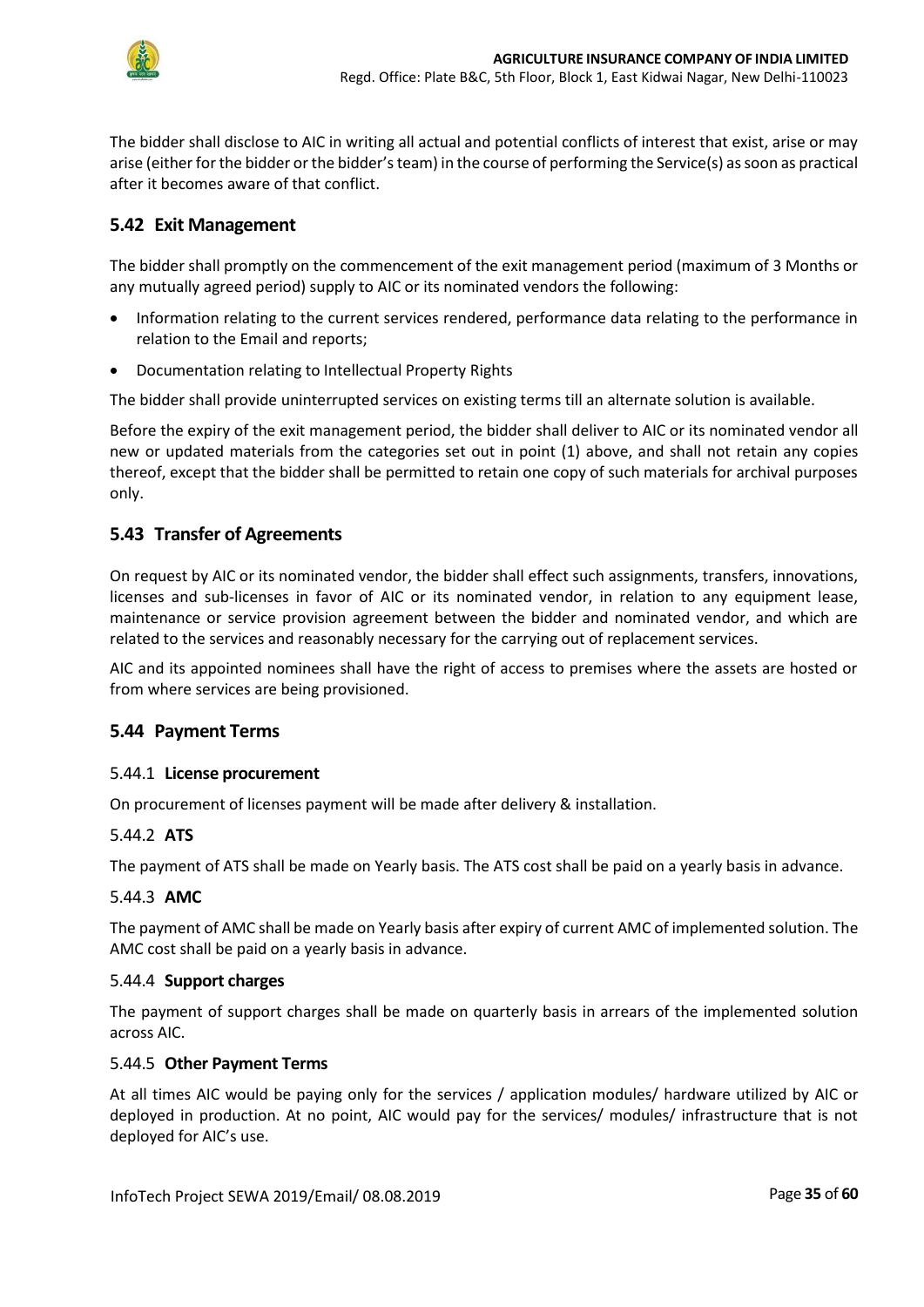

Also, the payments for each month/ quarter (as applicable) will be made only after the acceptance of the milestones and relevant activities/ deliverables for that month/ quarter. Any delay in achievement of the milestones or deliverables will result in further delay of the payment.

The Bidder recognizes that all payments to the bidder under this RFP and subsequent agreement are linked to and dependent on successful achievement and acceptance of milestones/ deliverables/ activities set out in the project plan and therefore any delay in achievement of such milestones/ deliverables/ activities shall automatically result in delay of such corresponding payment.

TCO will be calculated as the summation of the grand total of the price bid.

The reasons like non-familiarity with the site conditions and/ or existing IT infrastructure will not be considered as a reason for any delay or extra claims whatsoever.

AIC shall pay the fees due under this RFP and subsequent agreement after deducting any tax deductible at source ("TDS"), as applicable. AIC shall pay each undisputed invoice raised in accordance with this RFP and subsequent agreement, within reasonable time after its receipt unless otherwise mutually agreed in writing, provided that such invoice is dated after such Fees have become due and payable under this RFP and subsequent agreement.

Any objection/ dispute to the amounts invoiced in the bill shall be raised by AIC within reasonable time from the date of receipt of the invoice. Upon settlement of disputes with respect to any disputed invoice(s), AIC will make payment within reasonable time after the settlement of such disputes.

All the payments becoming due during each of the quarters of the contract period will be paid at the end of the respective quarter. The first quarter for this purpose will end after 3 months from date of signing of the contract or master agreement/ service level agreement with AIC.

### <span id="page-35-0"></span>**5.45 Miscellaneous Terms and Conditions and Provisions**

The following are some of the general terms and conditions:

- 5.45.1 **Bidder's Actions Requiring AIC's Prior Approval:** The Bidder shall obtain AIC's prior approval in writing before taking any of the following actions:
	- 5.45.1.1 Any change (addition, modification, deletion) to the Personnel listed in the work plan.
	- 5.45.1.2 **Subcontracts**: The Bidder will not subcontract any work/services relating to the RFP
- 5.45.2 **Documents Prepared by the Bidder to be the Property of AIC:** All plans, drawings, specifications, designs, reports, other documents and software prepared by the Bidder for AIC under this Contract shall become and remain the property of AIC, and the Bidder shall, not later than upon termination or expiration of this Contract, deliver all such documents to AIC, together with a detailed inventory thereof. The Bidder may retain a copy of such documents, but shall not use anywhere, without taking permission, in writing, from AIC and AIC reserves right to grant or deny any such request. If license agreements are necessary or appropriate between the Bidder and third parties for purposes of development of any such computer programs, the Bidder shall obtain AIC's prior written approval to such agreements, and AIC shall be entitled at its discretion to require recovering the expenses related to the development of the program(s) concerned.
- 5.45.3 **Equipment, Vehicles and Materials Furnished by AIC:** Equipment, vehicles and materials made available to the Bidder by AIC or purchased by the Bidder wholly or partly with funds provided by AIC, shall be the property of AIC and shall be marked accordingly. Upon termination or expiration of this Contract, the Bidder shall make available to AIC an inventory of such equipment, vehicles and materials and shall dispose of such equipment and materials in accordance with AIC's instructions. While in possession of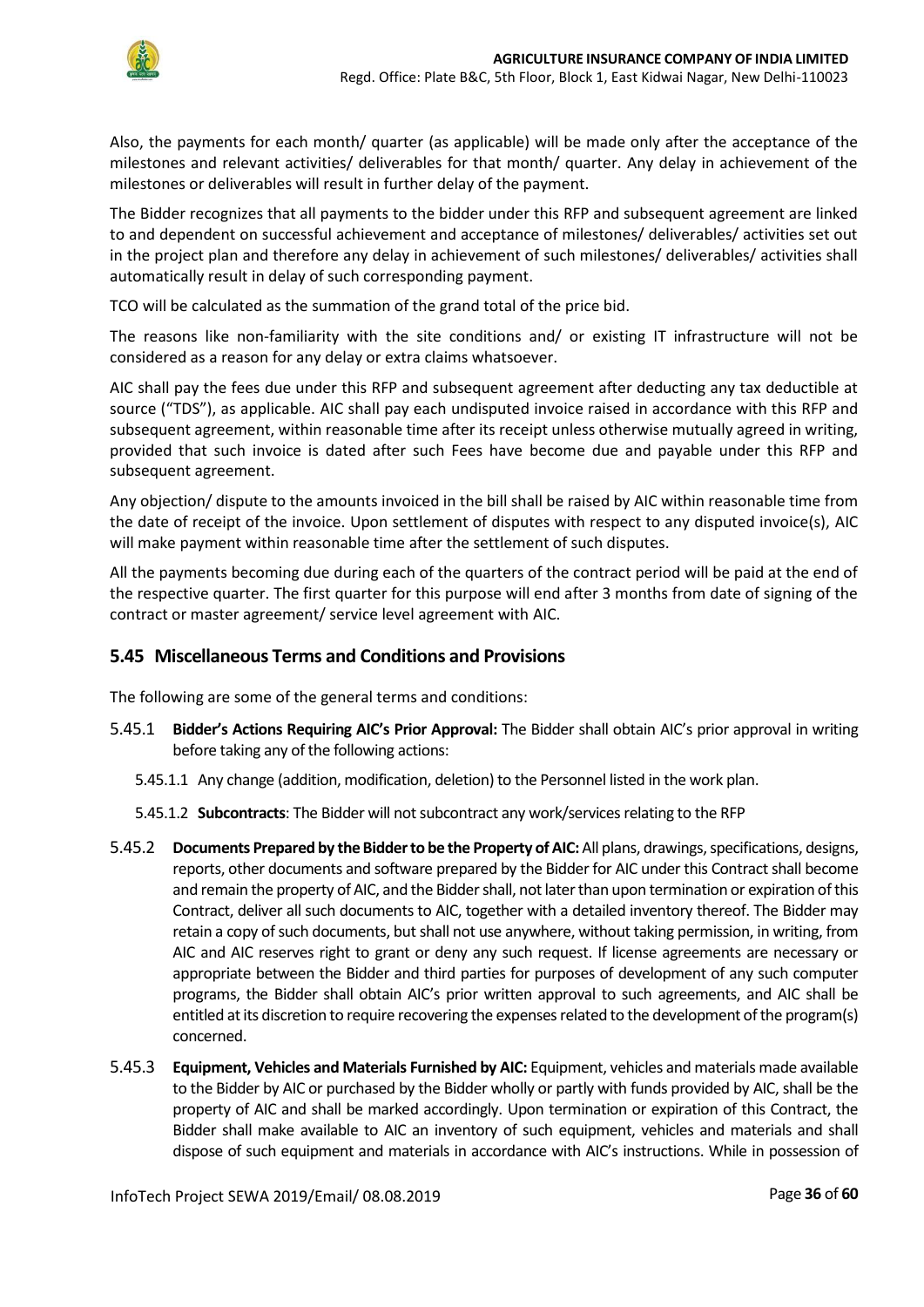

such equipment, vehicles and material, the Bidder, unless otherwise instructed by AIC in writing, shall insure them at the expense of AIC for an amount equal to their full replacement value.

- 5.45.4 **Equipment and Materials provided by the Bidder:** Equipment or materials brought into the Government's country by the Bidder and the Personnel and used either for the Project or personal use shall remain the property of the Bidder or the Personnel concerned, as applicable.
- 5.45.5 Conflict of Interests: The Biddershall hold AIC's interests paramount, without any consideration for future work, and strictly avoid conflict of interest with other assignments or their own corporate interests. If during the period of this Contract, a conflict of interest arises for any reason, the Bidder shall promptly disclose the same to AIC and seek its instructions.
- 5.45.6 Bidder not to benefit from Commissions, Discounts, etc.:
- 5.45.6.1 Furthermore, if the Bidder, as part of the Services, has the responsibility of advising AIC on the procurement of goods, works or services, the Bidder shall comply with AIC's applicable procurement guidelines, and shall at all times exercise such responsibility in the best interest of AIC. Any discount or commission obtained by the Bidder in exercise of such procurement responsibility shall be for AIC. Bidder and Affiliates Not to Engage in Certain Activities: The Bidder agrees that, during the term of this Contract and after its termination, the Bidder and any entity affiliated with the Bidder, shall be disqualified from providing goods, works or services (other than consulting services) resulting from or directly related to the Bidder's Services for the preparation or implementation of the project.
- 5.45.7 "Nothing contained in these Terms and Conditions be construed as establishing or creating between the Parties, a relationship of Master and Servant or Principal and Agent.
- 5.45.8 Any failure or delay on the part of any Party to exercise right or power under these Terms and Conditions shall not operate as waiver thereof.
- 5.45.9 The Bidder shall notify AIC of any material change in their status, in particular, where such change would impact on performance of obligations under this Contract.
- 5.45.10 The Bidder shall at all times indemnify and keep indemnified AIC against all claims/damages etc. for any infringement of any Intellectual Property Rights (IPR) while providing its services under the Project.
- 5.45.11 The Bidder shall at all times indemnify and keep indemnified AIC against any claims in respect of any damages or compensation payable in consequences of any accident or injury sustained or suffered by its (the Bidder's) employees or agents or by any other third Party resulting from or by any action, omission or operation conducted by or on behalf of the Bidder.
- 5.45.12 The Bidder shall at all times indemnify and keep indemnified AIC against any and all claims by Employees, Workman, Contractors, sub-contractors, suppliers, agent(s), employed engaged or otherwise working for the Contractor, in respect of wages, salaries, remuneration, compensation or the like.
- 5.45.13 All claims regarding indemnity shall survive the termination or expiry of the Contract.
- 5.45.14 It is acknowledged and agreed by both Parties that there is no representation of any type, implied or otherwise, of any absorption, regularization, continued engagement or concession or preference for employment of persons engaged by the Bidder for any engagement, service or employment in any capacity in any office or establishment of AIC.
- 5.45.15 **Limitation of Liability**: Unless otherwise stated in this Contract, neither Party shall, in any event, regardless of the form of claim, be liable for (a) any indirect, special, punitive, exemplary, speculative or consequential damages, including but not limited to, any loss of use, loss of data, business interruption,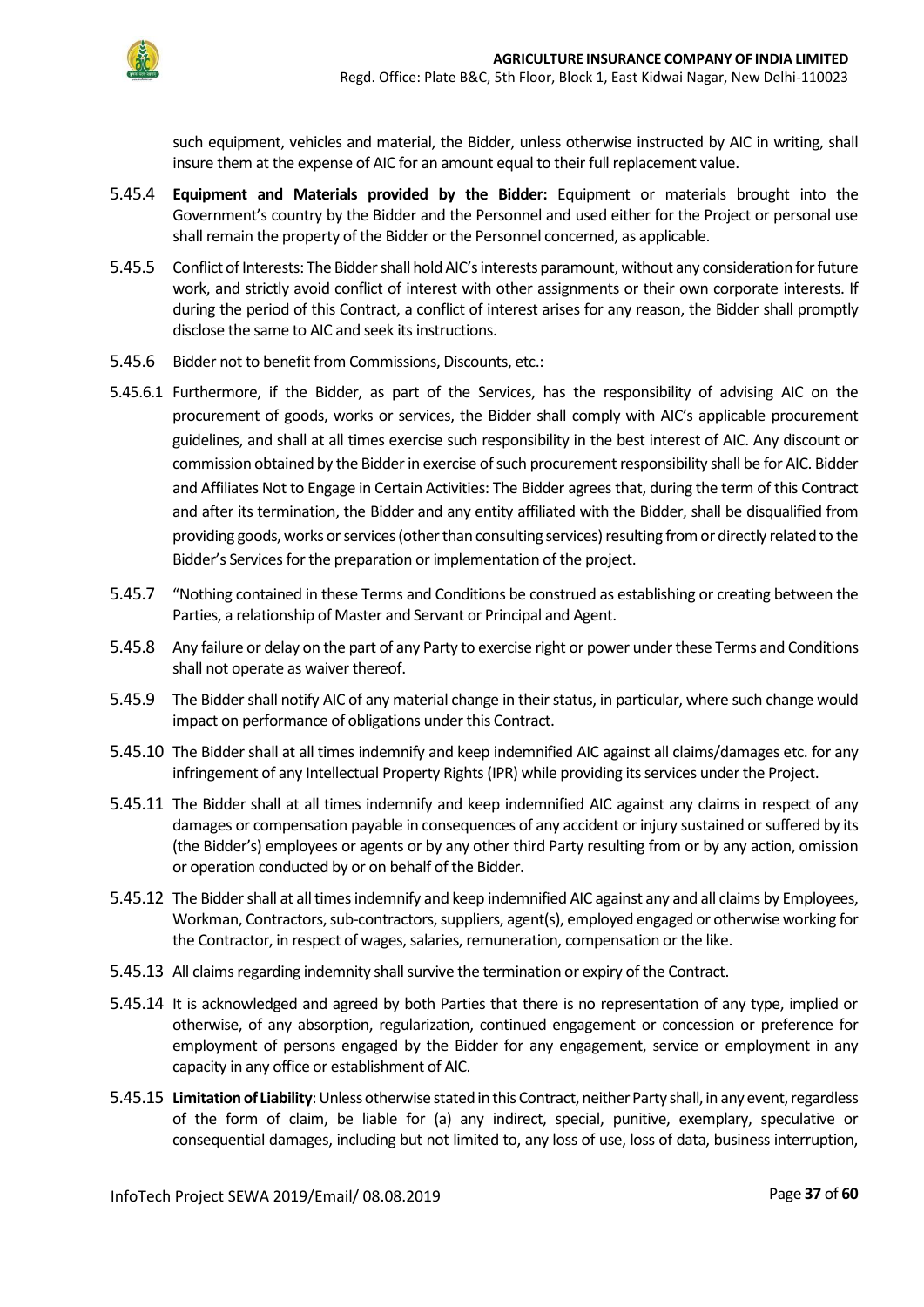

and loss of income or profits, unless it had an advance notice of the possibility of any such damages; or (b) damages relating to any claim that accrued more than two (2) years before the institution of adversarial proceedings thereon.

- 5.45.16 Subject to the above and unless otherwise stated in this Contract, the maximum aggregate liability of the Bidder shall be, regardless of the form of claim, the total contract value.
- 5.45.17 Exclusion of Implied Warranties: Except for the foregoing and unless otherwise stated or implied in this Contract, the Bidder excludes and disclaims all warranties, conditions or statements.
- 5.45.18 Both the Parties agree that the following shall be excluded from purview of such limitations
- 5.45.18.1 Breach of Confidentiality,
- 5.45.18.2 Breach of Intellectual Property,
- 5.45.18.3 Breach of gross negligence, and
- 5.45.18.4 Breach of willful misconduct.

### <span id="page-37-0"></span>**5.46 Fairness and Good Faith**

- 5.46.1 **Good Faith:** The Parties undertake to act in good faith with respect to each other's rights under this Contract and to adopt all reasonable measures to ensure the realization of the objectives of this Contract.
- 5.46.2 **Operation of the Contract:** The Parties recognize that it is impractical in this Contract to provide for every contingency which may arise during the life of the Contract, and the Parties hereby agree that it is their intention that this Contract shall operate fairly as between them, and without detriment to the interest of either of them, and that, if during the term of this Contract either Party believes that this Contract is operating unfairly, the Parties will use their best efforts to agree on such action as may be necessary to remove the cause or causes of such unfairness, but no failure to agree on any action pursuant to this Clause shall give rise to a dispute subject to arbitration in accordance with Section 5.40 hereof.

### <span id="page-37-1"></span>**5.47 Normalization of bids**

AIC will go through a process of technical evaluation and normalization of the bids to the extent possible and feasible to ensure that bidders are more or less on the same technical ground. After the normalization process, if AIC feels that any of the bids need to be normalized and that such normalization has a bearing on the commercial bid; AIC may at its discretion ask all the shortlisted bidders to resubmit the updated eligibility and commercial bids once again for scrutiny. AIC can repeat this normalization process at every stage of technical submission till AIC is reasonably satisfied. The bidders agree that they have no reservation or objection to the normalization process and all the eligibility short-listed bidders will, by responding to this RFP, agree to participate in the normalization process and extend their co-operation to AIC during this process. The bidders, by submitting the response to this RFP, agree to the process and conditions of the normalization process. Any non-compliance to the normalization process may result in disqualification of the concerned bidder.

AIC may call for any clarifications/ additional particulars required, if any, on the eligibility / commercial bids submitted. The bidder has to submit the clarifications/ additional particulars in writing within the specified date and time. The bidder's offer may be disqualified, if the clarifications/ additional particulars sought are not submitted within the specified date and time. AIC reserves the right to call for presentation(s), product walkthroughs, on the features of the solution offered etc., from the bidders based on the eligibility bids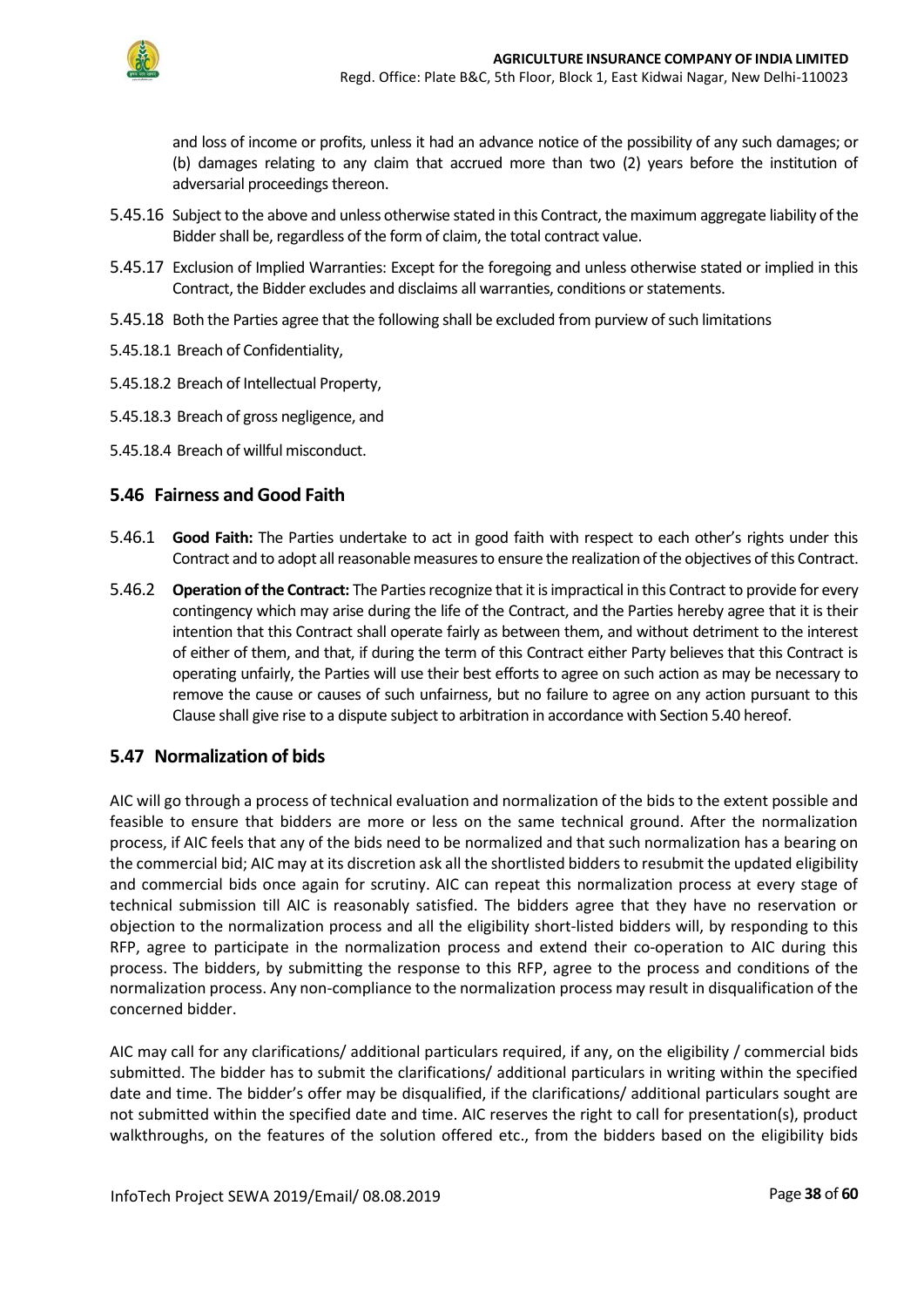

submitted by them. AIC also reserves the right to conduct reference site visits at the bidder's client sites. Based upon the final technical scoring, short listing would be made of the eligible bidders for final commercial bidding.

## <span id="page-38-0"></span>**6 Instructions to Bidder**

### <span id="page-38-1"></span>**6.1 Bidding process**

#### **Procedure for submission of Bids**

The bids in response to this RFP must be submitted in TWO parts –ELIGIBILITY BID [TB] & COMMERCIAL BID [CB]. Both the Bids must be submitted together, but in separate sealed covers, giving full particulars, addressed to <As mentioned in Section 6.4> and duly super scribed as follows:

- Supply, Implementation and Maintenance of Email Solution- Eligibility Bid
- Supply, Implementation and Maintenance of Email Solution- Commercial Bid

The Bids will be submitted as below:

#### **1. ENVELOPE - I (ELIGIBILTY BID)**

The Eligibility bid should be complete in all respects and contain all information asked for.

IT SHOULD NOT CONTAIN ANY PRICE INFORMATION

The units registered under Single Point Registration Scheme of NSIC are eligible to get the benefits under Public Procurement Policy for Micro & Small Enterprises (MSEs) Order 2012 as notified by the Government of India, Ministry of Micro Small & Medium Enterprises, New Delhi vide Gazette Notification dated 23.03.2012 and amendment vide order no. S.O. 5670(E) dated 9th November 2018.

- Issue of the Tender Sets free of cost;
- Exemption from payment of Earnest Money Deposit (EMD);

#### **2. ENVELOPE - II (EMD)**

The Bidder shall furnish, as part of his Bid a tender processing fees of INR 8000 in the form of Demand Draft and EMD of INR 8, 00,000/- (Rupees Eight Lakh only) in the form of a Demand Draft/Bank Guarantee issued by a Nationalized / Scheduled Bank in favor of "Agriculture Insurance Company of India Limited" payable at New Delhi, must be submitted at AIC Head Office.

RFP response not accompanied by EMD and tender processing fee shall not be accepted.

#### **3. ENVELOPE - III (COMMERCIAL BID)**

<span id="page-38-2"></span>The Commercial Bid shall be submitted in the format as per specified in Annexure G: Bill of Materials. The bidder is required to submit the following in the commercial Bid:

- 1. Annexure F: Commercial Compliance Statement
- 2. Annexure G: Bill of Materials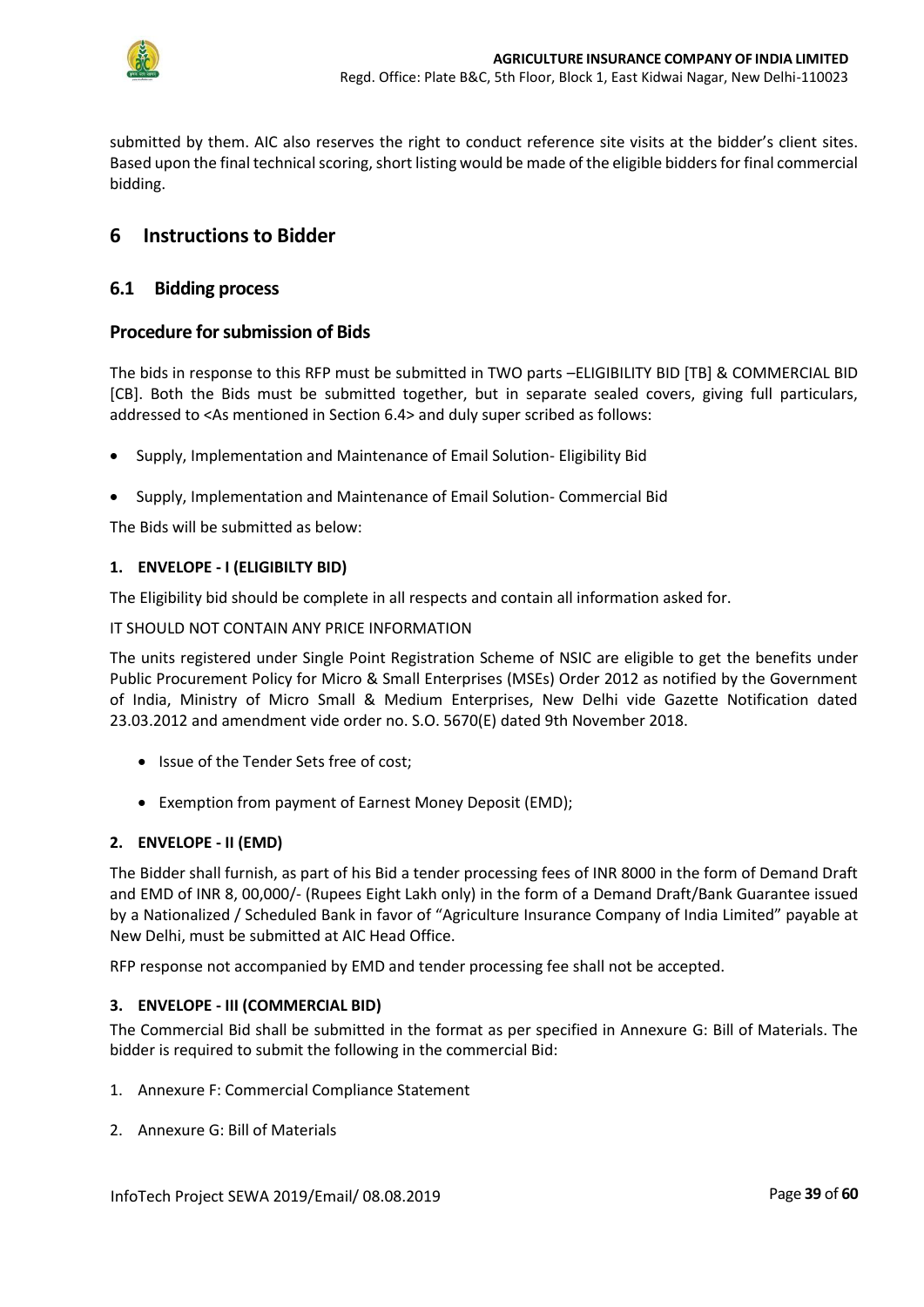

Bidder should submit their Commercial Quotes ONLY in the Commercial Bill of Materials (Annexure - G) given in the RFP; otherwise the entire RFP response shall be liable to be rejected. The Commercial Bid must be filled in completely, without any error, erasure or alteration.

## **6.2 Submission of Documents in the Bids**

The documents in the bids will be submitted as below:

#### 6.2.1 **ELIGIBILITY BID**

Eligibility Bid will contain the details as required in the eligibility criteria, along with the documentary evidence, and other documents related to the bid.

- 1. Annexure A: Cover Letter
- 2. Annexure B: Bid Undertaking Letter
- 3. Annexure C: Confirmation of Terms & Conditions
- 4. Annexure D: Client Reference Letter
- 5. Annexure E: Resource Deployment Plan during Support and Maintenance Phase
- 6. Annexure H- Manufacturer Authorization Form
- 7. Annexure K: Confirmation of Eligibility Criteria and the required supporting documents as per the eligibility criteria

#### 6.2.2 **EMD**

The EMD DD/BG shall be submitted in an open envelope along with tender processing fees, if not already paid at AIC HeadOffice.

#### 6.2.3 **COMMERCIAL BID**

The Commercial Bid shall be submitted in the format as per specified in Annexure G: Bill of Materials. The bidder is required to submit the following in the commercial Bid:

- 3. Annexure F: Commercial Compliance Statement
- 4. Annexure G: Bill of Materials

Bidder should submit their Commercial Quotes ONLY in the Commercial Bill of Materials (Annexure - G) given in the RFP; otherwise the entire RFP response shall be liable to be rejected. The Commercial Bid must be filled in completely, without any error, erasure or alteration.

### <span id="page-39-0"></span>**6.3 Signing of RFP Bids**

The original and a copy of the RFP Bid shall be typed and shall be signed by the Bidder or a person or persons duly authorized in writing to bind the Bidder to the Contract. Power-of-attorney accompanying the RFP Bid shall indicate such authorization. All pages of the Bid, except for un-amended printed literature, shall be initialled by the person or persons signing the RFP Bid.

The RFP Bids shall contain no interlineations, erasures or overwriting except as necessary to correct errors made by the Bidder, in which case the person or persons signing the Bid shall initial such corrections.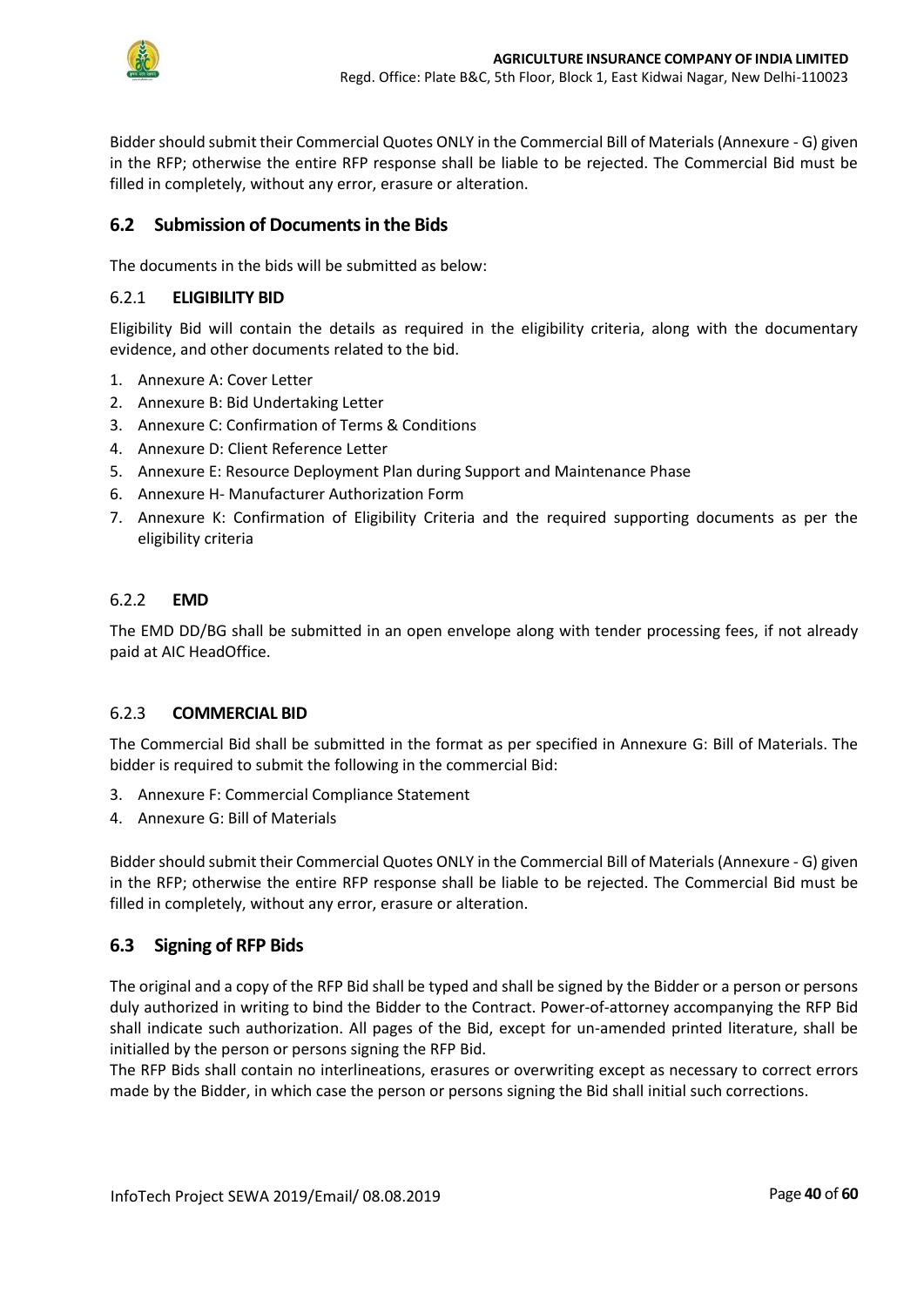

### <span id="page-40-0"></span>**6.4 Submission of Bids**

#### **Bids duly sealed should be submitted at:**

General Manager (IT) Information Technology Department

**Agriculture Insurance Company of India Ltd. (AIC) Plate B&C, Fifth Floor, Block 1, East Kidwai Nagar New Delhi -110023 Ph +91 11 24600444 Email –** hoinfotechgroup@aicofindia.com

On or before the last Date and Time for bid submission. Any other mode of submission, e.g. by courier, fax, e-mail etc. will not be accepted.

### <span id="page-40-1"></span>**6.5 Late Bids**

Any bid received after the due date and time for receipts of bids as prescribed in this RFP will be rejected and returned unopened to the bidder.

#### <span id="page-40-2"></span>**6.6 Opening of Bids**

Bids received within the prescribed closing date and time will be opened in presence of bidders' representatives who choose to attend the opening of the bids on the specified date and time as mentioned earlier in the RFP document. The bidder's representatives present shall sign a register of attendance and minutes and they should be authorized by their respective companies to do so. A copy of the authorization letter should be brought for AIC to verify.

The bids shall be opened in 2 phases.

In Phase 1, the eligibility Bid including eligibility bid will be opened per the schedule given in the RFP by eligibility l Bid Opening Committee of AIC appointed for the purpose in the presence of bidder(s) who choose to attend the meeting and sign a register evidencing their attendance. However, the eligibility Bid will be evaluated only for the bidders who satisfy all the eligibility criteria.

In Phase 2, Commercial Bids of only bidders who meet the eligibility Evaluation cut-off shall be opened in the presence of bidders' representatives who choose to attend, at the time, on the date, and at the place that will be communicated to them. The bidders' representatives who are present shall sign a register evidencing their attendance.

The bidders' names, bid modifications or withdrawals, bid prices, discounts, and the presence or absence of the requisite EMD and such other details as AIC, at its discretion, may consider appropriate, will be announced at the commercial bid opening.

AIC reserves the right to take the services of any one or more external agencies for total evaluation of the proposal submitted by the bidder. However, the final decisive parameters would be at the sole discretion of AIC and AIC is not liable to disclose either the criteria or the evaluation report/ reasoning to the bidder(s).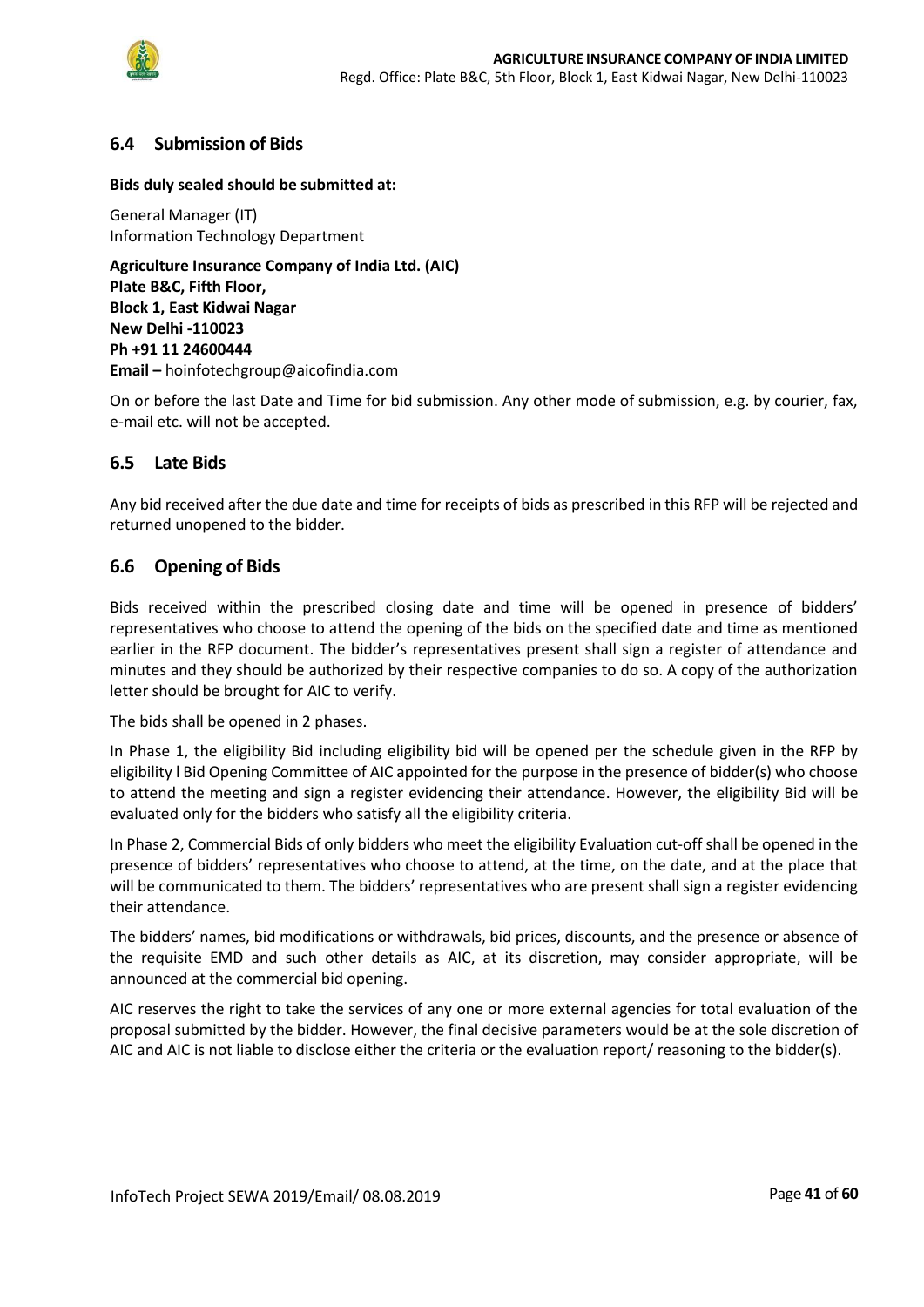

## <span id="page-41-0"></span>**6.7 Clarification of Bids**

During the bid evaluation, AIC may, at its discretion, ask the bidders for clarifications with respect to their bids. The request for clarification and the response shall be in writing, and no change in the price or substance of the bid shall be sought, offered or permitted. AIC has the right to disqualify the bidder(s) whose clarifications are found not suitable for the requirement according to the scope of the work.

### <span id="page-41-1"></span>**6.8 Address for Communication**

| <b>Point of Contact:</b> | <b>Deputy General Manager (IT)</b>                                                                                                                                                                    |
|--------------------------|-------------------------------------------------------------------------------------------------------------------------------------------------------------------------------------------------------|
| Address:                 | Information Technology Department<br>Agriculture Insurance Company of India Limited<br>Plate B&C, Fifth Floor,<br><b>Block 1, East Kidwai Nagar</b><br><b>New Delhi -110023</b><br>Ph +91 11 24600444 |
| Email Id:                | Email - hoinfotechgroup@aicofindia.com                                                                                                                                                                |

#### <span id="page-41-2"></span>**6.9 Non-Transferable RFP**

This RFP document is not transferable. Only the bidder who has purchased this RFP form is entitled to quote.

#### <span id="page-41-3"></span>**6.10 Soft Copy of RFP Document**

The soft copy of the RFP document will be made available on AIC's website- www.aicofindia.com. However, AIC shall not be held responsible in any way, for any errors/ omissions/ mistakes in the downloaded copy. The bidder is advised to check the contents of the downloaded copy for correctness against the printed copy of the RFP document. The printed copy of the RFP document shall be treated as correct and final, in case of any errors in the soft copy.

The bidders who are submitting the bid by downloading from AIC's website will have to pay the nonrefundable fee while submitting the bid. The same should not be included in any other envelope and should be submitted in a separate envelope.

### <span id="page-41-4"></span>**6.11 Bid validity period**

The offer should hold good for a period of 210 days from the last date of bid submission.

#### <span id="page-41-5"></span>**6.12 Rejection of Bids**

AIC reserves the right to reject any or all the bids or scrap the bidding process at any stage without assigning any reason till notification of award. The Earnest Money Deposits in such event will be returned by AIC. Incase AIC scraps the bidding process, the RFP participation fees will also be refunded.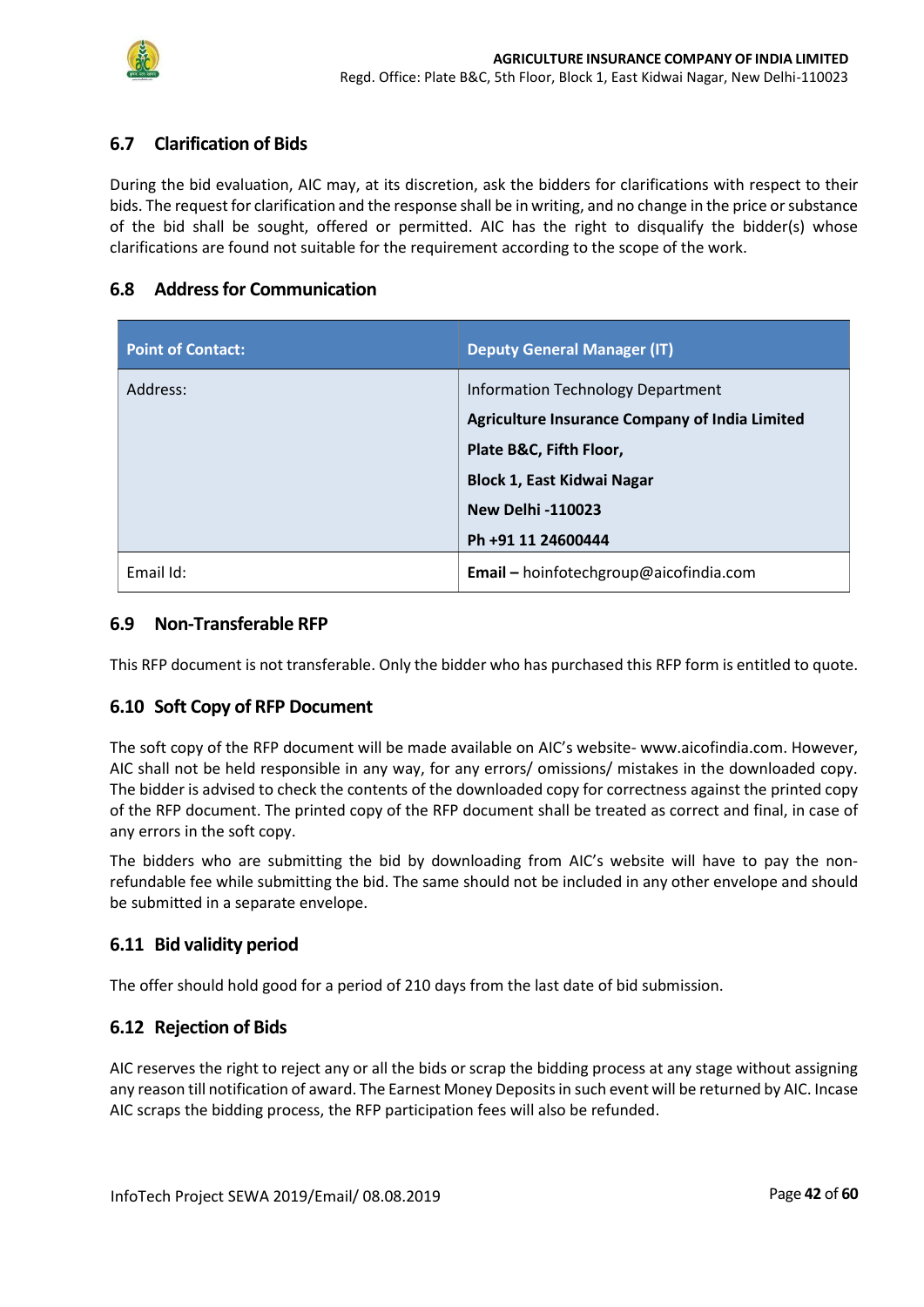

## <span id="page-42-0"></span>**6.13 Award of Contract**

Following the evaluation, contract may be awarded to the bidder whose bid meets the requirements of this RFP and provides the best value to AIC from both a techno-functional and commercial point of view. AIC reserves the right to award the contract in whole or in part.

The acceptance of the bid, subject to contract, will be communicated by way of placing a purchase order in writing at the address supplied by the bidder in the bid document. Any change of address of the bidder should therefore be notified promptly to the Deputy General Manager at the address given in this RFP.

## <span id="page-42-1"></span>**6.14 Signing of Contract**

The successful bidder(s) shall be required to enter into a contract with AIC, within thirty (30) days of the award of the work or within such extended period, as may be specified by AIC. The contract shall be based on this RFP document, P.O, and such other terms and conditions as may be determined by AIC to be necessary for the due performance of the work, as envisaged herein and in accordance with the bid. However the terms and conditions of purchase order and RFP shall constitute a binding contract till such a contract is issued.

### <span id="page-42-2"></span>**6.15 Legal Compliance**

- 6.15.1 The successful bidder hereto agrees that it shall comply with all applicable union, state and local laws, ordinances, regulations and codes in performing its obligations hereunder, including procurement of license, permits and certificates and payment of taxes where required. If at any time during the term of this agreement, AIC identifies or information comes to AIC's attention that the successful bidder is or may be in violation of any law, ordinance, regulation, or code (or if it is so decreed or adjudged by any court, tribunal or other authority), AIC shall be entitled to terminate this agreement with immediate effect.
- 6.15.2 The successful bidder shall maintain all proper records, particularly but without limitation accounting records, required by any law, code, practice or corporate policy applicable to it from time to time including records, returns and applicable documents under the Labour Legislation.
- 6.15.3 The successful bidder shall ensure payment of minimum wages to persons engaged by it as fixed from time to time under the Minimum Wages Act, 1948. In case the same is not paid, the liability under the act shall solely rest with the successful bidder.

### <span id="page-42-3"></span>**6.16 Amendment to Contract**

No variation in or modification of the conditions of the contract shall be made except by written amendment signed by the parties.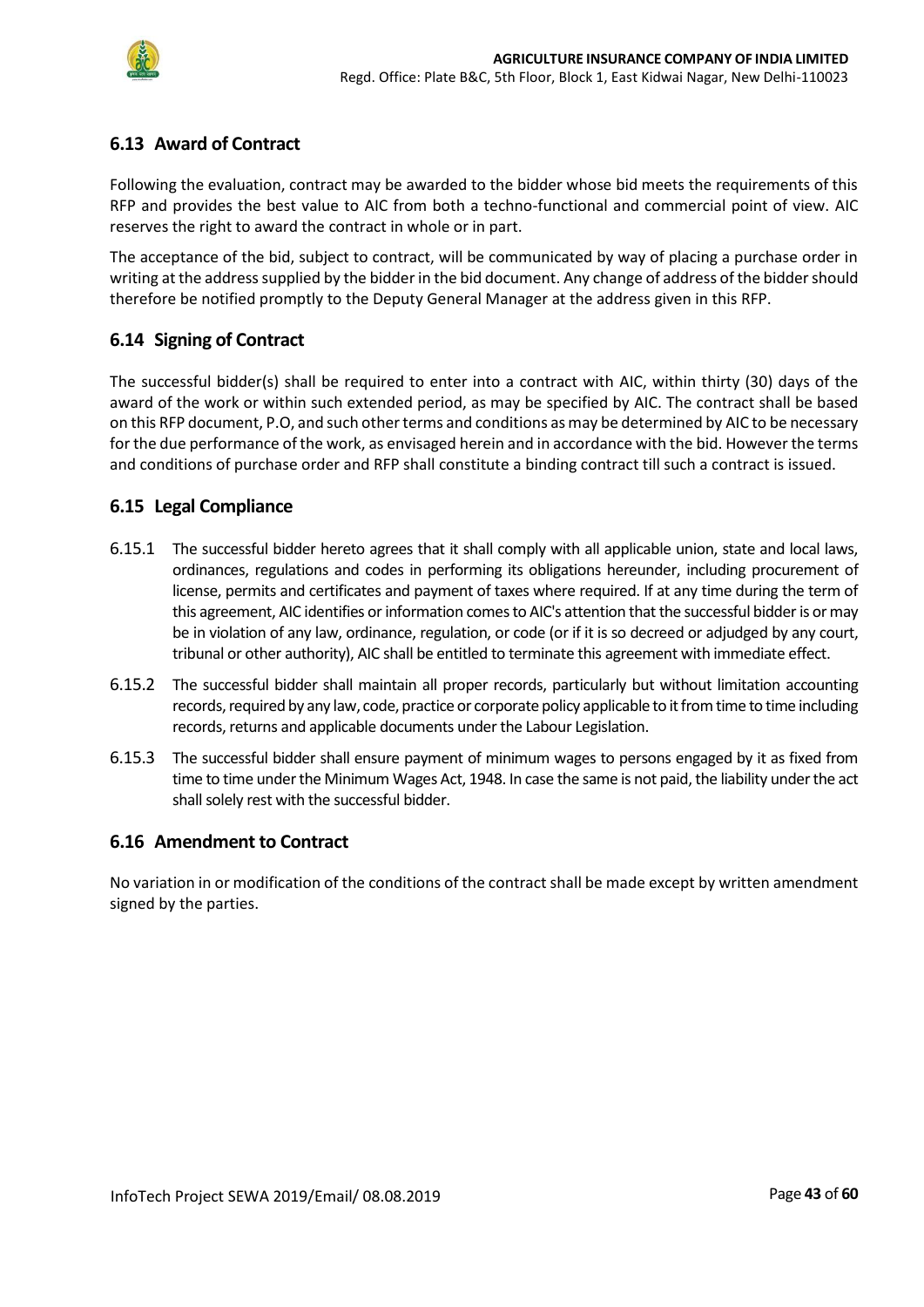

## <span id="page-43-0"></span>**7 ANNEXURES**

#### <span id="page-43-1"></span>**7.1 Annexure A: Cover Letter**

RFP No: INFOTECH PROJECT SEWA 2019/Email/ 08.08.2019Date:

To, General Manager (IT) Information Technology Department **Agriculture Insurance Company of India Limited Plate B&C, Fifth Floor, Block 1, East Kidwai Nagar New Delhi -110023**

Dear Sir,

Sub: RFP no. INFOTECH PROJECT SEWA 2019/EMAIL/08.08.2019 for Support and Maintenance of Email Solution

Having examined the RFP documents including all annexure the receipt of which is hereby duly acknowledged, we, the undersigned, offer to provide support and maintenance for currently implemented Email Solution and related services to AIC as mentioned in RFP document in conformity with the said RFP documents in accordance with the Commercial bid and made part of this RFP.

We understand that the RFP provides generic specifications about all the items and it has not been prepared by keeping in view any specific bidder.

We understand that the RFP floated by AIC is a confidential document and we shall not disclose, reproduce, transmit or make it available to any other person.

We have read, understood and accepted the terms/ conditions/ rules mentioned in the RFP.

Until a formal contract is prepared and executed, this RFP offer, together with AIC's written acceptance thereof and AIC's notification of award, shall constitute a binding contract between us.

We undertake that in competing for and if the award is made to us, in executing the subject Contract, we will strictly observe the laws against fraud and corruption in force in India namely "Prevention of Corruption Act 1988".

We have never been barred/black-listed by any regulatory / statutory authority/PSU/Government undertaking in India.

We understand that AIC is not bound to accept the lowest or any offer AIC may receive. We also understand that the whole bidding exercise may be scrapped without assigning any reason and it is acceptable to us.

This Bid, together with your written acceptance thereof and your notification of award, shall constitute a binding Contract between us.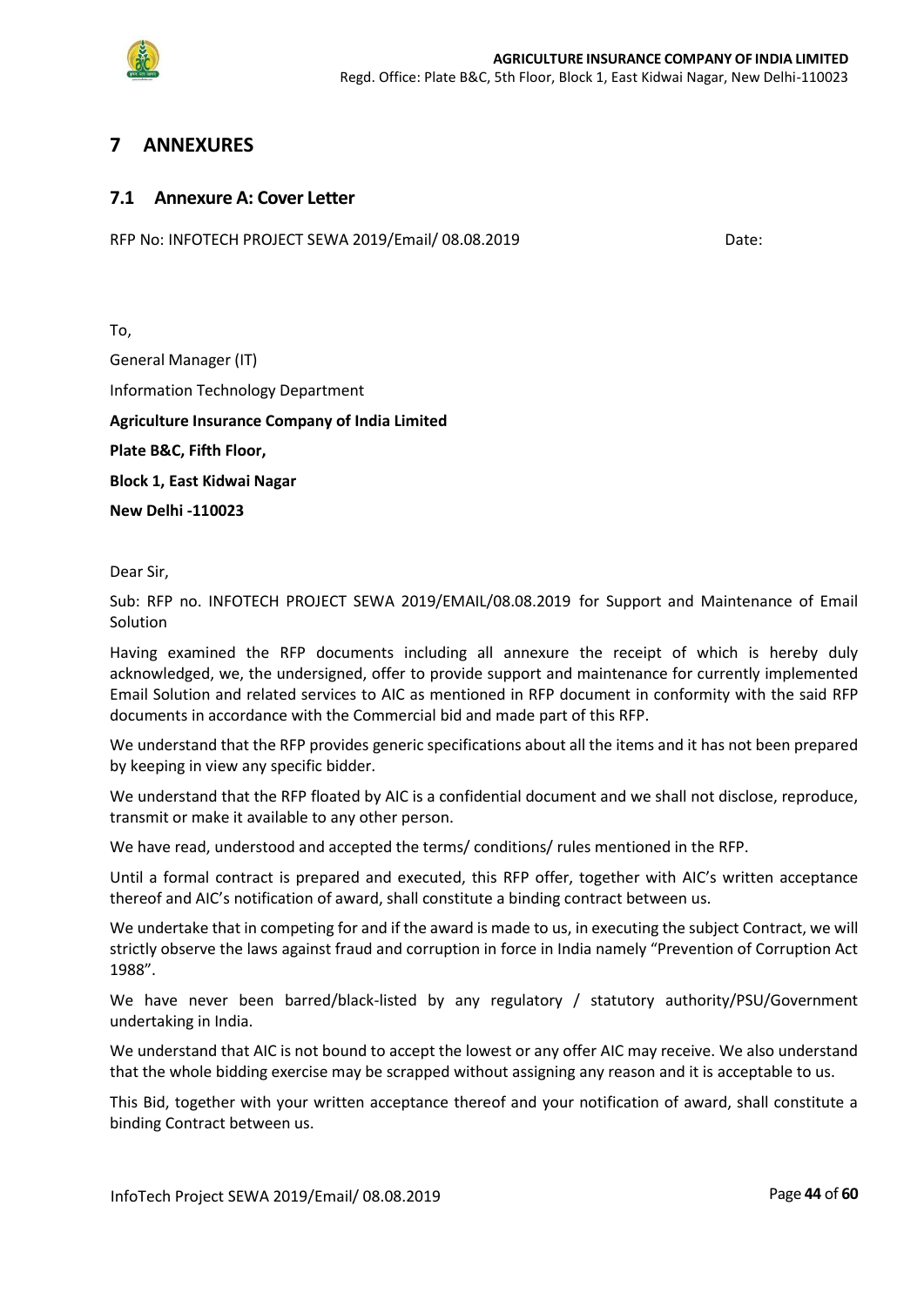

We certify that we have provided all the information requested by AIC in the format requested for. We also understand that AIC has the exclusive right to reject this offer in case AIC is of the opinion that the required information is not provided or is provided in a different format. It is also confirmed that the information submitted is true to our knowledge and AIC reserves the right to reject the offer if anything is found incorrect.

Place:

Date: Case of the bidder and signature of the bidder of the bidder seal and signature of the bidder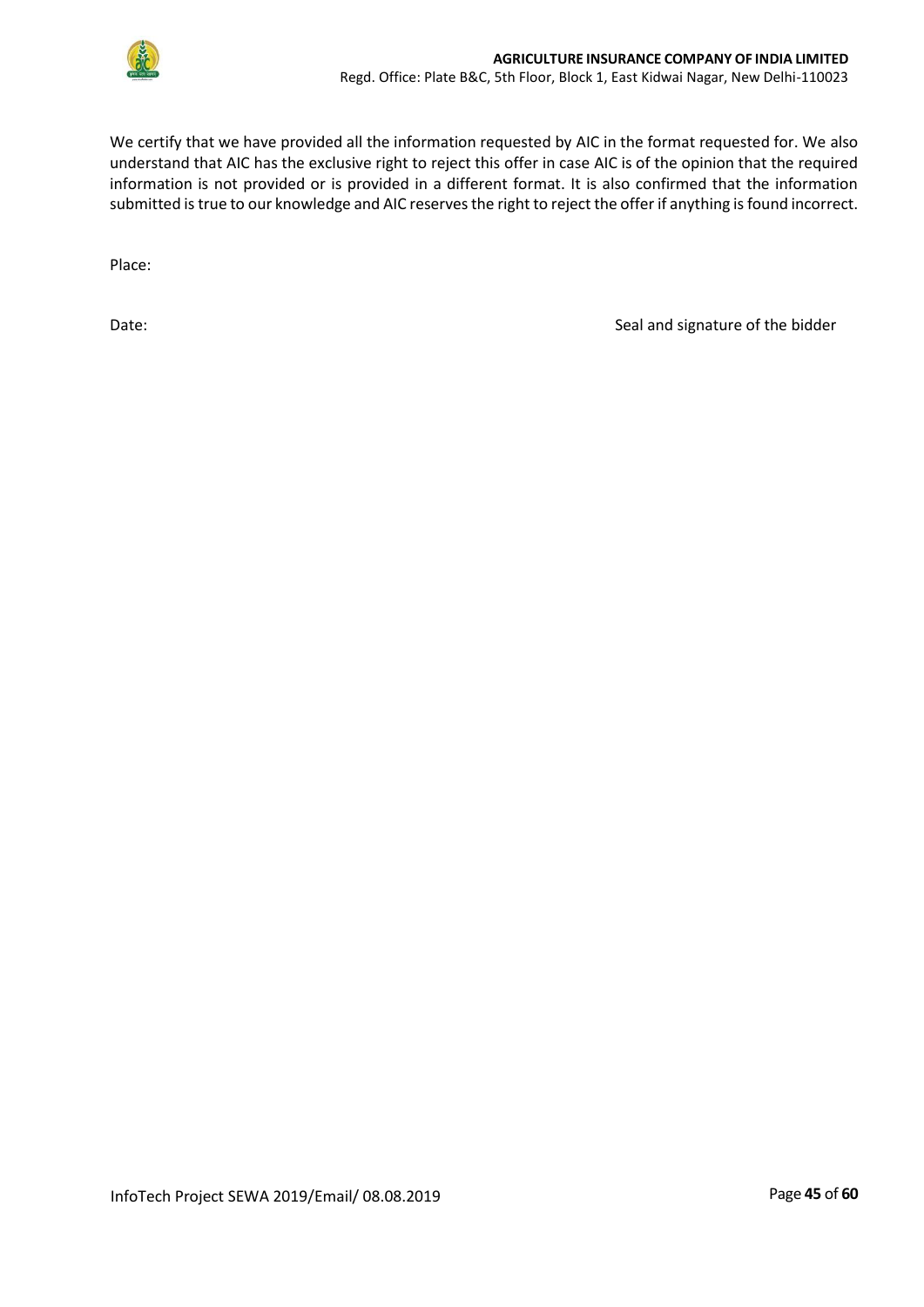

### <span id="page-45-0"></span>**7.2 Annexure B: Bid Undertaking Letter**

To

General Manager (IT)

Information Technology Department

**Agriculture Insurance Company of India Limited**

#### **Plate B&C, Fifth Floor,**

**Block 1, East Kidwai Nagar** 

#### **New Delhi -110023**

Date:

Dear Sir,

Sub: RFP no. INFOTECH PROJECT SEWA 2019/EMAIL/08.08.2019 for Support and Maintenance of Email Solution

Over and above all our earlier conformations and submissions as per your requirements of the RFP, we confirm that,

- 1 We have quoted for all items as requested by Agriculture Insurance Company of India Limited in the RFP and stand committed to deliver to the highest standards and quality to meet the timelines of the project. Our bid submission is in line with the requirements of Agriculture Insurance Company Limited of India as stated in the RFP.
- 2 We confirm that we have factored in all costs and expenses for meeting the complete scope and deliverables of the RFP.
- 3 We are completely aware of the Service Level requirements and timelines specified by AIC and are committed to adhering to the same. We have also clearly taken note of the service level requirements of AIC and expectations from us and wish to confirm that we have taken care of every aspect to meet the same.
- 4 We have clearly understood AIC's requirements and wish to confirm that we abide by the terms and conditions of the RFP issued thereafter.
- 5 We confirm and understand that all arithmetical totalling errors will be corrected for the purpose of evaluation only and the consideration of that error for payment would be completely according to AIC's discretion. We also confirm and understand that for all other errors which we have made in the bid, AIC for the purpose of evaluation will take the corrected amount based on the price quoted by us in the price sheets but the payment of such amounts would be completely according to AIC's discretion.
- 6 We confirm that we will provide the best of our resources and the people proposed by us will be dedicated to AIC for the sake of resource continuity. Further, we also confirm that AIC may interview the key resources proposed by us and confirm their acceptability. In any event if a resource is found unfit by AIC we agree to change the same and provide AIC with a replacement of equal or higher qualification and experience within reasonable time so as to not affect the services/project timelines.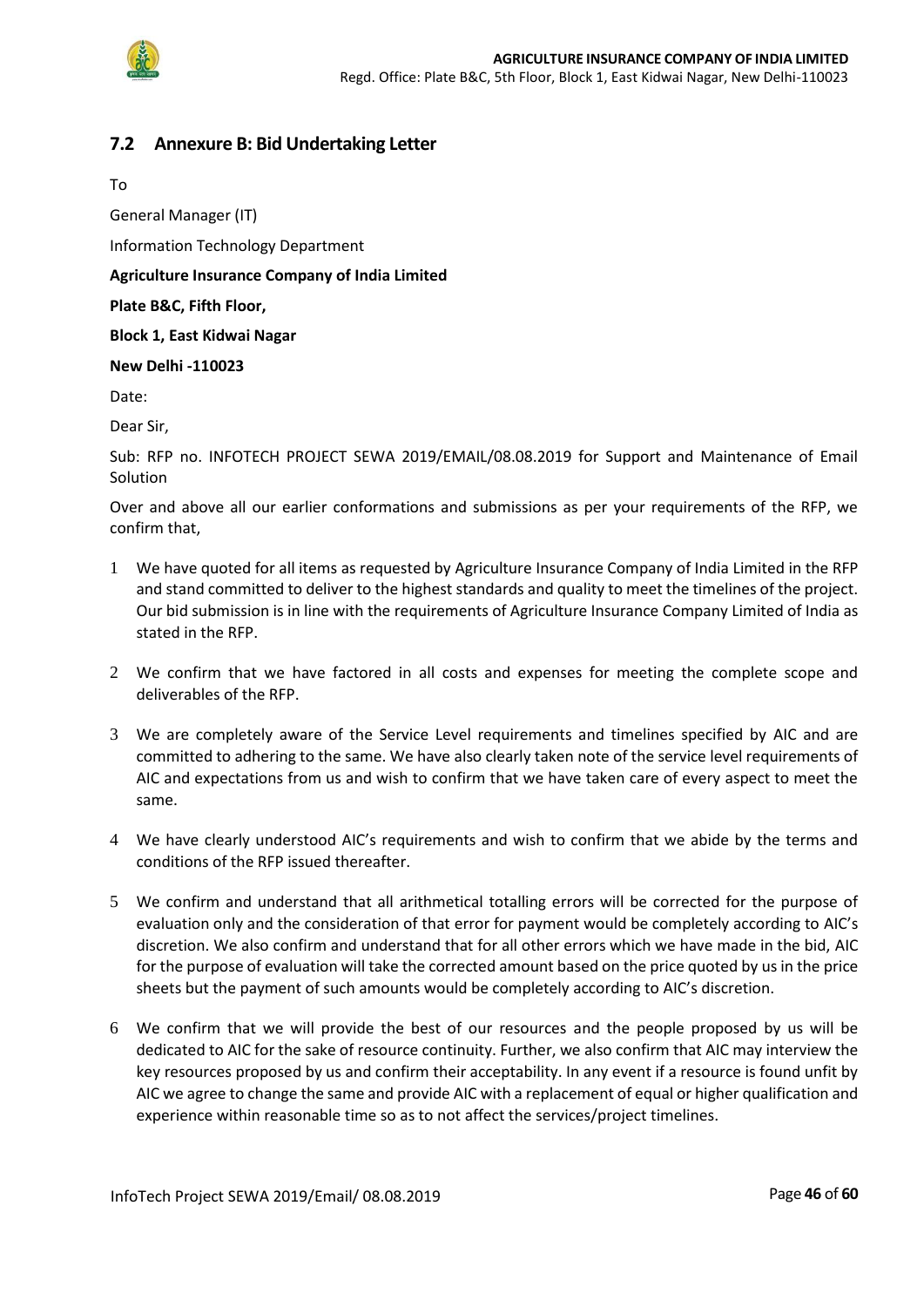

- 7 We confirm and understand that AIC has an aggressive rollout schedule and we will adhere to the rollout schedule at no additional cost/burden to AIC.
- 8 We confirm that the prices and values quoted by us encompass the complete scope of the project and we will ensure that the quality of deliverables for the project is not affected due to any pricing pressures.
- 9 We wish to confirm that we have back-to-back arrangements from all the OEMs for the sizing (including CPUs, Memory, Cache and Hard Disk etc.), prices and service level commitments. We would be responsible and committed to ensure that the sizing is adequate and service levels as required by Agriculture Insurance Company of India are met and adhered. In case the supplied hardware sizing is found to be inadequate and does not meet the SLA then the hardware upgrades, if any, will be provided without any further additional cost or burden to AIC than what has been specified by us in our commercial bid documents.
- 10 We will be the single point of contact/reference to AIC. AIC will enter into agreement with us only.

Place:

Date: Seal and signature of the bidder and signature of the bidder

(This letter should be on the letterhead of the bidder duly signed by an authorized signatory)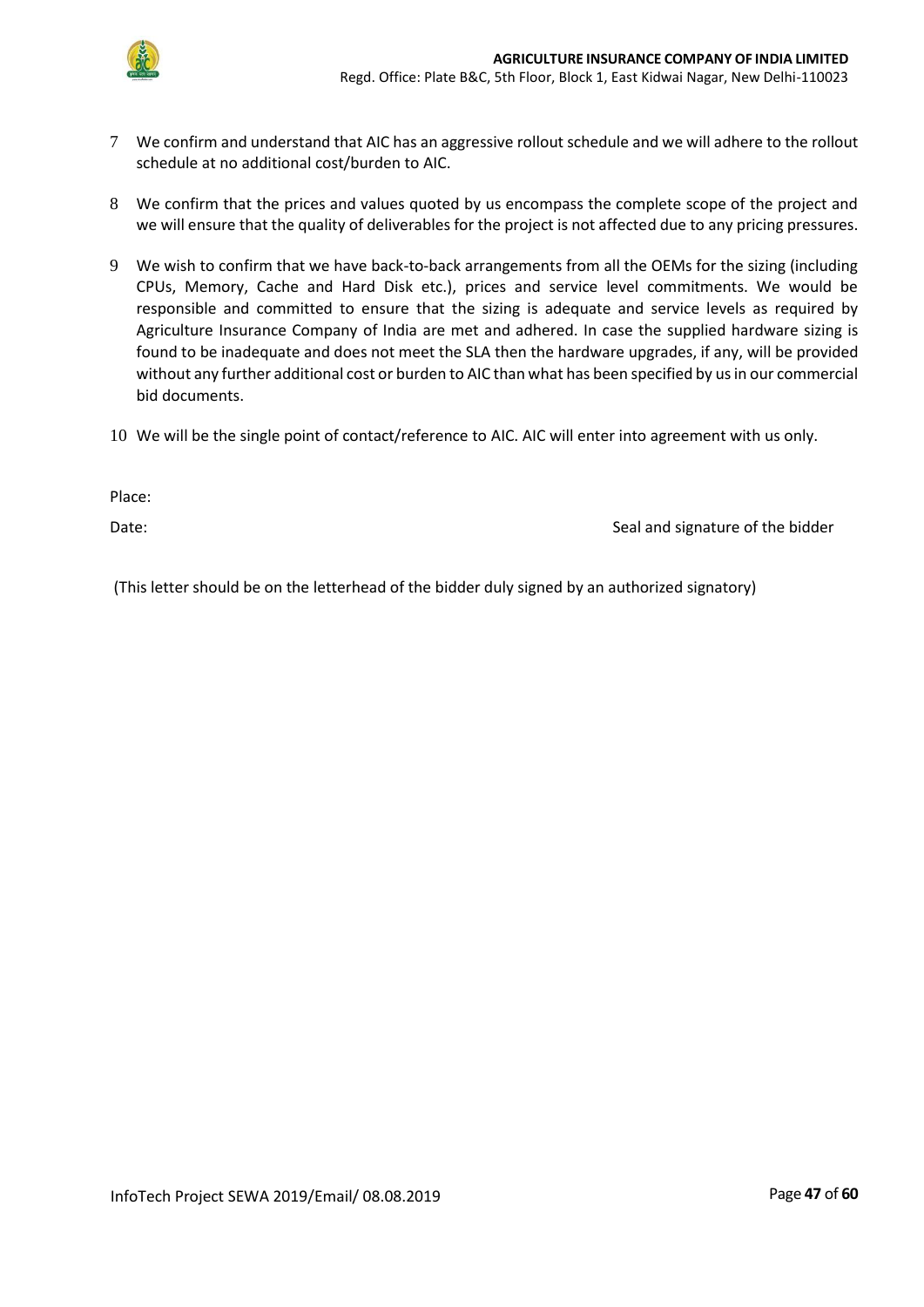

## <span id="page-47-0"></span>**7.3 Annexure C: Confirmation of Terms and Conditions**

To,

General Manager (IT)

Information Technology Department

#### **Agriculture Insurance Company of India Limited**

#### **Plate B&C, Fifth Floor,**

**Block 1, East Kidwai Nagar** 

#### **New Delhi -110023**

Dear Sir,

Sub: RFP no. INFOTECH PROJECT SEWA 2019/EMAIL/08.08.2019 for Support and Maintenance of Email Solution

Further to our proposal dated\_\_\_\_\_\_\_\_\_, in response to the Request for Proposal of Support and Maintenance for Email Solution (hereinafter referred to as "RFP") issued by Agriculture Insurance Company of India Limited (AIC) we hereby covenant, warrant and confirm as follows:

We hereby agree to comply with all the terms and conditions / stipulations as contained in the RFP and the related addendums and other documents including the changes made to the original RFP documents issued by AIC, provided however that only the list of deviations furnished by us below, which are expressly accepted by AIC and communicated to us in writing, shall form a valid and binding part of the aforesaid RFP document. AIC is not bound by any other extraneous matters or deviations, even if mentioned by us elsewhere either in our proposal or any subsequent deviations sought by us, whether orally or in writing, and AIC's decision not to accept any such extraneous conditions and deviations will be final and binding on us.

#### Deviations

|   | S. No. RFP Reference | <b>Deviation</b> | <b>Bidder Comments</b> |
|---|----------------------|------------------|------------------------|
|   |                      |                  |                        |
|   |                      |                  |                        |
| э |                      |                  |                        |
|   |                      |                  |                        |
|   |                      |                  |                        |
| 6 |                      |                  |                        |
|   |                      |                  |                        |

Place:

Date: Seal and signature of the bidder of the bidder seals and signature of the bidder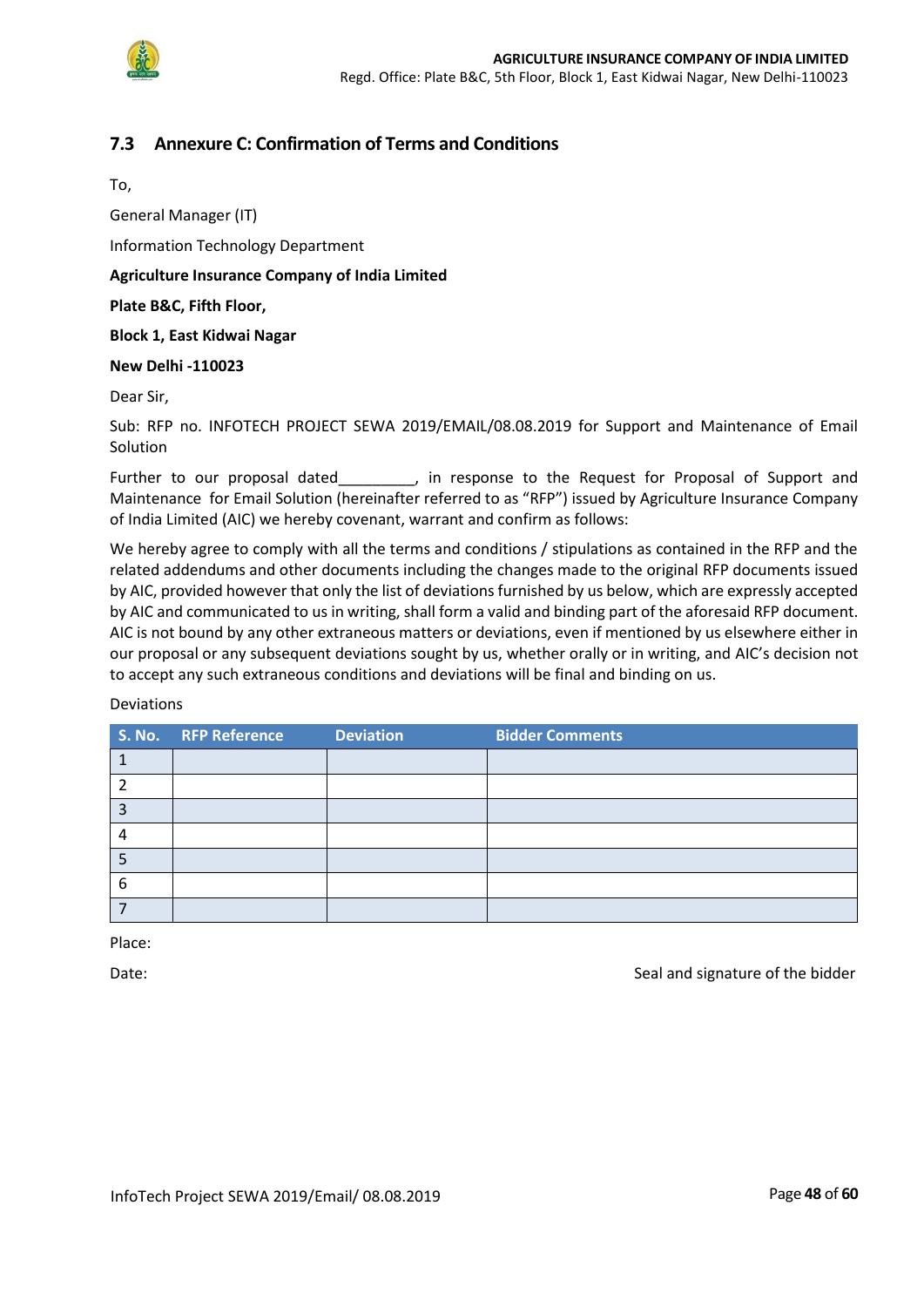

## <span id="page-48-0"></span>**7.4 Annexure D: Client Reference Letter Format**

| RFP No: INFOTECH PROJECT SEWA 2019/EMAIL/08.08.2019                                                                                                                                                                   | Date: |
|-----------------------------------------------------------------------------------------------------------------------------------------------------------------------------------------------------------------------|-------|
| To,                                                                                                                                                                                                                   |       |
| General Manager (IT)                                                                                                                                                                                                  |       |
|                                                                                                                                                                                                                       |       |
| <b>Information Technology Department</b>                                                                                                                                                                              |       |
| <b>Agriculture Insurance Company of India Limited</b>                                                                                                                                                                 |       |
| Plate B&C, Fifth Floor,                                                                                                                                                                                               |       |
| <b>Block 1, East Kidwai Nagar</b>                                                                                                                                                                                     |       |
| <b>New Delhi -110023</b>                                                                                                                                                                                              |       |
| Dear Sir,                                                                                                                                                                                                             |       |
| Sub: RFP no. INFOTECH PROJECT SEWA 2019/EMAIL/08.08.2019 for Support and Maintenance of Email<br>Solution                                                                                                             |       |
| This is to inform that _______________________(Company name) was awarded the contract for Support and<br>Maintenance of Email solution in ____________. The Product implemented wasfromOEM.                           |       |
| We certify that the _____________(Company name) have executed the contract awarded to them, complete<br>in all respect, as per terms and condition of the contract.                                                   |       |
| The performance of the implemented solution is satisfactory and there are no adverse observations as<br>regards to the performance and services rendered by the [11] (Name of the vendor) are<br>prompt and complete. |       |
| The scope of the project executed under the contract is detailed as under.                                                                                                                                            |       |
| 1.                                                                                                                                                                                                                    |       |
| 2.                                                                                                                                                                                                                    |       |
| 3.                                                                                                                                                                                                                    |       |
| Signature (Seal of Company)                                                                                                                                                                                           |       |
| Name:                                                                                                                                                                                                                 |       |
| Designation:                                                                                                                                                                                                          |       |

Contact Numbers (For reference call)

- 1. Name: Number:
- 2. Name: Number: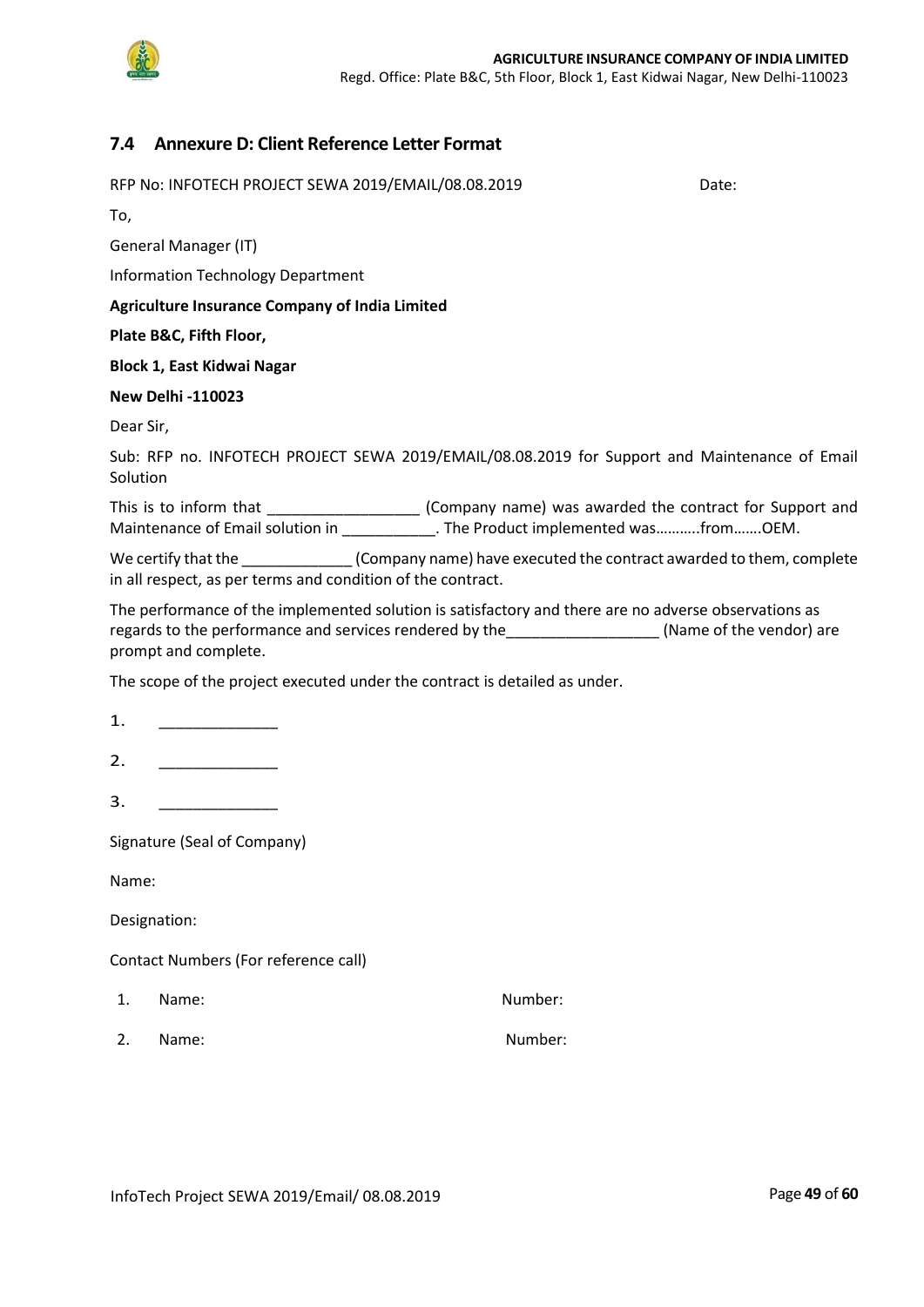

## <span id="page-49-0"></span>**7.5 Annexure E: Resource Deployment Plan during Support and Maintenance Phase**

Bidder should provide the CV of Project Manager and indicative CV of proposed resources.

The Bidder also needs to fill the below Resource Deployment which it plans to deploy during the Support and Maintenance phase of the project. This should comply with the minimum resource requirement mention in the RFP.

| <b>Resource</b><br><b>Name</b> | Role<br><u> Liberatur i Sa</u> | M<br>$\mathbf{1}$ | M<br>$\overline{2}$ | M<br>$\overline{\mathbf{3}}$ | $\overline{\mathbf{4}}$ | M M M M M M M<br>5 <sub>1</sub> | 6 <sup>1</sup> | $\sqrt{2}$ | 8 <sup>°</sup> | $\overline{9}$ | 10 | M<br>11 | <b>M</b><br>12 | M<br>N |
|--------------------------------|--------------------------------|-------------------|---------------------|------------------------------|-------------------------|---------------------------------|----------------|------------|----------------|----------------|----|---------|----------------|--------|
|                                | Project<br>Manager             | F/P               |                     |                              |                         |                                 |                |            |                |                |    |         |                |        |
|                                | L1                             |                   |                     |                              |                         |                                 |                |            |                |                |    |         |                |        |
|                                | L2                             |                   |                     |                              |                         |                                 |                |            |                |                |    |         |                |        |
|                                |                                |                   |                     |                              |                         |                                 |                |            |                |                |    |         |                |        |
|                                |                                |                   |                     |                              |                         |                                 |                |            |                |                |    |         |                |        |

Note:

- F Full Time
- P Part Time Resource Deployment Plan during Support Phase

| <b>S. No.</b>  | <b>Services</b>    | <b>Resource</b><br><b>Level</b><br>(L1/L2/L3) | <b>Resource Type</b><br>(Onsite<br>/Remote) | $\blacksquare$ No.<br><b>Resources</b><br>Year 1 | of No.<br>of<br><b>Resources</b><br>Year 2 | No. of Resources<br>Year N |
|----------------|--------------------|-----------------------------------------------|---------------------------------------------|--------------------------------------------------|--------------------------------------------|----------------------------|
|                | Project<br>Manager |                                               |                                             |                                                  |                                            |                            |
| $\overline{2}$ | Support            |                                               |                                             |                                                  |                                            |                            |
| 3              | Any other          |                                               |                                             |                                                  |                                            |                            |

Note:

- Resource Deployment sheet shall be as per the support model proposed.
- The proposed model shall fulfil minimum requirements outlined in the RFP and as per the Service Window Bidder should ensure that support model should meet SLA requirements and Industry best practices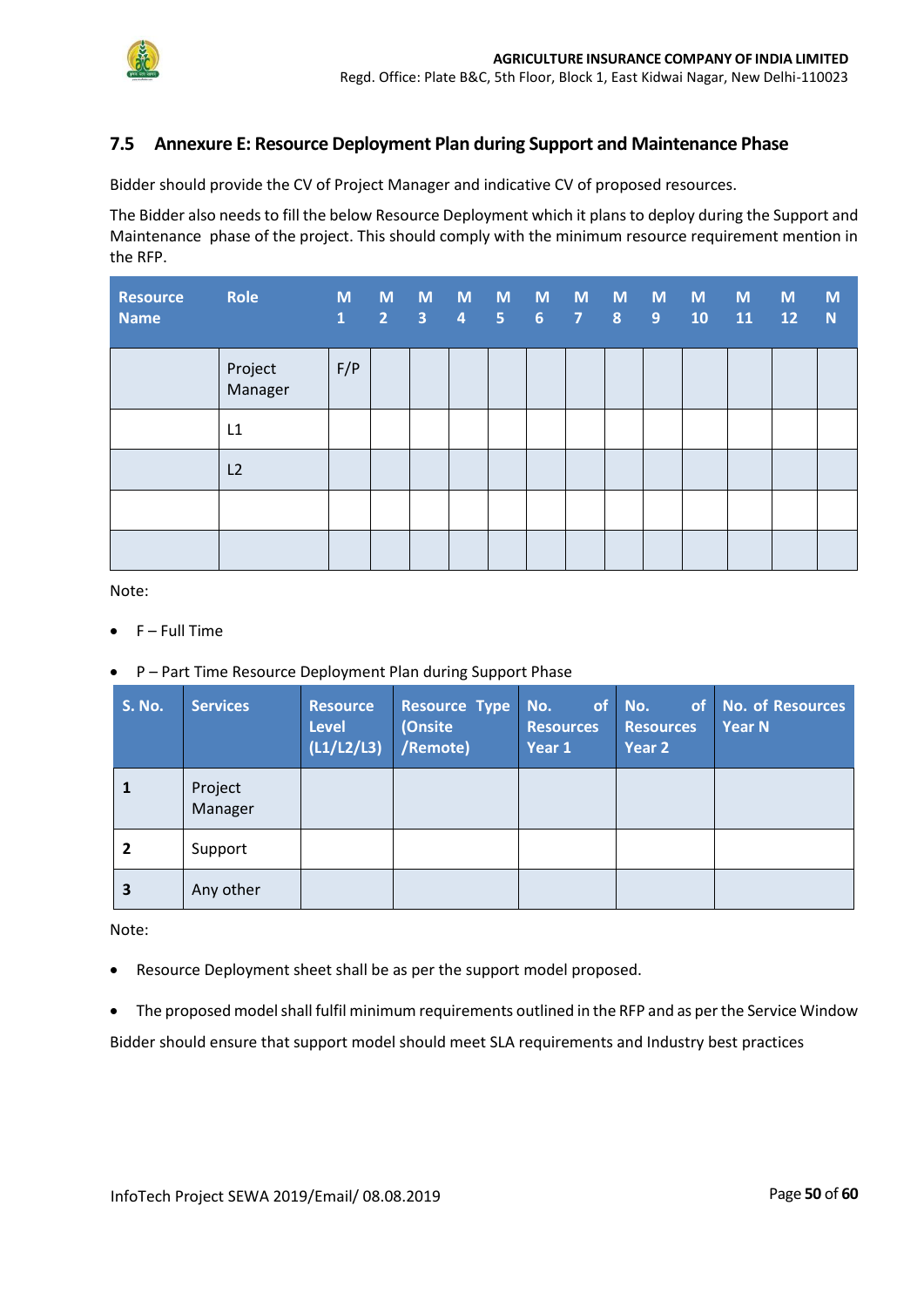

### <span id="page-50-0"></span>**7.6 Annexure F: Commercial Compliance Certificate**

RFP No: INFOTECH PROJECT SEWA 2019/EMAIL/08.08.2019 Date:

To,

General Manager (IT)

Information Technology Department

**Agriculture Insurance Company of India Limited**

**Plate B&C, Fifth Floor,** 

**Block 1, East Kidwai Nagar** 

#### **New Delhi -110023**

Dear Sir,

Sub: RFP no. INFOTECH PROJECT SEWA 2019/EMAIL/08.08.2019 for Support and Maintenance of Email Solution

Having examined the Bidding Documents the receipt of which is hereby duly acknowledged, we, the undersigned, offer to supply, support and maintain as bidder as mentioned in the RFP document & in conformity with the said bidding documents for the same.

I / We undertake that the prices are in conformity with the specifications prescribed.

I / We agree to abide by this bid for a period of 210 (Two hundred and ten only) days after the date fixed for bid opening and it shall remain binding upon us and may be accepted by AIC, any time before the expiry of this period.

Until a formal contract is prepared and executed, this bid, together with your written acceptance thereof and your notification of award shall constitute a binding Contract between us.

I / We understand that you are not bound to accept the lowest or any bid you may receive.

I / We agree to the terms & conditions mentioned in the RFP document.

Further, we confirm that we will abide by all the terms and conditions mentioned in the Request for Proposal document.

Fee is payable only on actual availing of services and no minimum or fixed fees are payable.

Place:

Date: Case of the Bidder Seal & Signature of the Bidder

Note:

- The bidder will have to work as per the timing of AIC
- AIC reserves the right to renew the contract post completion of the 4 year period for additional two years at mutually agreed price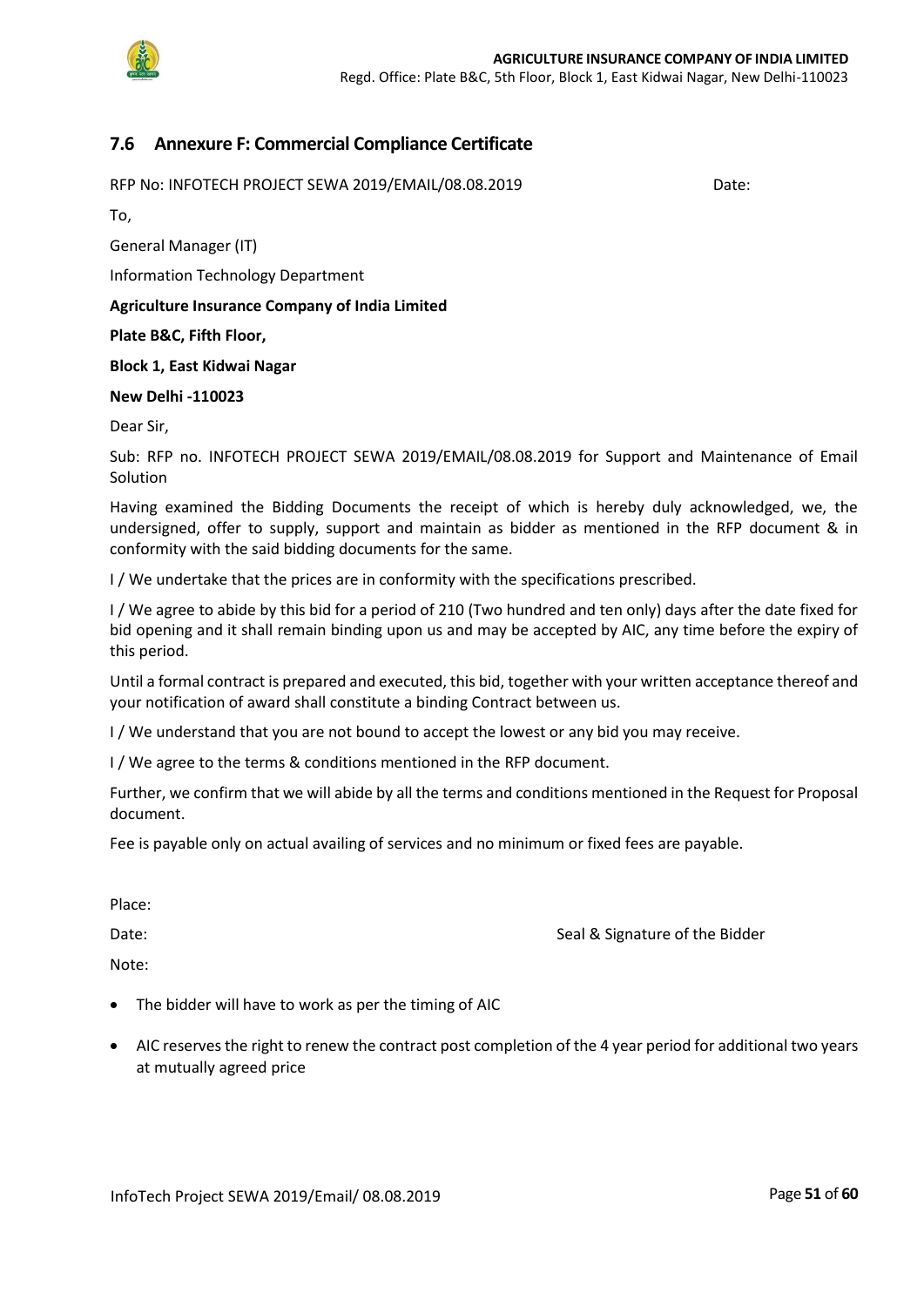

### <span id="page-51-0"></span>**7.7 Annexure G: Bill of Materials**

Commercial Bill of Material is shared as a separate excel sheet.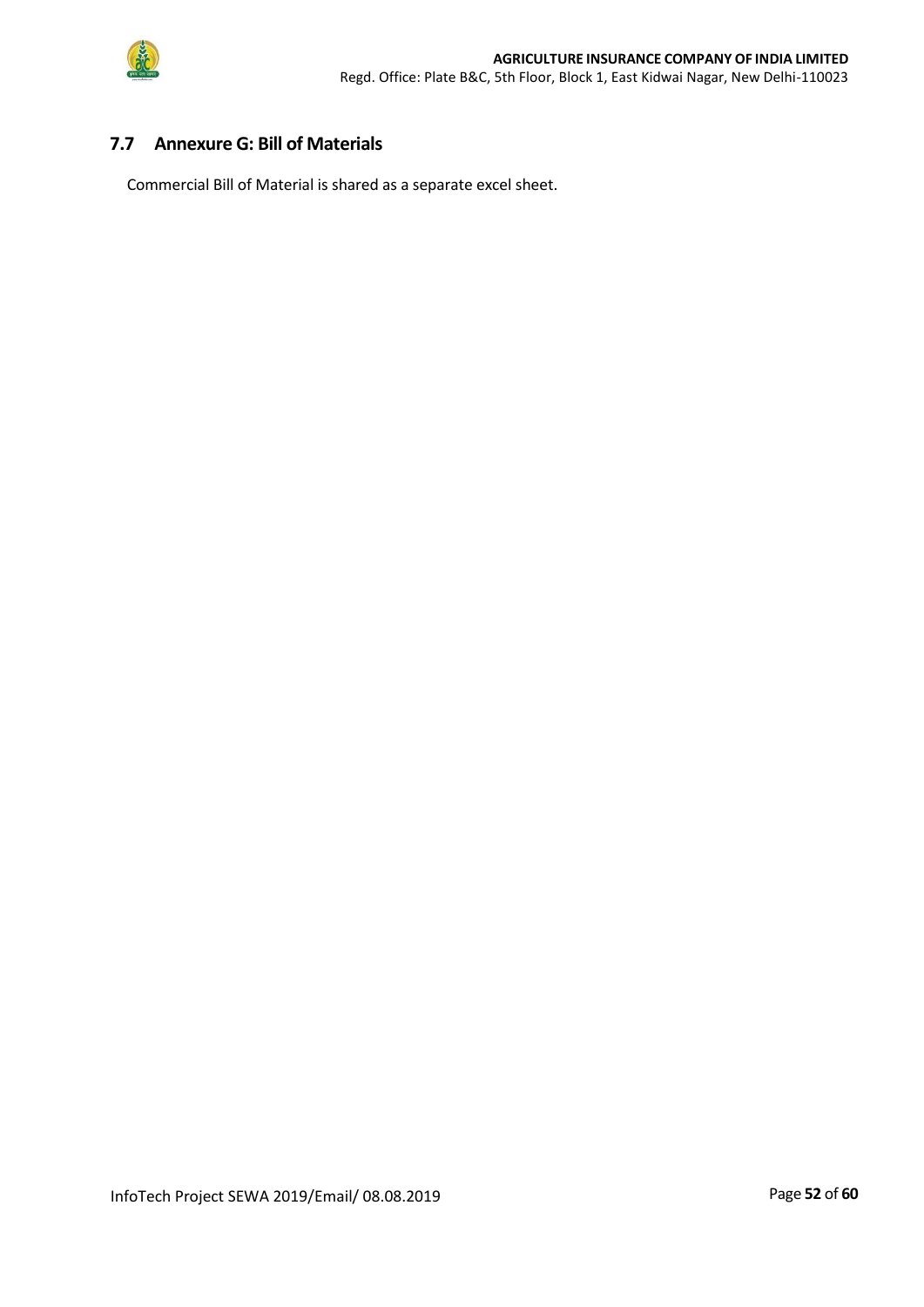

## <span id="page-52-0"></span>**7.8** Annexure H – Manufacturer Authorization Form

| (On Email Solution OEM's letter head) |  |
|---------------------------------------|--|
| To                                    |  |
|                                       |  |
|                                       |  |
| Dear Sir,                             |  |
| Ref. Your RFP document No  dated      |  |
|                                       |  |

We, ………………………………………… who are proven and reputable manufacturers of ………………… (name and description of the goods offered in the RFP) having factories at …………………………. hereby

…………………………… authorise Messrs (name and address of the agent) who is our authorised partner for email solution to submit a RFP, process the same further and enter into a contract with you against your requirement as contained in the above referred RFP enquiry documents for the above goods manufactured by us.

We confirm that in case the bidder is not able to support and maintain the solution to the satisfaction of AIC as per the functional and technical specification of the bid then we will be responsible to support and maintain the solution till the time specified in this bid at no extra cost to AIC.

Yours faithfully,

………………………

………………………

[signature with date, name and designation] for and on

behalf of Messrs

(name & address of the manufacturers]

Note: This letter of authorisation should be on the letter head of the manufacturing firm and should be signed by a person competent and having the power of attorney to legally bind the manufacturer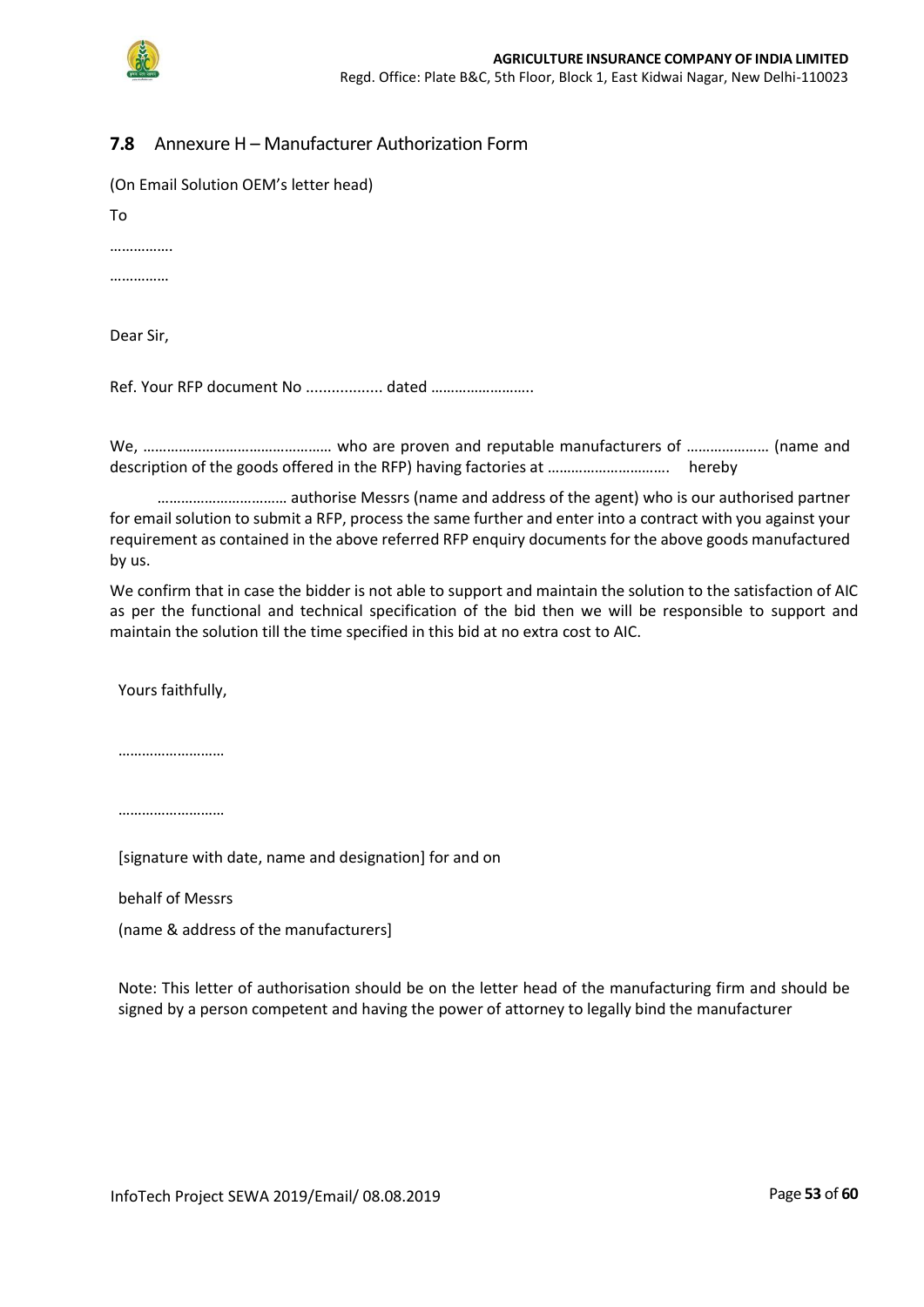

## <span id="page-53-0"></span>**7.9 Annexure I - Format of Bank Guarantee (EMD)**

**(To be stamped in accordance with stamp act)**

Date:

Bank Guarantee no.:

General Manager (IT)

Information Technology Department

**Agriculture Insurance Company of India Limited**

**Plate B&C, Fifth Floor,** 

**Block 1, East Kidwai Nagar** 

**New Delhi -110023**

Dear Sirs,

| In accordance with your proposal reference no.                                                               |     |  |  |  |                                                      | dated |
|--------------------------------------------------------------------------------------------------------------|-----|--|--|--|------------------------------------------------------|-------|
|                                                                                                              | M/s |  |  |  | having its registered office at                      |       |
|                                                                                                              |     |  |  |  | herein after called 'bidder') wish to participate in |       |
| the said proposal for supply, customization, installation, and maintenance of email solution including the   |     |  |  |  |                                                      |       |
| required hardware & software at Agriculture insurance company of India having its office at Plate B&C, Fifth |     |  |  |  |                                                      |       |

Floor, Block 1, East Kidwai Nagar, New Delhi -110023 An irrevocable Financial Bank Guarantee (issued by a nationalized / scheduled commercial Bank) against

Earnest Money Deposit amounting to Rupees \_\_\_\_\_\_\_\_\_, Rupees (in words) \_\_\_\_\_\_\_\_\_\_valid up to \_\_\_\_\_\_\_\_\_\_ is required to be submitted by the bidder, as a condition for participation in the said bid, which amount is liable to be forfeited on happening of any contingencies mentioned in the proposal document.

| M/s    |             |    |                                                                                                            |  | having its registered office at ________________ has undertaken |  |                                                              |  |       |
|--------|-------------|----|------------------------------------------------------------------------------------------------------------|--|-----------------------------------------------------------------|--|--------------------------------------------------------------|--|-------|
| in     | pursuance   | 0f |                                                                                                            |  |                                                                 |  | their offer to Agriculture insurance company of              |  | India |
|        |             |    |                                                                                                            |  |                                                                 |  | (hereinafter called as the beneficiary) dated __________ has |  |       |
|        |             |    | expressed its intention to participate in the said proposal and in terms thereof has approached us and     |  |                                                                 |  |                                                              |  |       |
|        |             |    |                                                                                                            |  |                                                                 |  |                                                              |  |       |
|        |             |    | financial Bank Guarantee against Earnest Money Deposit amounting to Rupees _______ valid up to             |  |                                                                 |  |                                                              |  |       |
|        |             |    |                                                                                                            |  |                                                                 |  |                                                              |  |       |
|        |             |    |                                                                                                            |  |                                                                 |  |                                                              |  |       |
|        |             |    | therefore Guarantee and undertake to pay immediately on first written demand by                            |  |                                                                 |  |                                                              |  |       |
|        | Agriculture |    | Insurance Company of India, the amount of Rupees                                                           |  |                                                                 |  |                                                              |  |       |
| Rupees |             |    |                                                                                                            |  |                                                                 |  |                                                              |  |       |
|        |             |    |                                                                                                            |  |                                                                 |  | without any reservation, protest, demur and                  |  |       |
|        |             |    | recourse in case the bidder fails to comply with any condition of the proposal or any default in violation |  |                                                                 |  |                                                              |  |       |

is to comply with any condition of the proposal or against the terms of the bid, without the beneficiary needing to prove or demonstrate reasons for its such demand. Any such demand made by said beneficiary shall be conclusive and binding on us irrespective of any dispute or difference raised by the bidder.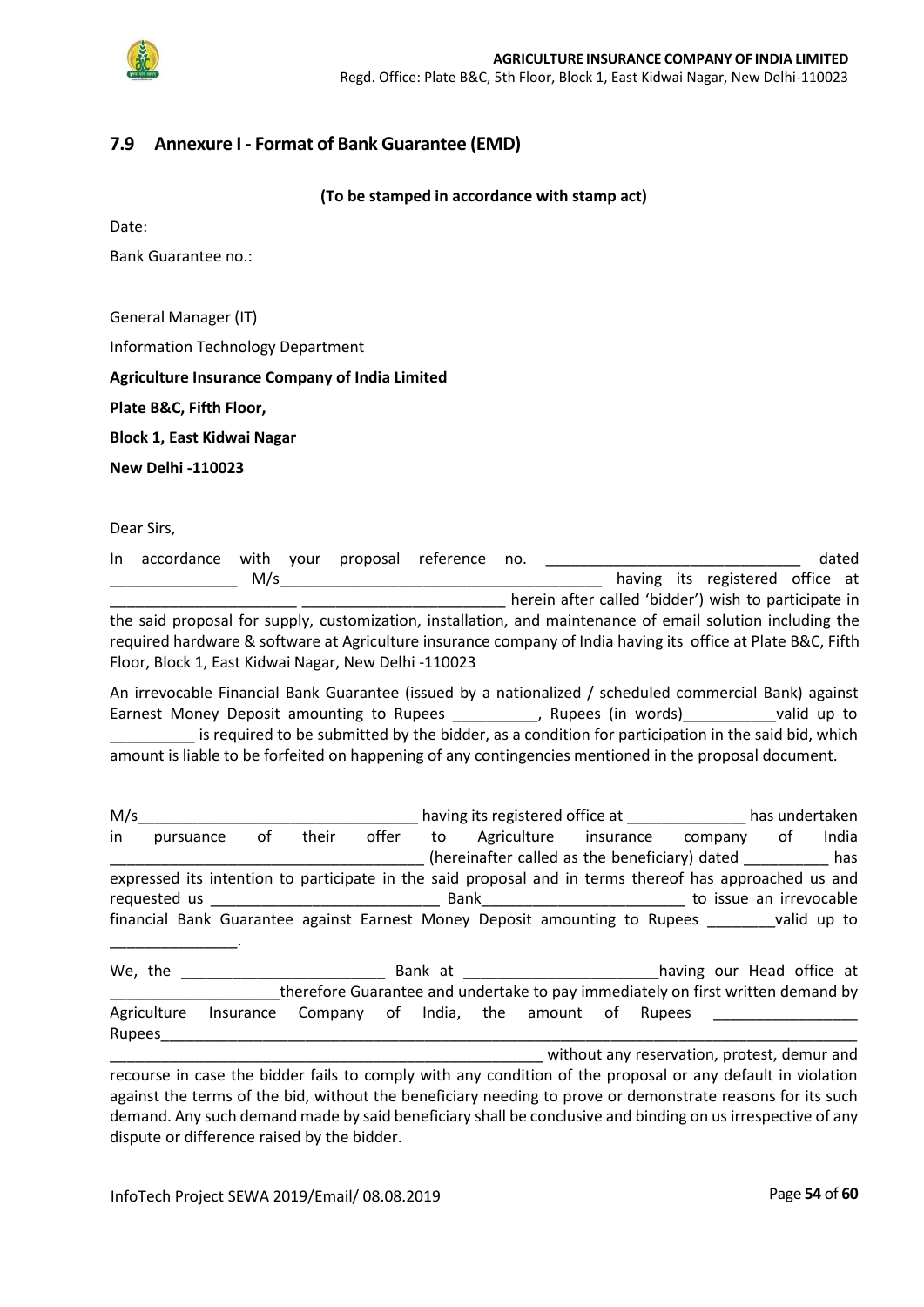

|                    | This guarantee shall be irrevocable and shall remain valid up to                        | . If any further extension                                                                                  |
|--------------------|-----------------------------------------------------------------------------------------|-------------------------------------------------------------------------------------------------------------|
|                    |                                                                                         | of this Guarantee is required, the same shall be extended to such required period on receiving instructions |
| in writing, from ( |                                                                                         | ) on whose behalf guarantee is issued.                                                                      |
|                    | In witness whereof AIC, through its authorized officer has set its hand stamped on this | Dav                                                                                                         |
| οf                 | 2019 at                                                                                 |                                                                                                             |

Signed, sealed and delivered by Mr. ………

For and on behalf of the Guarantor to do so and to affix the seal of AIC, in the presence of

| Office Seal | (Authorized Signatory)   |
|-------------|--------------------------|
| Place:      | Name:                    |
| Date:       | Designation:             |
|             | Mobile No:               |
|             | <b>Business Address:</b> |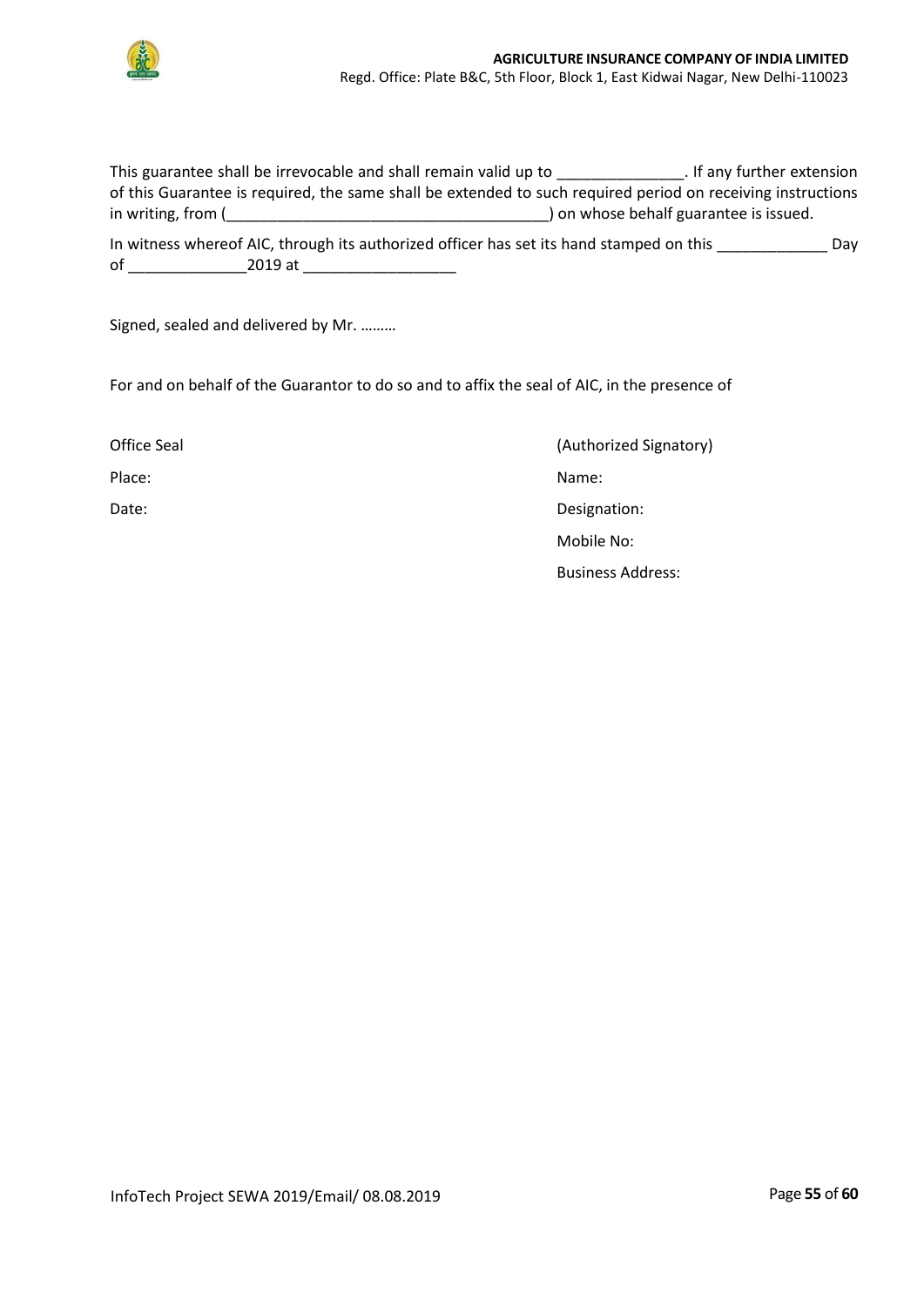

## <span id="page-55-0"></span>**7.10 Annexure J: Performa for Performance Bank Guarantee**

| (To be stamped in accordance with stamp act)                                                                                                                                                                                                                                                                                                                                                                                                                                                                                                                                                                                                                                                                                                                                                                                                                                                                                                                                                                                                                                                                                                                                                                                                                                                                                         |
|--------------------------------------------------------------------------------------------------------------------------------------------------------------------------------------------------------------------------------------------------------------------------------------------------------------------------------------------------------------------------------------------------------------------------------------------------------------------------------------------------------------------------------------------------------------------------------------------------------------------------------------------------------------------------------------------------------------------------------------------------------------------------------------------------------------------------------------------------------------------------------------------------------------------------------------------------------------------------------------------------------------------------------------------------------------------------------------------------------------------------------------------------------------------------------------------------------------------------------------------------------------------------------------------------------------------------------------|
| Reference No. : No. 1999<br>Date :                                                                                                                                                                                                                                                                                                                                                                                                                                                                                                                                                                                                                                                                                                                                                                                                                                                                                                                                                                                                                                                                                                                                                                                                                                                                                                   |
| Bank Guarantee No: ___________________                                                                                                                                                                                                                                                                                                                                                                                                                                                                                                                                                                                                                                                                                                                                                                                                                                                                                                                                                                                                                                                                                                                                                                                                                                                                                               |
| To: ___________________                                                                                                                                                                                                                                                                                                                                                                                                                                                                                                                                                                                                                                                                                                                                                                                                                                                                                                                                                                                                                                                                                                                                                                                                                                                                                                              |
| Against contract vide advance acceptance of the INFOTECH PROJECT SEWA 2019/EMAIL/___.__.<br>called<br>(hereinafter<br>covering supply of contract') entered into between Agriculture Insurance Company of India Limited (hereinafter<br>the said 'contract') entered into between Agriculture Insurance Company of India Limited (hereinafter<br>called the Purchaser) and ______________________________(hereinafter called the Vendor) this is to<br>certify that at the request of the Vendor, we<br>holding in trust in favour of the Purchaser, the amount of Rupees<br>(write the sum herein words) to indemnify and keep indemnified<br>the Purchaser against any loss or damage that may be caused to or suffered by the Purchaser by reason of<br>any breach by the Vendor of any of the terms and conditions of the said contract and/ or in the<br>performance thereof. We agree that the decision of the Purchaser, whether any breach of any of the<br>terms and conditions of the said contract and/ or in the performance thereof has been committed by<br>the Vendor and the amount of loss or damage that has been caused or suffered by the Purchaser shall be<br>final and binding on us and the amount of the said loss or damage shall be paid by us forthwith on demand<br>and without demur to the Purchaser. |
| contained shall remain in full force and effect during the period that would be taken for satisfactory<br>performance and fulfillment in all respects of the said contract by the Vendor i.e. till (viz. the date up<br>to 12 months after the date of signing of the contract between the Vendor and the Purchaser) hereinafter<br>called the said date and that if any claim accrues or arises against us _________(Name of the Bank) by<br>virtue of this guarantee before the said date, the same shall be enforceable against us<br>(Name of the Bank), notwithstanding the fact that the same is<br>enforced within six months' after the said date, head provided that notice of any such claim has<br>before the said date. Payment under this letter of guarantee shall be made promptly upon our receipt of<br>notice to that effect from the Purchaser.                                                                                                                                                                                                                                                                                                                                                                                                                                                                   |

It is fully understood that this guarantee is effective from the date of the said contract and that we<br>(Name of the Bank), undertake not to revoke this of the Bank), undertake not to revoke this guarantee during its currency without the consent in writing of the Purchaser.

We undertake to pay to the Purchaser any money so demanded notwithstanding any dispute or disputes raised by the Vendor in any suit or proceeding pending before any court or tribunal relating thereto our liability under this present bond being absolute and unequivocal.

The payment so made by us under this bond shall be a valid discharge of our liability for payment there under and the Vendor shall have no claim against us for making such payment.

We **Conserver Communist Communist Communist Communist Communist Communist Communist Communist Communist Communist Communist Communist Communist Communist Communist Communist Communist Communist Communist Communist Communis** have the fullest liberty, without affecting in any manner our obligations hereunder to vary any of the terms and conditions of the said contract or to extend time of performance by the Vendor from time to time or to postpone for any time from time to time any of the power exercisable by the Purchaser against the said Vendor and to forebear or enforce any of the terms and conditions relating to the said contract and we, (Name of the Bank), shall not be released from our liability under this guarantee by reason of any such variation or extension being granted to the said Vendor or for any forbearance by the Purchaser to the said Vendor or for any forbearance and/ or omission on the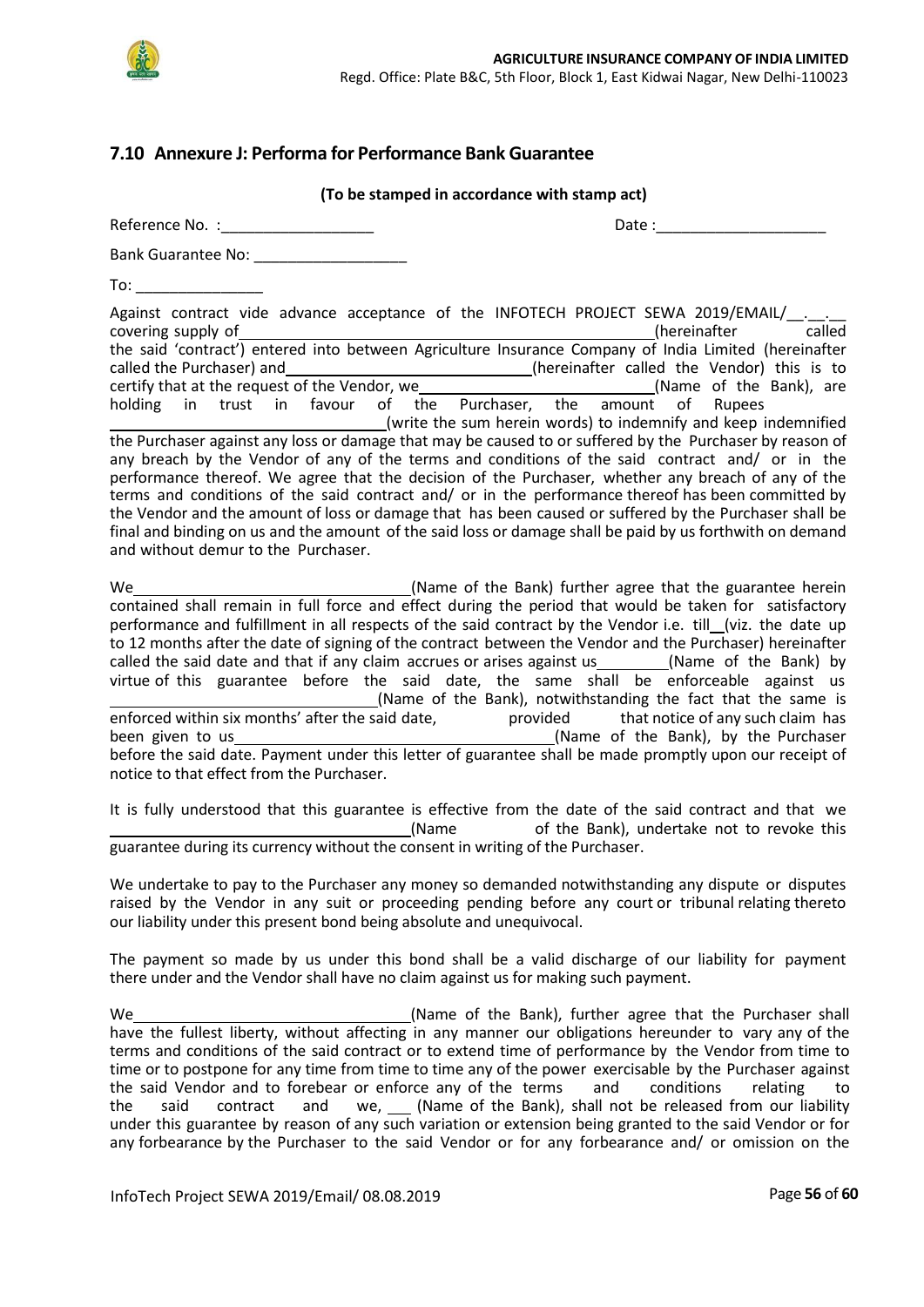

part of the Purchaser or any other matter or thing what-so-ever, which under the law relating to sureties, would, but for this provision have the effect of so releasing us from liability under this guarantee.

This guarantee will not be discharged due to the change in the constitution of the Bank or the Vendor.

Office Seal **Contract Contract Contract Contract Contract Contract Contract Contract Contract Contract Contract Contract Contract Contract Contract Contract Contract Contract Contract Contract Contract Contract Contract Co** 

Place: Name: Name: Name: Name: Name: Name: Name: Name: Name: Name: Name: Name: Name: Name: Name: Name: Name: Name: Name: Name: Name: Name: Name: Name: Name: Name: Name: Name: Name: Name: Name: Name: Name: Name: Name: Name:

Date: Date: Designation: Designation: Designation:

Mobile No:

Business Address: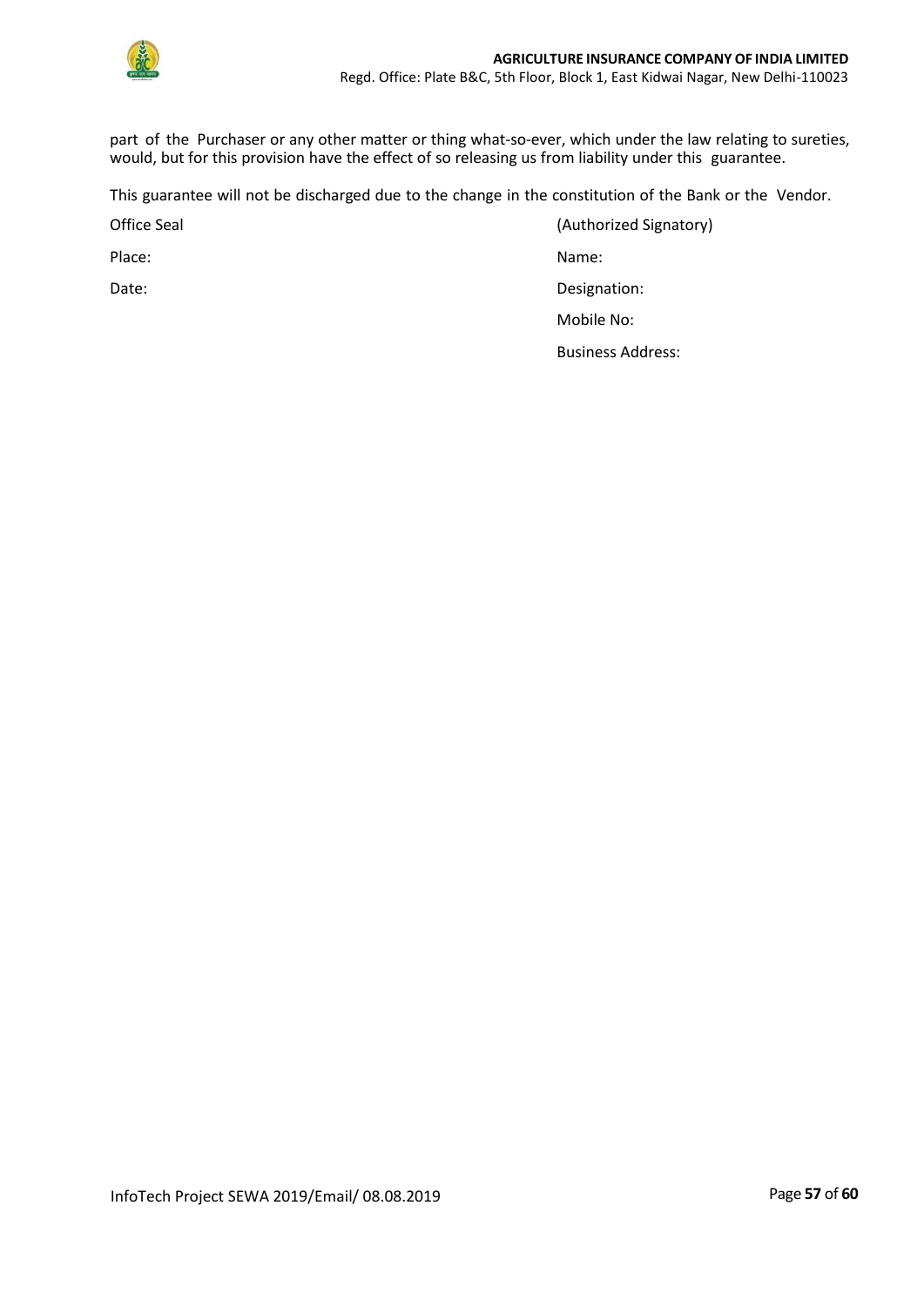

# <span id="page-57-0"></span>**7.11 Annexure K: Confirmation of Eligibility Criteria**

Only those Bidders who fulfill the following criteria are eligible to respond to the RFP. Offers received from the bidders who do not fulfil all or any of the following eligibility criteria are liable to be rejected.

|                | S.N Criteria                                                                                                                                                                                               | Proof to be submitted                                                                                                                                                                   | Compliance(Y/N) |
|----------------|------------------------------------------------------------------------------------------------------------------------------------------------------------------------------------------------------------|-----------------------------------------------------------------------------------------------------------------------------------------------------------------------------------------|-----------------|
|                | <b>Bidder's Experience</b>                                                                                                                                                                                 |                                                                                                                                                                                         |                 |
| $\mathbf{1}$   | The bidder should be a Government<br>Organization/ PSU/ or a Limited<br>Company/ Private Limited Company/<br>Partnership firm under companies<br>act in India                                              | of<br>the<br>Certificate<br>οf<br>Copy<br>Incorporation and Certificate<br>0f<br>Commencement of Business to be<br>submitted.                                                           |                 |
| $\overline{2}$ | <b>Bidder should have Annual Turnover</b><br>of more than Rs. 20 crores in each of<br>the last 3 financial years (i.e. 2016-<br>17, 2017-18, 2018-19)                                                      | 1. Audited Financial statements for<br>the financial years, 2016-17,<br>2017-18, 2018-19<br><b>AND</b><br>2. Certificate from Bidder's<br>Statutory Auditor.                            |                 |
| 3              | Bidder should have made Profit after<br>Tax in any two of the last three<br>Financial years (i.e. 2016-17, 2017-<br>18, 2018-19)                                                                           | 1. Audited Financial statements for<br>the financial years, 2016-17,<br>2017-18, 2018-19<br><b>AND</b><br>2. Certificate from Bidder's<br>Statutory Auditor.                            |                 |
| $\overline{4}$ | Bidder should be the authorized<br>partner of the OEM whose Email<br>Messaging solution is implemented.<br>Consortium<br>οt<br>Bidders/subcontracting is<br>not<br>allowed.                                | Undertaking on bidder's letterhead<br>along with Confirmation<br>from<br>respective OEM on the<br><b>OEM</b><br>letterhead as per Annexure H-<br><b>Manufacturer Authorization Form</b> |                 |
| 5              | Bidder should have successfully<br>implemented/supported the MS<br>Exchange 2016/Office 365 solution<br>in India for at least 1 BFSI/<br>Govt./PSU/Large Corporate Sector in<br>India in the last 5 years. | <b>Relevant Credential letters</b><br><b>OR</b><br>Purchase Order with the Company's<br>confirmation on having executed the<br>PO to satisfaction                                       |                 |
| 6              | Bidder should not be blacklisted by<br>Central / any State Government /<br>PSU's as on the date of bid<br>submission.                                                                                      | Self-Declaration<br>Bidder's<br>on<br>Letterhead                                                                                                                                        |                 |
| 7              | The Bidder should have technical<br>support center operational in India.                                                                                                                                   | undertaking to this<br>effect<br>An<br>(specifying the location of such<br>center(s)) must be submitted on                                                                              |                 |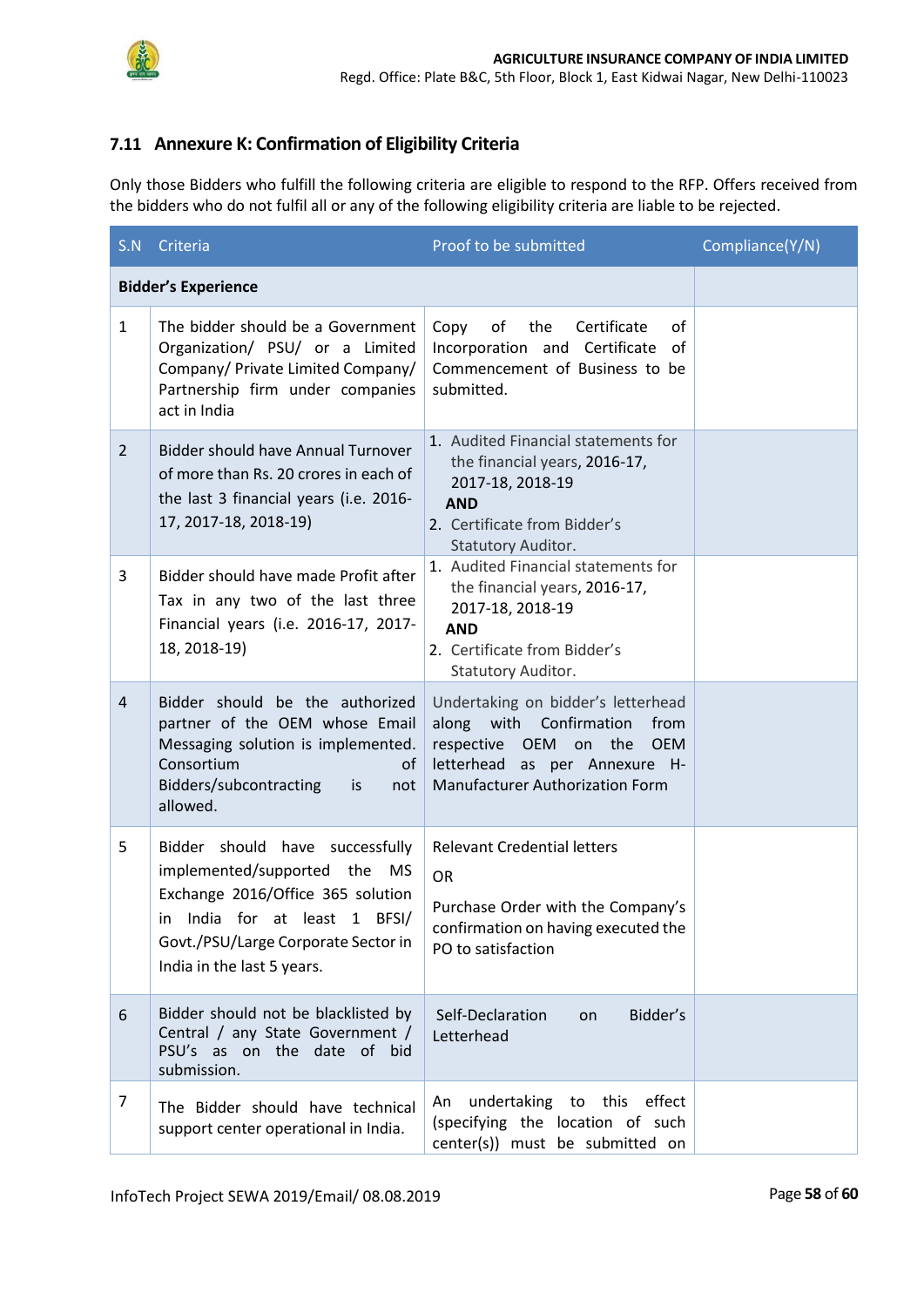

Regd. Office: Plate B&C, 5th Floor, Block 1, East Kidwai Nagar, New Delhi-110023

| S.N | Criteria | Proof to be submitted |                                                            |  |      | Compliance(Y/N) |
|-----|----------|-----------------------|------------------------------------------------------------|--|------|-----------------|
|     |          |                       | bidder's letterhead along<br>details of the support center |  | with |                 |

#### **Note:**

- a. Bidders need to ensure compliance to all the eligibility criteria points.
- b. Purchase orders without relevant organization confirmation through a credential letter will not be considered as credentials.
- c. BFSI Banking, Financial Services and Insurance organizations including regulatory authorities in India.
- d. While submitting the bid, the Bidder is required to comply with inter alia the following CVC guidelines detailed in Circular No. 03/01/12 (No.12-02-6 CTE/SPI (I) 2 / 161730 dated 13.01.2012): 'Commission has decided that in all cases of procurement, the following guidelines may be followed:
	- In a RFP, either the Indian agent on behalf of the Principal/OEM or Principal/OEM itself can bid but both cannot bid simultaneously for the same item/product in the same RFP. The reference of 'item/product' in the CVC guidelines refer to 'the final solution that bidders will deliver to the customer.
	- If an agent submits bid on behalf of the Principal/OEM, the same agent shall not submit a bid on behalf of another Principal/OEM in the same RFP for the same item/product.'
	- The decision of the AIC shall be final and binding in this regard. Deviations will be grounds for disqualification.

Service providers who meet all these criteria would qualify for the second stage of evaluation. The service provider would also need to provide supporting documents for eligibility proof. All the credentials of the service provider necessarily need to be relevant to the Indian market. The decision of AIC shall be final and binding on all the.